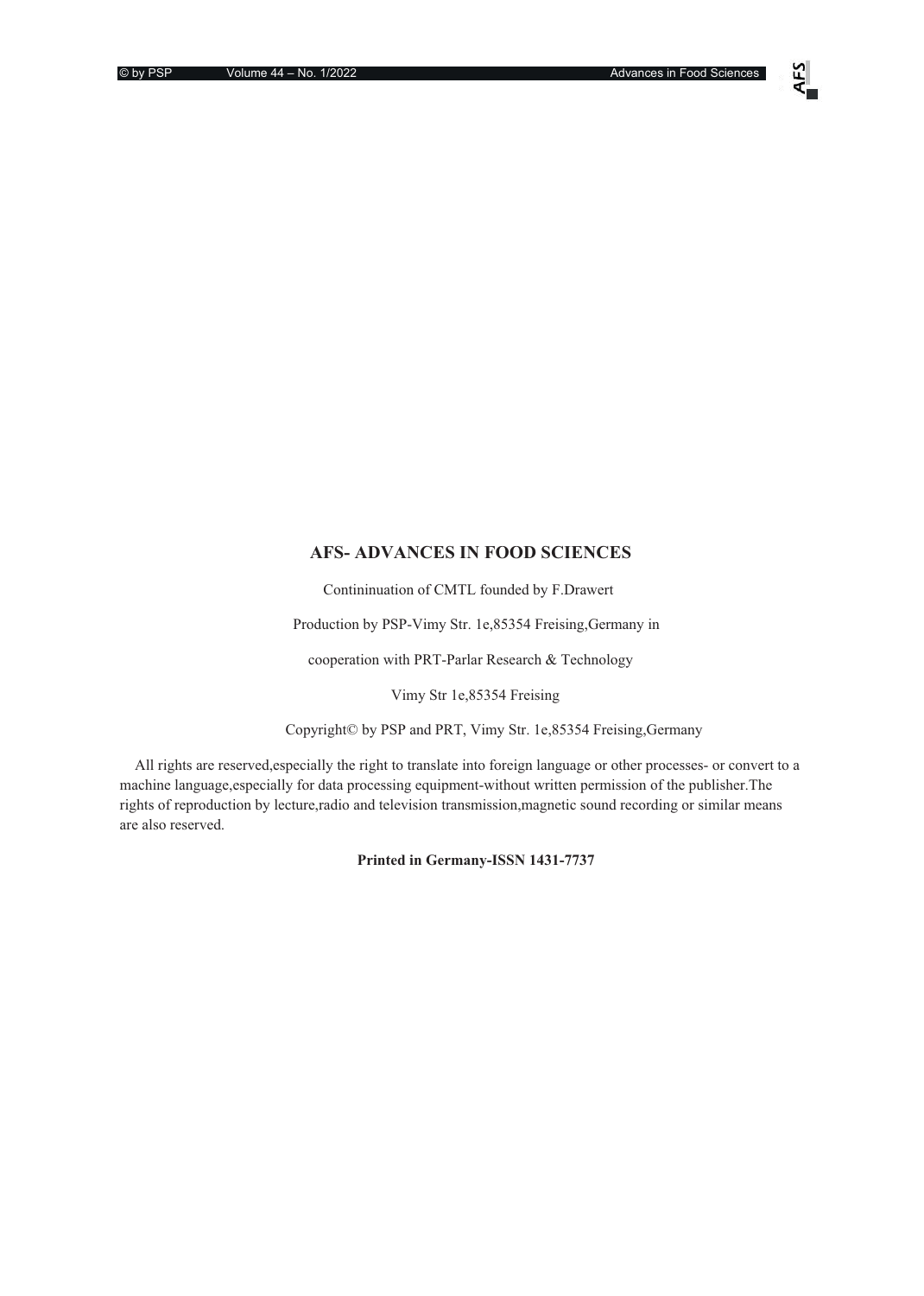

## **AFS**

**CHIEF-EDITOR:** 

Prof. Dr. Dr. H. Parlar Parlar Research & Technology-PRT Vimy Str.1e 85354 Freising, Germany and Dr.P.Parlar Parlar Research& Technology Vimy Str.1e D-85354 Freising-Germany

#### CO-EDITOR:

Prof.Dr.R.G.Berger

Zentrum Angewandte Chemie, Institut für Lebensmittelchemie, Universität Hannover Callinstr.5,30167 Hannover E-mail:rg-berger@ici.uni-hannover.de

#### **ADVISORY BOARD**

**Food Chemistry** *Prof.Dr.E.Anklam,JRC-Italy Dr.U.Gill, Health Canada Dr.D.Hainzl,Roche-Boston-USA*

**Analytical Food Chemistry** *Dr.D.Kotzias,Barza(Va)-Italy Dr.S.Nitz,Eching-Germany*

*Prof.Dr.M.Spiteller,TU Dortmund-Germany*

**Microbiology** 

*Prof.Dr.R.F.Vogel,TU-München-Germany*

**Food Residues** *Prof.Dr.M.Bahadir,TU-Braunschweig-Germany Prof.Dr.A.Gorg,TU-München-Germany Prof.Dr.H.Steinhard,Univ-Hamburg-Germany Prof.Dr.R.P.Wallnofer,Univ-München-Germany Prof.Dr.B.Lucas,Univ.Jena-Germany Prof.Dr.A.M.Reichlmayr-Lais,TU-München-Germany Dr.G.Leupold,Fahrenzhausen-Germany* 

**Food Technology** *Dr.M.H.Alma,Univ.Kahramanmaras-Turkey Prof.Dr.C.Bayat,Esenyurt Univ.-Turkey Dr.A.Fanous,Halal Contral-Germany*

**MANAGING-EDITOR: C.Ekici. BSc** Parlar Research&Technology

PRT, Vimy Str.1e 85354 Freising.Germany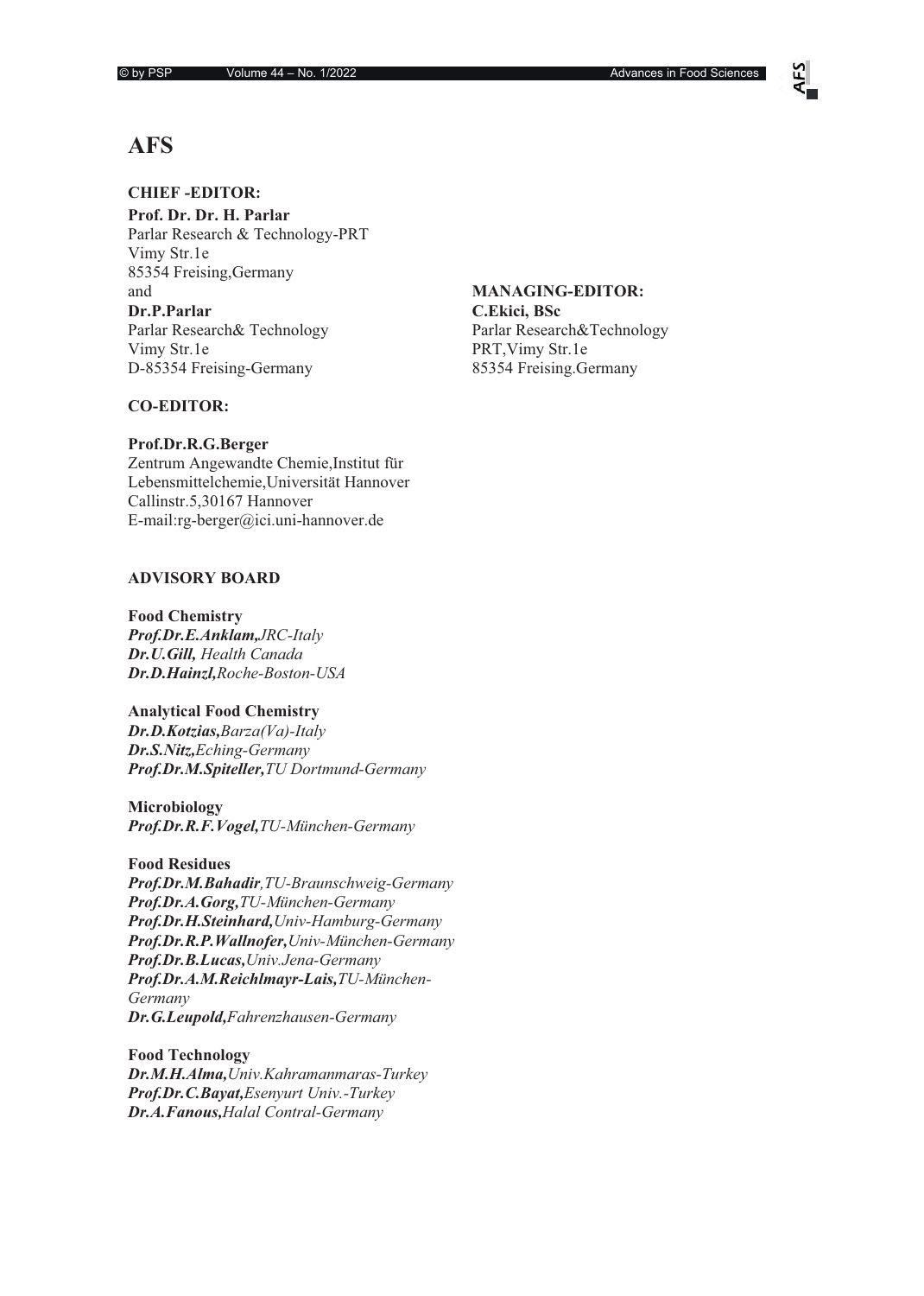

Advances in Food Sciences(AFS) is abstracted/indexed in:

Chemical Abstract Service, BIOSIS, CAB International, Cambridge Scientific Abstracts, Food Science and Technology Abstracts(FSTA), Current Contents/Agriculture, CSA Civil **Engineering Abstracts, CSA Mechanical & Transportation Engineering, ISI(Current Contents)**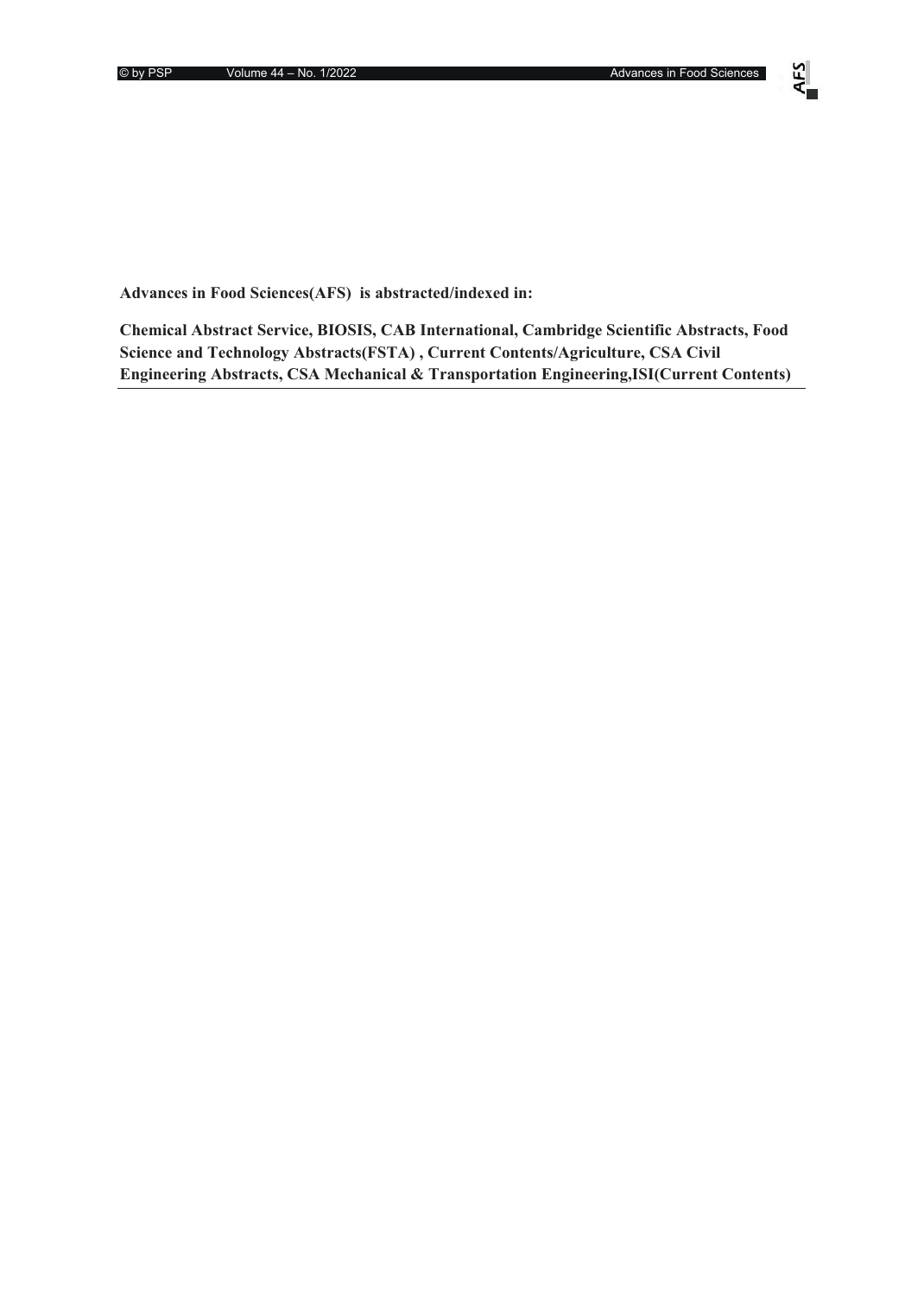$AFS$ 

## **CONTENTS**

#### **25,\*,1\$/3\$3(56**

| EVALUATION OF TOTAL PHENOLIC, FLAVONOIDS AND ANTIOXIDANT ACTIVITY OF Calendula officinalis L. EXTRACTS COLLECTED IN<br>KOSOVO                 | $\mathcal{D}_{\mathcal{L}}$ |
|-----------------------------------------------------------------------------------------------------------------------------------------------|-----------------------------|
| Bleron Faiku, Fatmir Faiku, Ibrahim Rudhani, Arben Haziri                                                                                     |                             |
| COMPARATIVE STUDY ON GROWTH PARAMETERS, PROXIMATE ANALYSIS AND MINERAL COMPOSITION OF Ganoderma lucidum<br>CULTIVATED ON DIFFERENT SUBSTRATES | 16                          |
| Samuel Bawa Ijimbili, O Clementina Adenipekun                                                                                                 |                             |
| MILK FROM MONTENEGRO FARMS: MONITORING AND QUALITY OF RAW MILK AND DAIRY PRODUCTS                                                             | 25                          |
| Milica Kosovic Perutovic, Pasema Zekic, Zeljka Cetkovic, Danijela Jacimovic, Zeljko Jacimovic,<br><b>Milan Bigovic</b>                        |                             |
| NUTRACEUTICAL: FLAVONOIDS AND CANCER PREVENTION                                                                                               | 36                          |
| Abdallah Habbab, Nasser Belboukhari, Khaled Sekkoum                                                                                           |                             |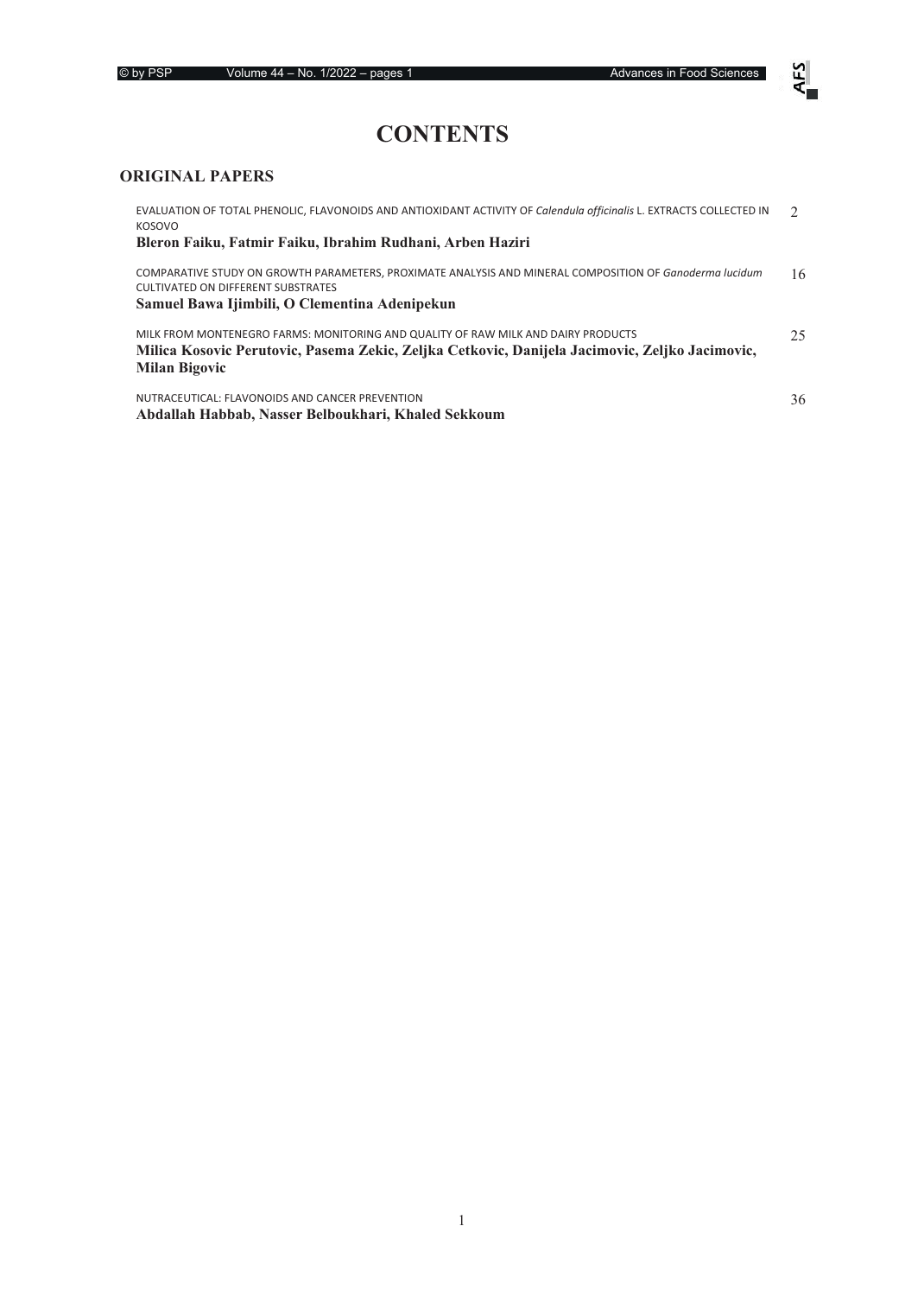## **EVALUATION OF TOTAL PHENOLIC, FLAVONOIDS AND ANTIOXIDANT ACTIVITY OF** *Calendula Officinalis* **(L.) EXTRACTS COLLECTED IN KOSOVO**

#### Bleron Faiku<sup>1</sup>, Fatmir Faiku<sup>2</sup>, Ibrahim Rudhani<sup>1,\*</sup>, Arben Haziri<sup>2</sup>

1 Faculty of Medicine, University of Prishtina "Hasan Prishtina", 10000, Pristina, Kosovo 2 Faculty of Natural Sciences, University of Prishtina "Hasan Prishtina", 10000, Pristina, Kosovo

#### **ABSTRACT**

The antioxidant capacities, total phenolic and flavonoid content of five different extracts (diethyl ether, chloroform, ethyl acetate, n-butanol and water) of *C. officinalis* (L.) growing wild in Kosovo were analyzed. Antioxidant activity was determined by DPPH assay. Total phenolics and total flavonoids content in the extracts was determined spectrophotometrically. Statistical analysis was performed using SPSS version 13.0 and Excel 2010. The amount of total phenolics in *C. officinalis* (L.) extracts ranged from 7.30 mg/g to 37.60 mg/g (expressed as gallic acid equivalent, mg GAE/g of dried extract). The amount of total flavonoids in *C. officinalis* (L.) extracts ranged from 10.15 mg/g to 27.52 mg/g (expressed in rutin equivalent, mg RE/g dried extract). Ethyl acetate (EtOAc) and water  $(H<sub>2</sub>O)$  extracts of *C. officinalis* (L.) expressed very strong scavenger activity, 15.13 μg/mL and 15.20 μg/mL, respectively. The observed differences in antioxidant activity could be partially explained by the levels of phenolics and flavonoids in extracts of *C. officinalis* (L.). This plant can be used to discover bioactive natural products that may serve as leads in the development of new additives for application in food technology.

#### **KEYWORDS:**

Extracts, Phytochemical, Antioxidant, *Calendula officinalis* (L.), Kosovo

#### **INTRODUCTION**

Several plant extracts and plant products have been shown to possess significant antioxidant potential, [1, 2, 3] *Calendula officinalis* (L.), an herb used in traditional medicine, has been reported to have several pharmacological activities including anti genotoxic effect [4]. This reported pharmacological activity might be related to the antioxidant activity of *C. officinalis* (L.) extract, although this was not fully substantiated. Based on our knowledge, there is only one report on the antioxidant activity of *C. officinalis* (L.) extracts [5]. The aim of this research was to determine phenols, flavonoids and antioxidant activities of different extracts as diethyl ether  $(Et<sub>2</sub>O)$ , chloroform (CHCl3), ethyl acetate (EtOAc), n-butanol (n-BuOH) and water (H2O) of *C. officinalis* (L.) growing wild in North-Western part of Kosovo.

#### **MATERIALS AND METHODS**

The aerial parts of *C. officinalis* (L.) growing in North-Western part of Kosovo, was collected in May 2018 (Figure 1). Voucher specimens were deposited in the herbarium (Nr. 15/2018) of the Department of Plant Protection, University of Pristina. The plants were dried at room temperature.



**FIGURE 1 C. officinalis (L.) growing wild in North-Western part of Kosovo (photo taken from Arben Haziri)**

**Preparation of plant organic extracts.** A portion of the finely powdered material (200 g) was extracted three times with 70% methanol (methanol, 4 L) during a 24-h period. After removal of methanol under reduced pressure, the aqueous phase was successively extracted with four solvents of increasing polarity, namely diethyl ether, chloroform, ethyl acetate and n-butanol. The extraction was carried out until a colorless extract was obtained. The residue was the aqueous extract. All five extracts (ethyl acetate, diethyl ether, water, n- butanol and chloroform)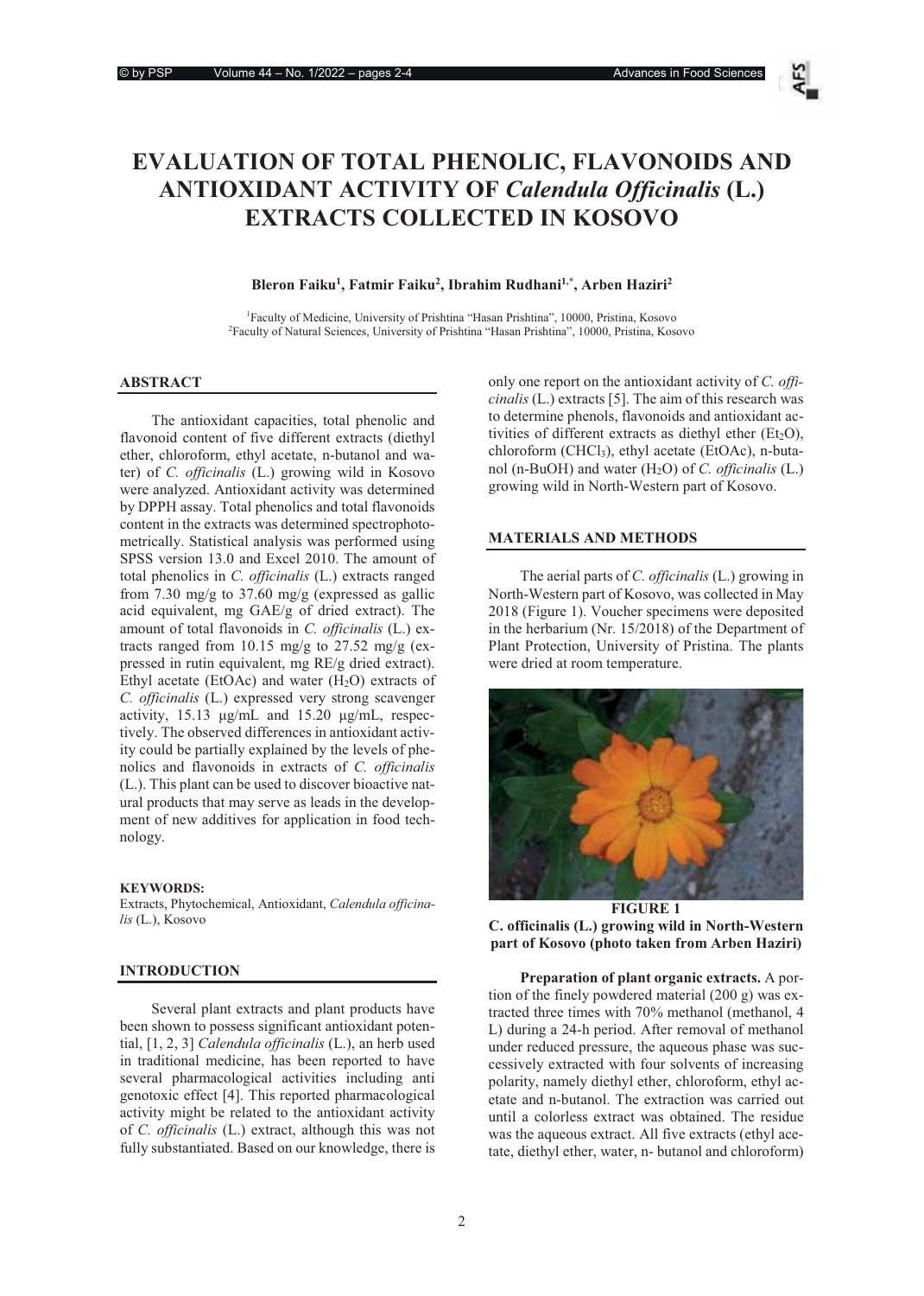were evaporated to dryness and then dissolved in 50% ethanol to make  $10\%$  (w/v) solutions. These solutions, either as such or in diluted state, were used in subsequent experiments.

**Determination of total phenolic and flavonoid content.** The amount of total phenolic contents in the extracts was determined spectrophotometrically with the Folin-Ciocalteu (FC) reagent using the method of Fukumoto and Mazza [6] with small modifications [7]. Gallic acid was used as standard [8]. Total phenolic content is expressed in mg gallic acid equivalents (GAE) per g dried extract. Different concentrations of gallic acid solution (5 mg/100 mL) were used to plot the calibration curve. All measurements were replicated five times. Total flavonoid content in the extracts was determined spectrophotometrically, using a method based on the formation of a flavonoid-aluminum complex with an absorbance maximum at 430 nm [9]. Content of total flavonoids is expressed in mg rutin equivalent (RE) per g dried extract. All measurements were replicated five times.

**Antioxidant activity- DPPH assay.** The 2,2 diphenyl-1-picrylhydrazyl (DPPH) assay was performed as described previously [10, 11], following the transformation of the DPPH radical to its reduced, neutral form (DPPH-H). The same procedure was repeated with *tert*-butylhydroxytoluene (BHT) and *tert*-butyl-4- hydroxyanisole (BHA) as a positive control. For each sample five replicates were recorded. The inhibition was calculated using the following formula:

Inhibition (%) = 100 x (A<sub>0</sub> – A<sub>1</sub>) / A<sub>0</sub>

Where  $A_0$  is the absorbance of the control,  $A_1$ is the absorbance of the extract/standard, respectively. The percent inhibition values were plotted versus the concentration curve and the concentration of the sample required to achieve 50% inhibition was determined and expressed as the half maximal inhibitory concentration (IC<sub>50</sub>). A lower the IC<sub>50</sub> value indicates high antioxidant capacity.

#### **STATISTICAL ANALYSIS**

Data are presented as means with standard deviation (±SD). Statistical analysis was performed using SPSS version 13.0 and Excel 2010. Each experiment was repeated five times.

#### **RESULTS AND DISCUSSION**

**Total phenol and flavonoid contents.** The amount of total phenolics in *C. officinalis* (L.) extracts ranged from 7.30 mg GAE/g dried extract (in Et<sub>2</sub>O extracts) to 37.60 mg GAE/g dried extract (in EtOAc extracts). A significant amount of these compounds also has been observed in the  $H<sub>2</sub>O$  extracts 28.70 mg GAE/g dried extract (Table 1).

Furthermore, considerable total flavonoids content was determined in the H<sub>2</sub>O and EtOAc of *C*. *officinalis* (L.). The amount of total flavonoids in *C. officinalis* (L.) extracts ranged from 10.15 mg RE/g dried extract to 27.52 mg RE/g dried extract. The less total flavonoids were determined in n-BuOH and in  $Et<sub>2</sub>O$  extracts (Table 1).

**TABLE 1 The amount of total phenolic contents and content of total flavonoids in** *C. officinalis* **(L.) extracts**

| Extracts                              | Et2O           | CHC <sub>1</sub> | EtOAc          | $n-BuOH$     | Н2O            |
|---------------------------------------|----------------|------------------|----------------|--------------|----------------|
| Total phenolic content <sup>1</sup>   | $7.30\pm0.25$  | $8.15 \pm 0.20$  | $37.60\pm0.66$ | $15,80+1,30$ | $28.70\pm0.10$ |
| Total flavonoids content <sup>2</sup> | $10.30\pm0.86$ | $1530+0.85$      | $27.52\pm0.34$ | $1015+042$   | $2690+056$     |
| .                                     |                |                  |                |              |                |

<sup>1</sup>Total phenolic content is expressed in expressed in mg gallic acid equivalents (GAE) per g dried extract; <sup>2</sup>Content of total flavonoids is expressed in mg rutin equivalent (RE) per g dried extract.

| TABLE 2                                                                                              |  |
|------------------------------------------------------------------------------------------------------|--|
| DPPH scavenging activity of C. officinalis (L.) extracts presented as $IC_{50}$ values ( $\mu$ g/ml) |  |

| Extract           | $IC_{50}$ (µg/mL) <sup>1</sup> |  |
|-------------------|--------------------------------|--|
| Et <sub>2</sub> O | $40.20 \pm 0.35$               |  |
| CHCl <sub>3</sub> | $37.60 \pm 0.60$               |  |
| EtOAc             | $15.13 \pm 1.10$               |  |
| n-BuOH            | $17.16 \pm 0.78$               |  |
| H <sub>2</sub> O  | $15.20 \pm 0.46$               |  |
| <b>BHT</b>        | $16.30 \pm 0.87$               |  |
| <b>BHA</b>        | $15.60 \pm 0.80$               |  |

<sup>1</sup>Each value in the table vas obtained by calculating the average of five analyses  $\pm$  standard deviation.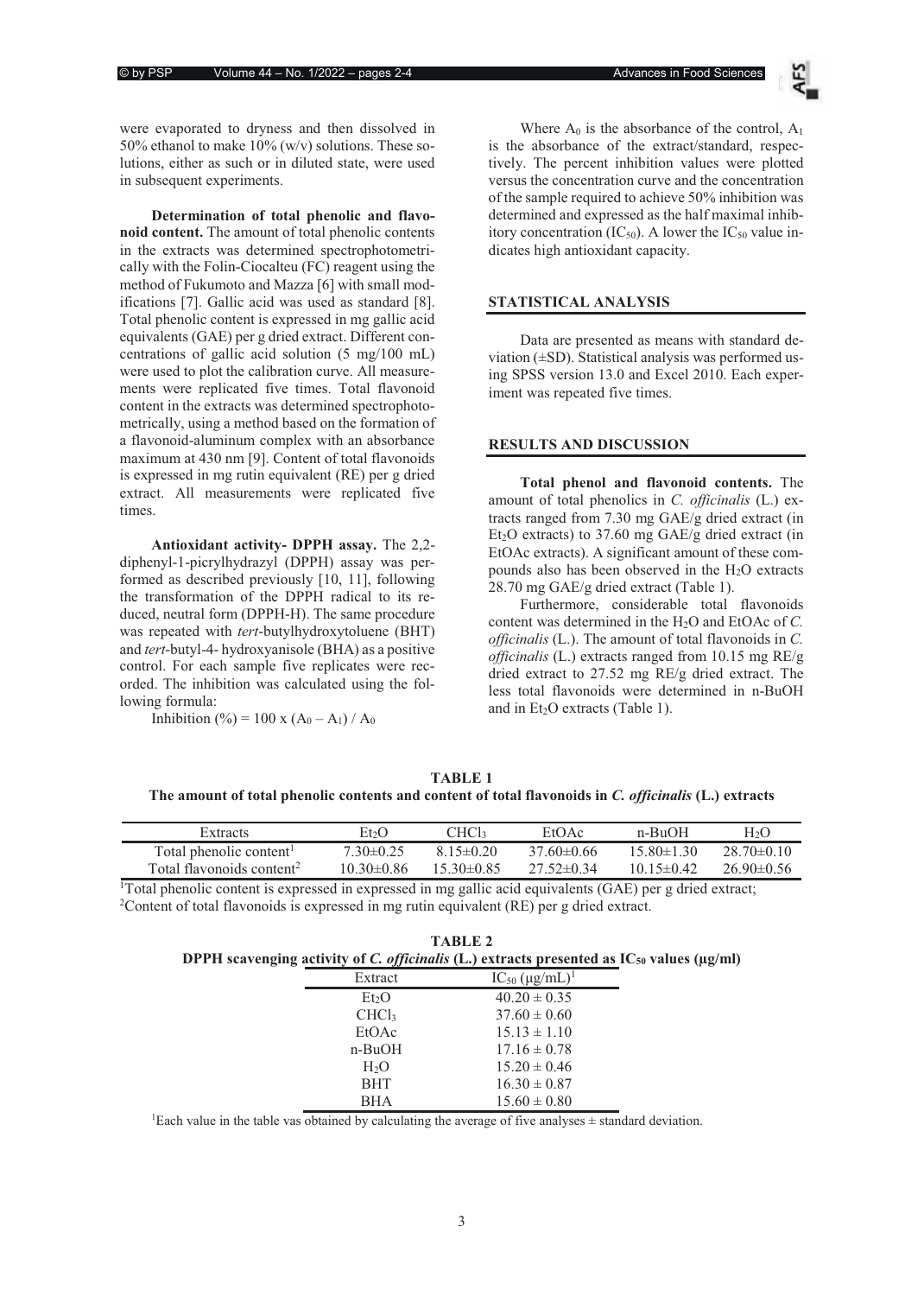**Free radical scavenging activities.** The antioxidant activity of *C. officinalis* (L.) extracts has been evaluated in a series of *in vitro* tests. The DPPH radical is one of the most commonly used substrates for fast evaluation of antioxidant activity because of its stability (in radical form) and the simplicity of the assay. In the DPPH assay, the ability of the investigated extracts to act as donors of hydrogen atoms or electrons in transformation of DPPH into its reduced form DPPH-H was investigated (Table 2).

EtOAc and H2O extracts of *C. officinalis* (L.) expressed very strong scavenger activity 15.13 μg/mL and 15.20 μg/mL, respectively. On the other hand,  $Et<sub>2</sub>O$  and CHCl<sub>3</sub> extracts showed much weaker effect in the neutralization of DPPH, 40.20 μg/mL and 37.60 μg/mL, respectively. The whole assessed extracts of *C. officinalis* (L.) were able to reduce the stable, purple-colored radical DPPH to the yellowcolored DPPHH form. Comparison of the DPPH scavenging activity of the investigated *C. officinalis* (L.) extracts with those expressed by BHT (16.30 μg/mL) and BHA (15.60 μg/mL) showed that only the H2O and EtOAc extracts expressed stronger antioxidant effects. Comparing with the DPPH test results of total flavonoids content in the extracts (Table 2), it could be concluded that only in case of the  $H<sub>2</sub>O$ and EtOAc extracts of *C. officinalis* (L.) there is some correlation between the DPPH scavenger activity and content of flavonoids.

#### **CONCLUSIONS**

The results from this study showed that *C. officinalis* (L.) extract has antioxidant potential. Also *C. officinalis* (L.) extracts have high concentration of phenols and flavonoids. Based on these results, this plant can be used to discover bioactive natural products that may serve as leads in the development of new additives for application in food technology. Next work will be focused on the phenolic and flavonoids profile of extracts from *C. officinalis* (L.).

#### **ACKNOWLEDGEMENTS**

This work was supported by the Ministry for Education, Science and Technology of Kosovo under Grant No. 4851-1.

#### **REFERENCES**

- [1] Soudamini, K.K., Kuttan, R. (1989) Inhibition of chemical carcinogenesis by curcumin. Journal Ethnopharmacology. 27, 227-233.
- [2] Jose, K., Kuttan, R. (1995) Antioxidant Activity of Emblica officinalis. Journal of Clinical Biochemistry and Nutrition. 19, 63-70.
- [3] Sabu, C.R. (2003) Antioxidant Activity of Indian Herbal Drugs in Rats with Aloxan-induced Diabetes. Pharmaceutical Biology. 41, 500-505.
- [4] Perez-Carreon, I.G., Cruz-Jimenez, A., Licea-Vega, E., Arce-Popoca, S., Fattel-Fazenda, S., Villa-Trevino, S. (2002) Genotoxic and antigenotoxic properties of Calendula officinalis extracts in rat liver cell cultures treated with diethylnitrosamine. Toxicology In Vitro. 16, 253- 258.
- [5] Herold, A., Cremer, L., Calugaru, A., Tamas, V., Ionescu, F., Manea, S., Szegli, G. (2003) Hydroalcoholic plant extracts with anti-inflammatory activity*.* Romanian Archives of Microbiology and Immunology. 62, 117-129.
- [6] Fukumoto, L.R., Mazza, G. (2000) Assessing Antioxidant and Prooxidant Activities of Phenolic Compounds. Journal of Agricultural and Food Chemistry. 48, 3597-3604.
- [7] Bozin, B., Mimica-Dukic, N., Samojlik, I., Goran, A., Igic, R. (2008) Phenolics as antioxidants in garlic (Allium sativum L., Alliaceae). Food Chemistry. 111, 925-929.
- [8] Singleton, V.L., Rossi, J.A. (1965) Colorimetry of total phenolics with phosphomolybdic-phosphotungstic acid reagents. American Journal of Enology and Viticulture. 16, 144–158.
- [9] Zhishen, J., Mengcheng, T., Jianming, W. (1999) The determination of flavonoid contents in mulberry and their scavenging effects on superoxide radicals. Food Chemistry. 64, 555- 559.
- [10]Blois, S.M. (1958) Antioxidant Determinations by the Use of a Stable Free Radical. Nature. 181, 1199-1200.
- [11]Sanchez-Moreno, C., Larrauri, A., Saura-Calixto, A. (1999) Procedure to Measure the Antiradical Efficiency of Polyphenols. Journal of the Science of Food and Agriculture. 76, 270-276.

| <b>Received:</b> | 08.01.2022 |
|------------------|------------|
| Accepted:        | 20.03.2022 |

#### **CORRESPONDING AUTHOR**

#### **Ibrahim Rudhani**

Faculty of Medicine, University of Pristina Hasan Pristina, 10000 Pristina – Kosovo

e-mail: ibrahim.rudhani@uni-pr.edu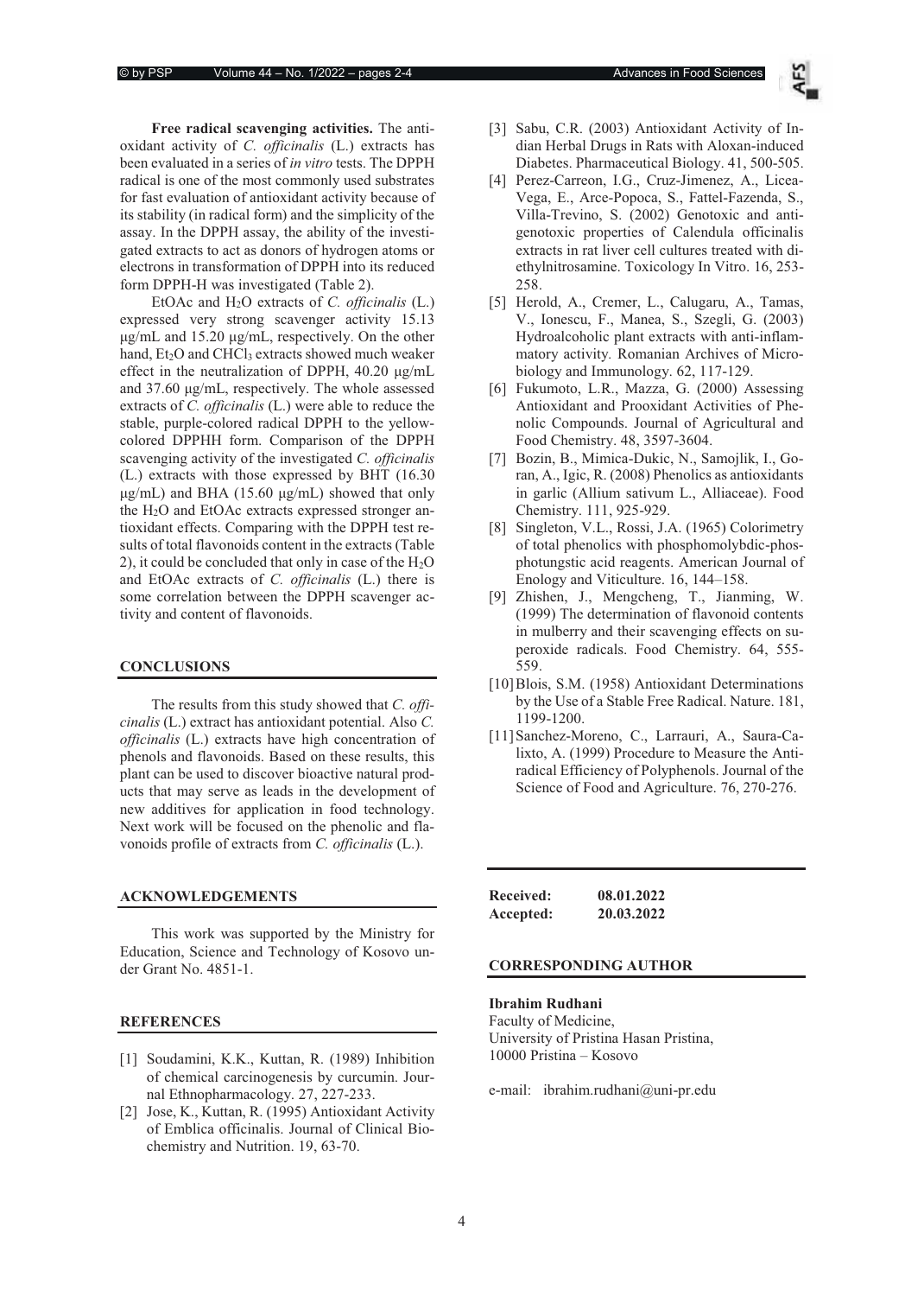## **COMPARATIVE STUDY ON GROWTH PARAMETERS, PROXIMATE ANALYSIS AND MINERAL COMPOSITION OF**  *Ganoderma lucidum* **CULTIVATED ON DIFFERENT SUBSTRATES**

#### **Samuel Bawa Ijimbili\* , O Clementina Adenipekun**

Department of Botany, Faculty of Science, University of Ibadan, Ibadan, Nigeria

#### **ABSTRACT**

Mushrooms are usually cultivated for their medicinal and other attributes. The cultivation of *Ganoderma lucidum* is limited in Nigeria. The present study aimed to cultivate *G. lucidum* on four substrates and comparatively determine its growth parameters, proximate analysis, mineral composition. Cultivation used method of Adenipekun and and Fasidi (2005). The mineral comtents were determined using Atomic Absorption Spectrophotometer. Proximate analysis (%) was done using AOAC (2010) procedures. Growth paramerters showed that 10% wheat bran level of *Mansonia altissima* sawdust gave the highest yield (effect of fructification, days of fuctification and biological efficiencies). *M. altissima* showed higher yield than *Cordia. Millenii*. The pH ranges from  $6.08\pm0.14$  to  $6.55\pm1.00$ . There was significant difference (P<0.05) in the days of fructification due to the varied % WBL of the substrates. Biological efficiency was highest at 10% WBL on *M. altissima* sawdust. Proximate analysis revealed the presence of moisture content  $(7.27 \pm 1.00)$ , crude protein  $(28.40\pm0.50)$ , crude fat  $(3.49\pm1.00)$ , fibre  $(29.12 \pm 0.00)$ , ash  $(9.94 \pm 0.20)$  and carbohydrate, 74.69 $\pm$ 1.00). The mineral composition (Mg/100g) revealed the presence of calcium (90.6±3.01), magnesium (167.05±4.00), manganese  $(11.65\pm1.01)$ , iron  $(50.75\pm1.93)$ , sodium  $(86.45\pm2.00)$  and phosphorus  $(506.80\pm5.30)$ .

#### **KEYWORDS:**

*Ganoderma lucidum*, cultivation, proximate analysis, minerals

#### **INTRODUCTION**

Mushroom is a macrofungus with a distinctive fruiting body which can be either epigenous (growing on or close to ground) or hypogenous (growing under the ground) and large enough to be visible to the naked eye and to be picked up by hand. They are grown or cultivated on substrates

such as log of wood, sawddust, wood chips, termite hills, etc from which it derives it nutrients [1]. Over 200 species of mushrooms have long been used as functional foods anf supplements around the world [2], but only about 35 species have been commercially cultivated [3,4]. They are a rich source of nutrients, particularly proteins, minerals as well as vitamins B, C and D [5]. They have received overwhelming attention from food and pharmaceutical researchers due their bioactive constituents and preparation to prepare medical concoctions and drugs [6,7,8, 9,10].

*Ganoderma* spp are referred to as higher fungi because the carpophores are visible enough to be seen with naked eyes, although the real organism comprises intercillary microscopic bodies which could not be seen with ordinary eyes [12,13]. In West Africa, especially Nigeria, many health claims have been made on the effect that *Ganoderma* spp have on the immune system but it is rarely cultivated in Nigeria. The local traditional doctors among the Yoruba people of Southern Nigeria have used *Ganoderma* spp in treatment of skin disorder, high blood pressure and intestinal disorder [13] *G. lucidum* contains more than 400 bio-active elements. It has been nominated as fungus of the year in 2013 by the Journal Mycology [14,15]. It has been used as drug for years in Asian countries [16]. *G. lucidum* is grown and used as medicine and feed supplement in the form of tablets, powder and capsules [17,18].

#### **MATERIALS AND METHODS**

**Substrates and supplement.** The four substrates used for this study were sawdust and woodchips of *Mansonia altissima* and *Cordia millenii* and the supplement used was wheatbran. The sawdust and woodchips obtained from sawmill, Bodija market in Ibadan, Nigeria. The supplement was collected from Bodija market in Ibadan. The spawn of the *Ganoderma lucidum* was collected from Zero Emission Research Initiative (ZERI) University of Namibia, Windhoek, Namibia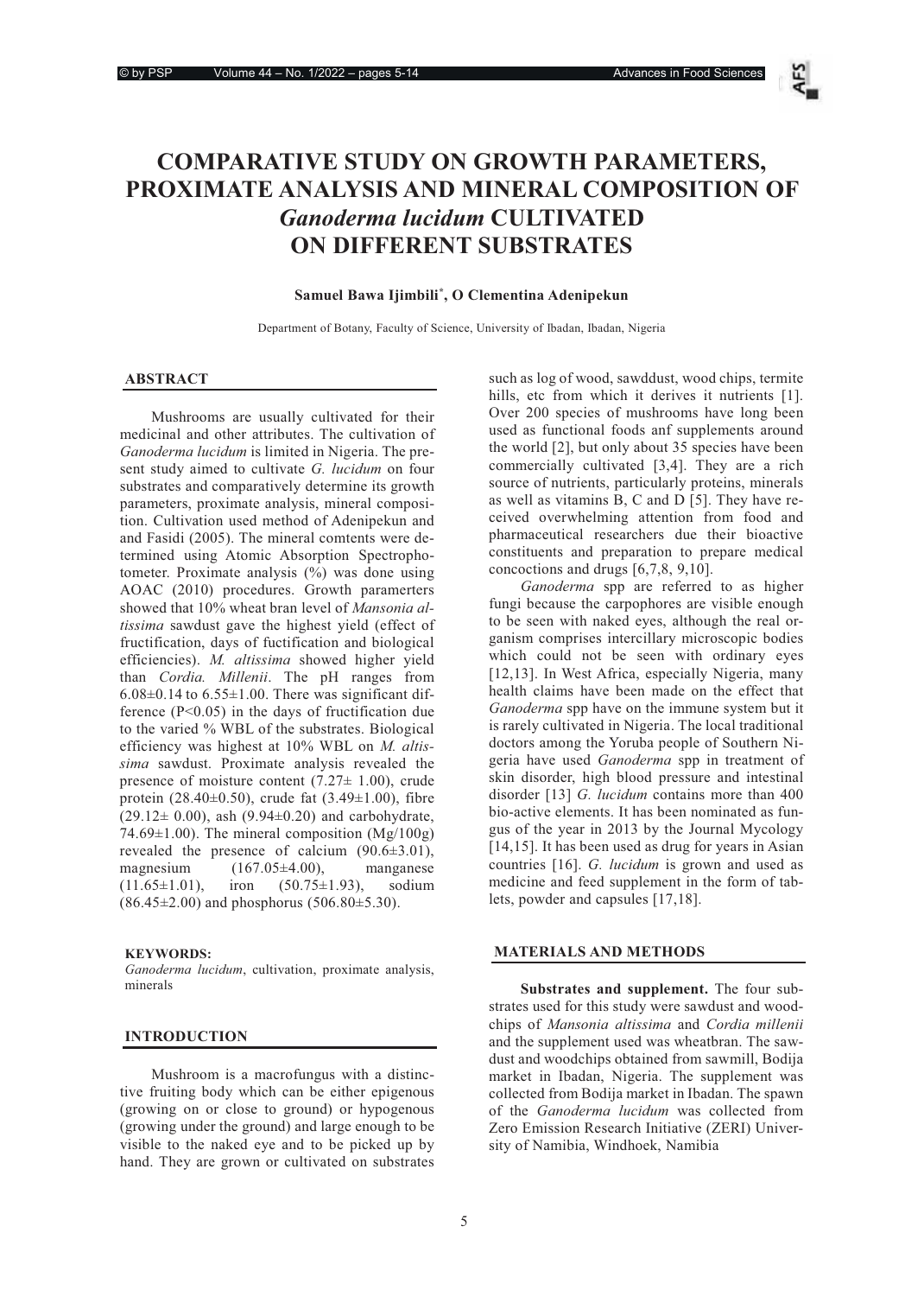**Substrate Preparation.** The modified method of Lawal (2011) was employed . *M. altissima* sawdust and woodchips and *C. millenii* sawdust and chips were soaked in water and excess water squeezed out. 0g, 50g, 100g, 150 of wheat bran and 500g, 450g, 400g, 350g of sawdust and woodchips respectively were thoroughly mixed together.  $1\%$  of CaCO<sub>3</sub> (additive) at different percentages (0%, 10%, 20% and 30%). The mixture is then packed into well labelled polyethylene bags. The bags were autoclaved at  $121 \text{ °C}$  for 15 minutes, cooled and inoculatedwith 10g of vigorously growing spawn of *G. lucidum* in the dark for mycelia growth. Each substrate was prepared in three replicates.

**Determination of Biological Efficiency (BE).** Stipe length, pileus diameter and mushroon height were measured in centimeters with a meter rule. The mushrooms were counted and weighed. At the end of second and/or third flush, total yield and biological efficiency (BE) were determined.

Biological Efficiency (BE) = Fresh weight of flush  $\times$  100 Dry weight of substrate

#### **PROXIMATE ANALYSIS**

Moisture content, ash content, crude protein content, crude fibre, sugar content, lipid content were done according to standard methods.

**pH OF G***. lucidum* **EXTRACT.** The electrodes were rinsed by dipping them in distilled water, removed from the water and blotted dry. The electrodes were rinsed with a portion of the sample in a small beaker. Sufficient *G. lucidum* extract was poured into the small beaker to allow the tips of the electrodes to be immersed to a depth of about 2 cm. The electrodes was at least 1 cm away from the sides and the bottom of the beaker. Readings were taken after the pH meter was switched on. The pH meter electrodes were each time rinsed in distilled water before taking the next reading [20].

#### **MINERAL COMPOSITION**

1g of sample was taken into a digestion tube, 20ml of digestion acid mixture was added and heated in a digestion block till a clear solution was obtained. The solution was filtered through glass wool and the volume was made up to 500ml with distilled water. **Atomic Absorption Spectrophotometer (AAS)** was used to determine sodium, potassium, calcium, magnesium [21].

#### **RESULTS**

Table 1 shows that the PL, SL and SC recorded significant ( $p \leq 0.05$ ) reduction across (i.e. from flush 1 to flush 2) the concentration levels with WBL at 10% concentration level showing higher significance more than both the control and other wheat bran levels (20% and 30%). Similar result was observed in the second flush. The highest PL values (8.27 and 7.67) were recorded in 10% *M. altissima* and *C. millenii* sawdusts. The best SL yield (1.97) was recorded in 10% *M. altissima*  wood chips while the best SG yield (2.60) was recorded also in 10% WBL of *M. altissima* sawdust.

Table 2 shows fructification, number of fruit bodies per flush, pH, biological efficiencies and moisture content of *G. lucidum.* Incubation periods range from 47 to 63 days. The lowest (47) being 10% wheat bran on sawdust of *C. millenii* while the highest (63) being 30% wheat bran on sawdust of *C. millenii.* Number of fruit bodies range fro 1 to 7, the highest was found in 10% wheat bran on sawdust of *C. millenii*. There was no significant difference in pH which ranges from 6.08 to 6.55. The biological efficiency was highest in the *M. altissima* substrate containing 20% wheat bran. Moisture content was lowest (1.18) in 30% wheat bran on the wood chips of *C. millenii* and highest was in 10% wheat bran on sawdust of *M. altissima.*

Table 3 shows the result of proximate composition of the mushroom showed significant  $(p \leq 0.05)$  difference across the varying concentration levels. Similar result was obtained across the substrates and the *M. altissima* sawdust. 0% WBL of *M. altissima* sawdust gave the highest carbohydrate of 74.69%. Also, 20% WBL of *M. altissima* gave the highest crude protein of 28.40% and crude fat of 3.49%. whereas, 0% , 20% and 30% WBL of *C. millenii* sawdust gave the highest moisture content of 7.27%, ash of 9.94% and highest crude fibre of 29.12% respectively.

Table 4 shows the result obtained from the mineral components showed higher significance of Ca at 10% (88.50) and 30% (90.60) WBL of *C. millenii* sawdust and wood chips respectively, while there is no significant difference between 20% concentration and the control. Mg was relatively high in 20% WBL of *M. altissima* sawdust (155.70), wood chips (167.50) and *C. millenii* sawdust (115.20) and wood chips (138.85) respectively. Mn was highest (11.65) in 20% WBL of *C millenii* wood chips. Fe was highest (50.75) in 30% WBL of *C. millenii* wood chips. Na was higher in 10% (86.45) WBL of *M. altissima*; 0% (86.10) and 20% (84.90) of sawdust and wood chips of *C. millenii* respectively. Phosphorus was high in 10% (506.80), 20% (427.40) of *M. altissima* sawdust; 10% (456.10) WBL of *C. millenii* sawdust and 0% (440.50), 10% (418.10), 30% (489.25) of *C. millenii* wood chips. In all, phosphorus was the highest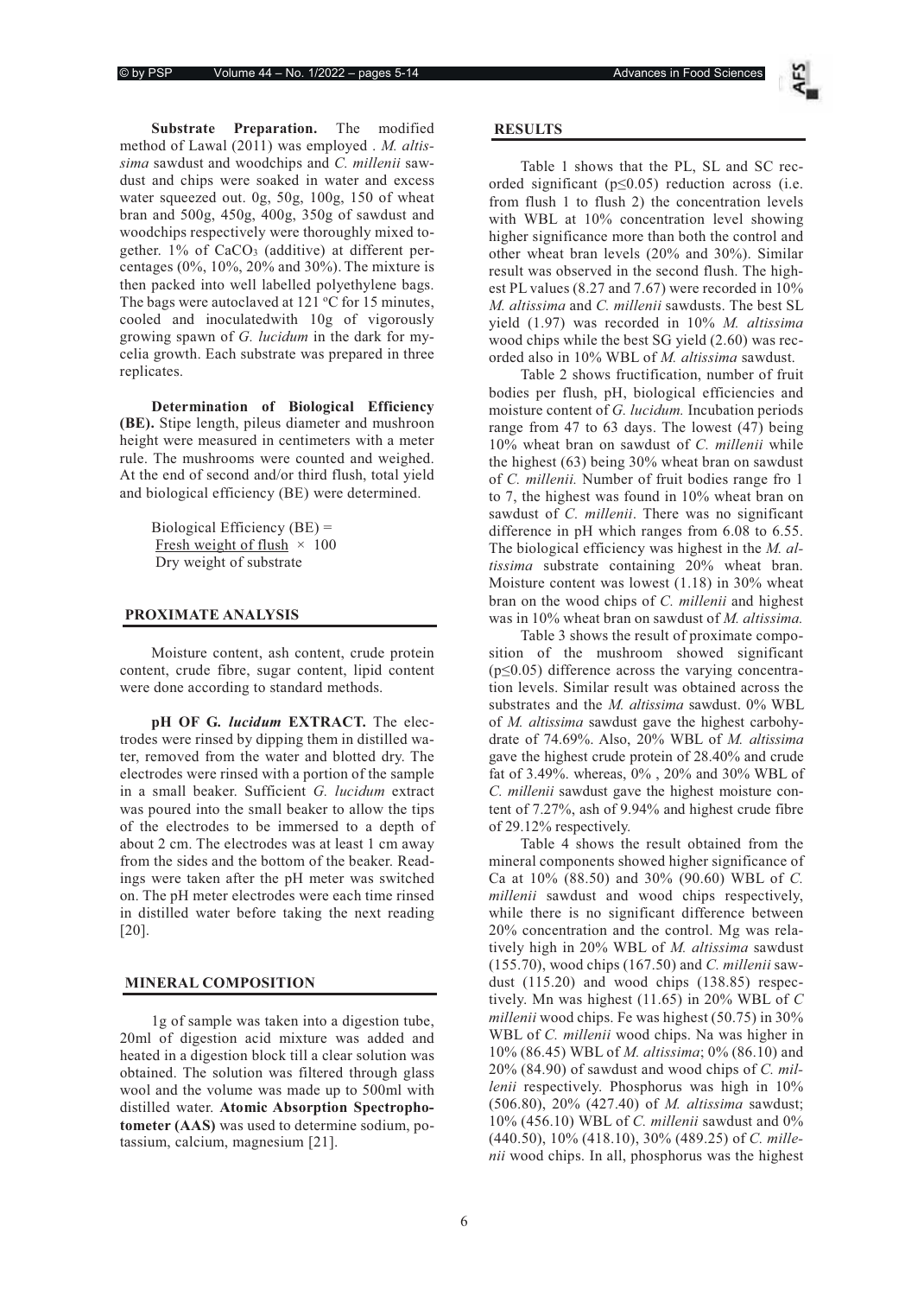

#### **DISCUSSION**

The growth of *G. lucidum* was supported best by 10% wheat bran level (WBL) of *Mansonia. altissima* sawdust. This is in comformity to the work of [22] who observed that maximum biological efficiency of 17.4% was obtained from mango sawdust supplemented with 10% wheat bran. However, wood chips of *M. altissima*, sawdust and

wood chips of *Cordia millenii* also supported the growth of *G. lucidum* which is in accordance to the works of [9,11,23] who reported that agricultural and agro-industrial residues could supoort the cultivation of mushrooms. These finding is in conformity with some authors who reported hardwood sawdust have been preferred for the commercial production [24] although *Ganoderma* can be cultivated on the sawdust which may originate from different kinds of trees [25]. Most of researches have focused on submerged media in obtaining mycelial biomass.

|              |                |                  | <b>First flush</b> |                    |                    | <b>Second flush</b> |                    |                   |
|--------------|----------------|------------------|--------------------|--------------------|--------------------|---------------------|--------------------|-------------------|
| Substrate    | Substrate form | WBL $(\% )$      | PL                 | SL                 | <b>SG</b>          | PL                  | <b>SL</b>          | SG                |
|              |                | $\boldsymbol{0}$ | 5.67 <sup>b</sup>  | 1.57 <sup>a</sup>  | $2.53^{ab}$        | 5.17 <sup>b</sup>   | 1.40 <sup>a</sup>  | $2.30^{a}$        |
|              |                | $10\,$           | 8.27 <sup>a</sup>  | 1.87 <sup>a</sup>  | 2.60 <sup>a</sup>  | 8.00 <sup>a</sup>   | $1.53^{a}$         | $2.23^{a}$        |
|              | Sawdust        | 20               | 4.80 <sup>b</sup>  | 1.23 <sup>a</sup>  | 1.90 <sup>ab</sup> | 5.07 <sup>b</sup>   | $1.23^{a}$         | $1.73^{a}$        |
|              |                | 30               | 4.70 <sup>b</sup>  | $1.47^{\rm a}$     | $1.80^{b}$         | 4.37 <sup>b</sup>   | 1.57 <sup>a</sup>  | 1.93 <sup>a</sup> |
| M. altissima |                |                  |                    |                    |                    |                     |                    |                   |
|              |                | $\boldsymbol{0}$ | 5.70 <sup>ab</sup> | 1.80 <sup>ab</sup> | 2.30 <sup>ab</sup> | 5.83 <sup>b</sup>   | $2.03^{a}$         | 2.47 <sup>b</sup> |
|              | Wood chips     | $10\,$           | 6.27a              | 1.97 <sup>a</sup>  | $2.43^{a}$         | 7.90 <sup>a</sup>   | 2.20 <sup>a</sup>  | $3.23^{a}$        |
|              |                | $20\,$           | $4.37^{bc}$        | $1.27^{bc}$        | 2.30 <sup>ab</sup> | 4.67 <sup>bc</sup>  | $1.33^{b}$         | $2.23^{b}$        |
|              |                | 30               | 3.40 <sup>c</sup>  | 0.90 <sup>c</sup>  | 1.77 <sup>b</sup>  | 3.17c               | $1.23^{b}$         | 1.80 <sup>c</sup> |
|              |                |                  |                    |                    |                    |                     |                    |                   |
|              |                | $\boldsymbol{0}$ | 4.50 <sup>b</sup>  | $1.37^{ab}$        | 1.67 <sup>a</sup>  | 5.50 <sup>a</sup>   | 1.90 <sup>ab</sup> | $1.53^{a}$        |
|              | Sawdust        | $10\,$           | 7.67 <sup>a</sup>  | 2.03 <sup>a</sup>  | 1.77 <sup>a</sup>  | 6.53 <sup>a</sup>   | 2.20 <sup>a</sup>  | 1.90 <sup>a</sup> |
|              |                | 20               | $3.63^{b}$         | $1.03^{b}$         | 0.93 <sup>a</sup>  | 2.80 <sup>a</sup>   | 0.70 <sup>c</sup>  | $0.50^{b}$        |
|              |                | 30               | $3.63^{b}$         | 0.97 <sup>b</sup>  | $1.17^{a}$         | $3.13^{a}$          | $0.90^{bc}$        | $0.73^{b}$        |
| C. millenii  |                |                  |                    |                    |                    |                     |                    |                   |
|              |                | $\boldsymbol{0}$ | 3.60 <sup>b</sup>  | 0.90 <sup>b</sup>  | $0.97^{ab}$        | 2.70 <sup>b</sup>   | 0.67 <sup>b</sup>  | $0.90^{\rm a}$    |
|              | Wood chips     | $10\,$           | 6.67 <sup>a</sup>  | 1.77 <sup>a</sup>  | 1.73 <sup>a</sup>  | 5.50 <sup>a</sup>   | 1.50 <sup>a</sup>  | $1.23^{a}$        |
|              |                | $20\,$           | $3.33^{b}$         | 0.70 <sup>b</sup>  | 0.70 <sup>b</sup>  | 2.80 <sup>b</sup>   | 0.80 <sup>b</sup>  | 0.80 <sup>a</sup> |
|              |                | 30               | $2.73^{b}$         | 0.67 <sup>b</sup>  | $0.63^{b}$         | $3.13^{b}$          | 0.90 <sup>b</sup>  | 0.93 <sup>a</sup> |

| TABLE 1                                                                                 |  |
|-----------------------------------------------------------------------------------------|--|
| Growth Parameters of G. lucidum on different substrates and substrate forms at a glance |  |

Each value is a mean± standard error of three replicates. Means in the same column with different letters are statiscally significant at p≤0.5 using Duncan Mutiple Range Test (DMRT) for homogenity of means.

Key: WBL=wheat bran level, PL=Pileus length, SL=stipe length, SG=stipe girth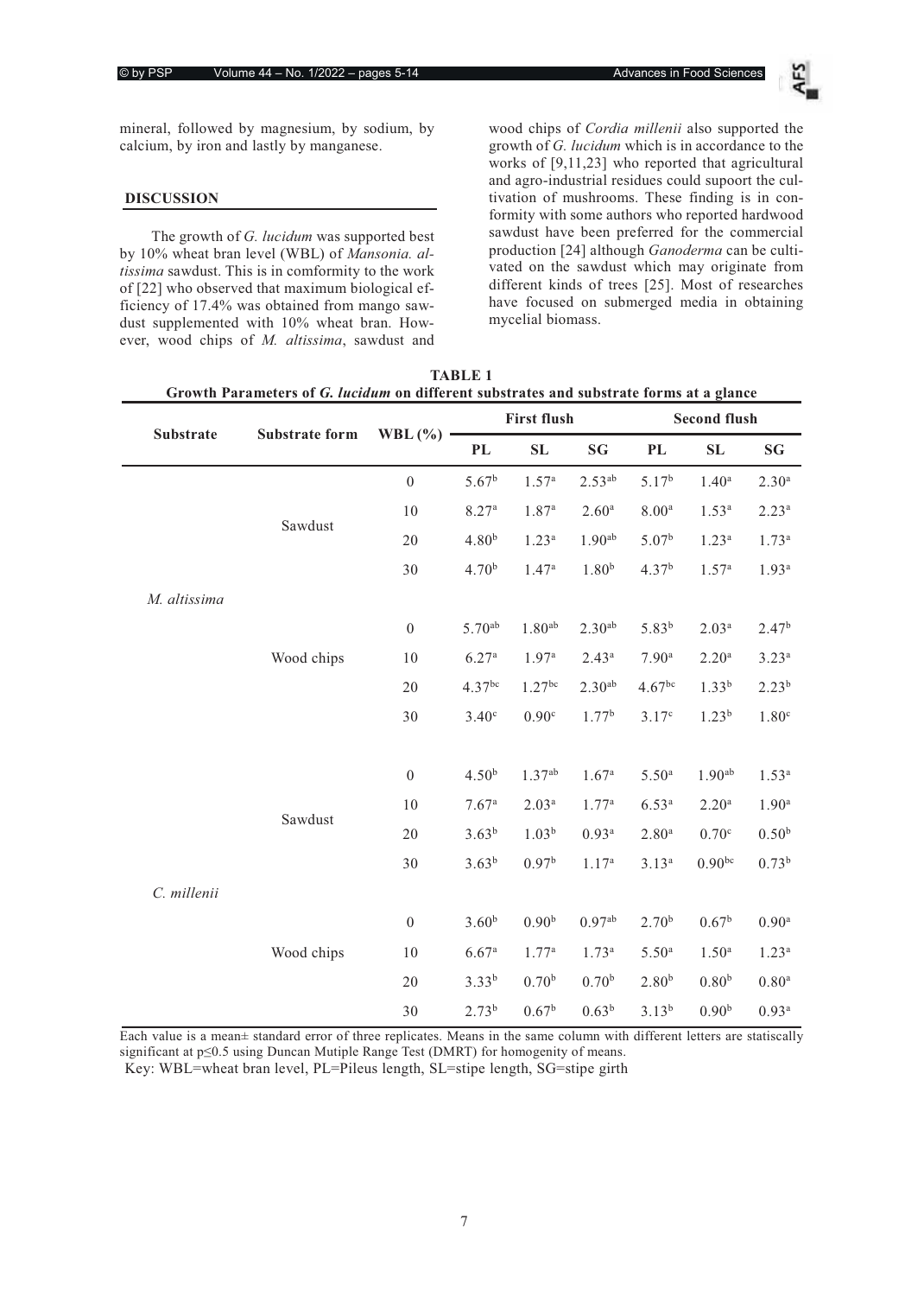AFS

| <b>Substrate</b>                       | Incubation pe-<br>riod (days)  | липоони ишээтни апа              | Number of FB per<br>flush         | Corum much<br>pH                   | <b>Biological ef-</b><br>ficiency |                                   | <b>Moisture content</b>           |
|----------------------------------------|--------------------------------|----------------------------------|-----------------------------------|------------------------------------|-----------------------------------|-----------------------------------|-----------------------------------|
|                                        | F1                             | F1                               | F2                                | F1                                 | F1                                | F1                                | F2                                |
| Sawdust +<br>$0\%$ WB of<br>MS         | $55.00 \pm 0.20^b$             | $2.00 \pm 0.$<br>00 <sup>c</sup> | $2.00 \pm 0.$<br>00 <sup>d</sup>  | $6.24 \pm 0.2$<br>3 <sup>a</sup>   | 3.40 <sup>d</sup>                 | $2.34 \pm 0.$<br>00 <sup>c</sup>  | $3.54 \pm 0.$<br>670 <sup>a</sup> |
| Sawdust +<br>10% WB<br>of MS           | $50.00 \pm 0.80$ <sup>d</sup>  | $2.00 \pm 0.$<br>00 <sup>c</sup> | $2.00 \pm 0.$<br>00 <sup>d</sup>  | $6.55 \pm 1.0$<br>$0^a$            | 6.60 <sup>b</sup>                 | $5.46 \pm 0.$<br>59 <sup>a</sup>  | $1.96 \pm 0.$<br>$24^a$           |
| Sawdust +<br>20% WB<br>of MS           | 59.00±2.00 <sup>ab</sup>       | $4.00 \pm 0.$<br>00 <sup>a</sup> | $2.00 \pm 0.$<br>00 <sup>d</sup>  | $6.43 \pm 0.0$<br>0 <sup>a</sup>   | 7.60 <sup>a</sup>                 | $4.53 \pm 0.$<br>40 <sup>ab</sup> | $2.55 \pm 0.$<br>80 <sup>a</sup>  |
| Sawdust +<br>30% WB<br>of MS           | $51.00 \pm 1.01$ <sup>bc</sup> | $2.00 \pm 0.$<br>00 <sup>c</sup> | $1.00 \pm 0.$<br>00 <sup>e</sup>  | $6.14 \pm 0.2$<br>$0^a$            | 4.50 <sup>c</sup>                 | $3.18 \pm 0.$<br>87 <sup>bc</sup> | $2.41 \pm 0.$<br>50 <sup>a</sup>  |
| Sawdust +<br>$0\%$ WB of<br>CM         | $50.00 \pm 1.00$ <sup>bc</sup> | $2.00 \pm 0.$<br>00 <sup>c</sup> | $3.00 \pm 0.$<br>00 <sup>c</sup>  | $6.41 \pm 0.2$<br>$0^a$            | 4.10 <sup>c</sup>                 | $2.22 \pm 0.$<br>40 <sup>ab</sup> | $1.93 \pm 0.$<br>60 <sup>b</sup>  |
| Sawdust +<br>10% WB<br>of CM           | $47.00 \pm 0.60$ <sup>c</sup>  | $2.00 \pm 0.$<br>00 <sup>c</sup> | $2.00 \pm 0.$<br>00 <sup>d</sup>  | $6.46 \pm 2.0$<br>$0^a$            | 7.30 <sup>a</sup>                 | $5.61 \pm 0.$<br>10 <sup>a</sup>  | $4.98 \pm 0.$<br>54 <sup>a</sup>  |
| Sawdust +<br>20% WB<br>of CM           | $48.00 \pm 2.00$ <sup>c</sup>  | $1.00 \pm 0.$<br>00 <sup>d</sup> | $2.00 \pm 0.$<br>00 <sup>d</sup>  | $6.16 \pm 0.7$<br>$0^a$            | 2.90                              | $1.66 \pm 0.$<br>30 <sup>b</sup>  | $1.89 \pm 0.$<br>22 <sup>b</sup>  |
| Sawdust +<br>30% WB<br>of CM           | $51.00 \pm 0.20$ <sup>ba</sup> | $1.00 \pm 0.$<br>00 <sup>d</sup> | $2.00 \pm 0.$<br>00 <sup>d</sup>  | $6.43 \pm 0.8$<br>$0^{\rm a}$      | 2.70 <sup>e</sup>                 | $3.04 \pm 0.$<br>$00^{ab}$        | $1.02 \pm 0.$<br>50 <sup>b</sup>  |
| Wood<br>chips $+0\%$<br>WB of MS       | $55.00 \pm 0.10^b$             | $3.00 \pm 0.$<br>$00^{\rm a}$    | $2.00 \pm 0.$<br>00 <sup>d</sup>  | $6.14 \pm 0.4$<br>$^{0^a}$         | 4.20 <sup>c</sup>                 | $2.19 \pm 0.$<br>40 <sup>b</sup>  | $4.57 \pm 0.$<br>15 <sup>a</sup>  |
| Wood<br>$chips +$<br>10% WB<br>of MS   | $47.00 \pm 2.00$ <sup>c</sup>  | $4.00 \pm 0.$<br>00 <sup>a</sup> | $7.00 \pm 0.$<br>00 <sup>a</sup>  | $6.48 \pm 0.1$<br>$0^a$            | 6.20 <sup>b</sup>                 | $4.63 \pm 0.$<br>20 <sup>a</sup>  | $4.68 \pm 0.$<br>44 <sup>a</sup>  |
| Sawdust +<br>20% WB<br>of MS           | $47.00 \pm 0.10$ <sup>c</sup>  | $4.00 \pm 0.$<br>00 <sup>a</sup> | $4.00 \pm 0.$<br>00 <sup>bc</sup> | $6.34 \pm 1.0$<br>3 <sup>a</sup>   | 4.60 <sup>c</sup>                 | $2.80 \pm 0.$<br>15 <sup>b</sup>  | $3.51 \pm 0.$<br>82 <sup>a</sup>  |
| Wood<br>chips $t +$<br>30% WB<br>of MS | $60.00 \pm 1.00$ <sup>a</sup>  | $2.00 \pm 0.$<br>00 <sup>c</sup> | $2.00 \pm 0.$<br>00 <sup>d</sup>  | $6.18 \pm 2.0$<br>$2^{\mathrm{a}}$ | 3.80 <sup>d</sup>                 | $2.01 \pm 0.$<br>25 <sup>b</sup>  | $2.35 \pm 0.$<br>14 <sup>a</sup>  |

**TABLE 2 Effect of ve on cultivation of Ganoderma lucidum on sawdust and wood chips of**  *Mansonia altissima* **and** *Cordia millenii*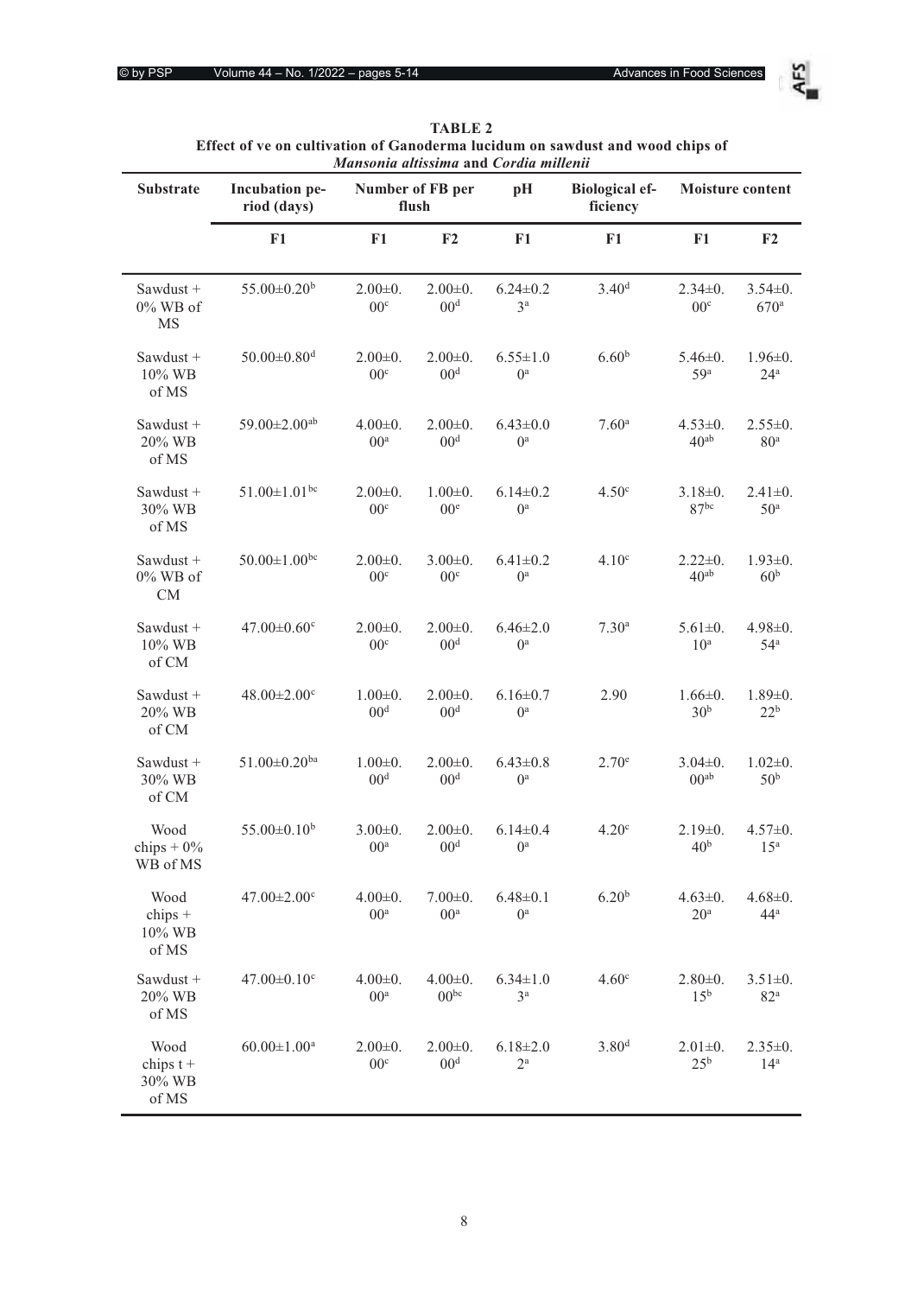#### © by PSP Volume 44 – No. 1/2022 – pages 5-14 Advances in Food Sciences

| Wood<br>chips $+0\%$<br>WB of CM        | $56.00 \pm 1.00^b$            | $1.00 \pm 0.$<br>00 <sup>d</sup> | $1.00 \pm 0.$<br>00 <sup>e</sup> | $6.38 \pm 1.0$<br>$0^a$ | 3.00 <sup>b</sup> | $2.11 \pm 0.$<br>$21^{ab}$       | $1.76 \pm 0.$<br>10 <sup>b</sup> |
|-----------------------------------------|-------------------------------|----------------------------------|----------------------------------|-------------------------|-------------------|----------------------------------|----------------------------------|
| Wood<br>$chips +$<br>$10\%$ WB<br>of CM | $48.00 \pm 0.30$ <sup>c</sup> | $3.00 \pm 0.$<br>00 <sup>b</sup> | $2.00 \pm 0.$<br>00 <sup>d</sup> | $6.32 \pm 0.0$<br>$0^a$ | 6.20 <sup>b</sup> | $3.53 \pm 0.$<br>58 <sup>a</sup> | $2.88\pm0.$<br>20 <sup>a</sup>   |
| Wood<br>$chips +$<br>$20\%$ WB<br>of CM | $61.00 \pm 1.00$ <sup>a</sup> | $1.00 \pm 0.$<br>00 <sup>d</sup> | $2.00 \pm 0.$<br>00 <sup>d</sup> | $6.08 \pm 0.1$<br>$4^a$ | 3.00 <sup>d</sup> | $1.84 \pm 0.$<br>55 <sup>b</sup> | $1.38 \pm 0.$<br>00 <sup>b</sup> |
| Wood<br>$chips +$<br>30% WB<br>of CM    | $63.00 \pm 0.70$ <sup>a</sup> | $1.00 \pm 0.$<br>00 <sup>d</sup> | $1.00 \pm 0.$<br>00 <sup>e</sup> | $6.48\pm1.5$<br>$0^a$   | 2.00 <sup>e</sup> | $1.18\pm 0.$<br>11 <sup>b</sup>  | $1.19\pm 0.$<br>10 <sup>b</sup>  |

Each value is a mean± standard error of three replicates. Means in the same column with different letters are statiscally significant at p≤0.5 using Duncan Mutiple Range Test (DMRT) for homogenity of means. Key: WB = wheat bran, MS = *Mansonia altissima*, CM = *Cordia millenii*, FB = fruit body

**TABLE 3**

| Proximate analysis of G. lucidum cultivated on different substrates and substrate forms at a glance |                              |                          |                               |                    |                   |                    |                   |                      |
|-----------------------------------------------------------------------------------------------------|------------------------------|--------------------------|-------------------------------|--------------------|-------------------|--------------------|-------------------|----------------------|
| <b>Substra</b><br>te                                                                                | <b>Substra</b><br>te<br>form | <b>WB</b><br>L<br>$(\%)$ | $%mois-$<br>ture con-<br>tent | %crude<br>protein  | %crude<br>fat     | %crude<br>fibre    | $%$ ash           | %carbohy-<br>drate   |
|                                                                                                     |                              | $\boldsymbol{0}$         | 4.30 <sup>b</sup>             | 16.71 <sup>d</sup> | 1.50 <sup>c</sup> | $20.13^{a}$        | 2.79 <sup>d</sup> | 74.69a               |
|                                                                                                     |                              | 10                       | 4.32 <sup>b</sup>             | 17.95c             | $2.25^{b}$        | $18.94^{b}$        | 7.61 <sup>a</sup> | 67.87 <sup>c</sup>   |
|                                                                                                     | Sawdust                      | 20                       | 4.00 <sup>c</sup>             | $28.40^{\rm a}$    | 3.49 <sup>a</sup> | $16.53^{\circ}$    | 6.19 <sup>b</sup> | 57.92 <sup>d</sup>   |
|                                                                                                     |                              | 30                       | $5.59^{a}$                    | $18.42^{b}$        | 1.01 <sup>d</sup> | 14.92 <sup>d</sup> | 4.20 <sup>c</sup> | 70.79 <sup>b</sup>   |
| M. altis-                                                                                           |                              | $\boldsymbol{0}$         | 5.69 <sup>d</sup>             | 16.91 <sup>d</sup> | 1.27 <sup>c</sup> | $17.58^{b}$        | 3.00 <sup>c</sup> | $73.15^a$            |
| sima                                                                                                |                              | 10                       | 5.99c                         | $20.21^{b}$        | 1.50 <sup>b</sup> | $18.90^{\rm a}$    | 8.58 <sup>a</sup> | 63.72 <sup>c</sup>   |
| Wood<br>chips                                                                                       |                              | 20                       | $6.21^{b}$                    | $24.55^a$          | $2.72^{a}$        | $16.12^c$          | $6.39^{b}$        | $60.13^{d}$          |
|                                                                                                     |                              | 30                       | 6.91 <sup>a</sup>             | 19.67c             | 1.27 <sup>c</sup> | 15.48 <sup>d</sup> | 2.99c             | $69.16^{b}$          |
|                                                                                                     |                              |                          |                               |                    |                   |                    |                   |                      |
|                                                                                                     |                              | $\boldsymbol{0}$         | 7.27 <sup>a</sup>             | $20.13^{a}$        | 1.77 <sup>b</sup> | 13.39c             | 3.19 <sup>d</sup> | 67.64 <sup>c</sup>   |
|                                                                                                     |                              | 10                       | $6.43^{b}$                    | $19.32^{b}$        | 2.00 <sup>a</sup> | 12.88 <sup>d</sup> | 3.97c             | 68.30 <sup>b</sup>   |
|                                                                                                     | Sawdust                      | 20                       | $6.32^{b}$                    | 18.54 <sup>c</sup> | 1.50 <sup>c</sup> | $18.23^{b}$        | 9.94 <sup>a</sup> | $63.70$ <sup>d</sup> |
|                                                                                                     |                              | 30                       | 2.78c                         | 17.04 <sup>d</sup> | 1.76 <sup>b</sup> | $29.12^{a}$        | 6.39 <sup>b</sup> | 71.66 <sup>a</sup>   |
| $C.$ mil-                                                                                           |                              | $\boldsymbol{0}$         | 6.00 <sup>b</sup>             | $17.92^c$          | 1.99 <sup>b</sup> | $15.11^{a}$        | 3.40 <sup>c</sup> | $70.68^{b}$          |
| lenii                                                                                               |                              | 10                       | 3.63 <sup>d</sup>             | $21.42^a$          | 1.51 <sup>c</sup> | $14.44^{b}$        | 1.41 <sup>d</sup> | 72.03 <sup>a</sup>   |
|                                                                                                     | Wood<br>chips                | 20                       | 7.21 <sup>a</sup>             | $18.80^{b}$        | 1.50 <sup>c</sup> | $13.18^c$          | $6.21^{b}$        | $66.28^{d}$          |
|                                                                                                     |                              | 30                       | 3.91c                         | 18.78 <sup>b</sup> | 2.51 <sup>a</sup> | 10.91 <sup>d</sup> | 7.43 <sup>a</sup> | 67.41c               |

Data analysed were represented as Means±SD. Means in the same column with different letters are statiscally significant at p≤0.5 using Duncan Mutiple Range Test (DMRT) for homogenity of means.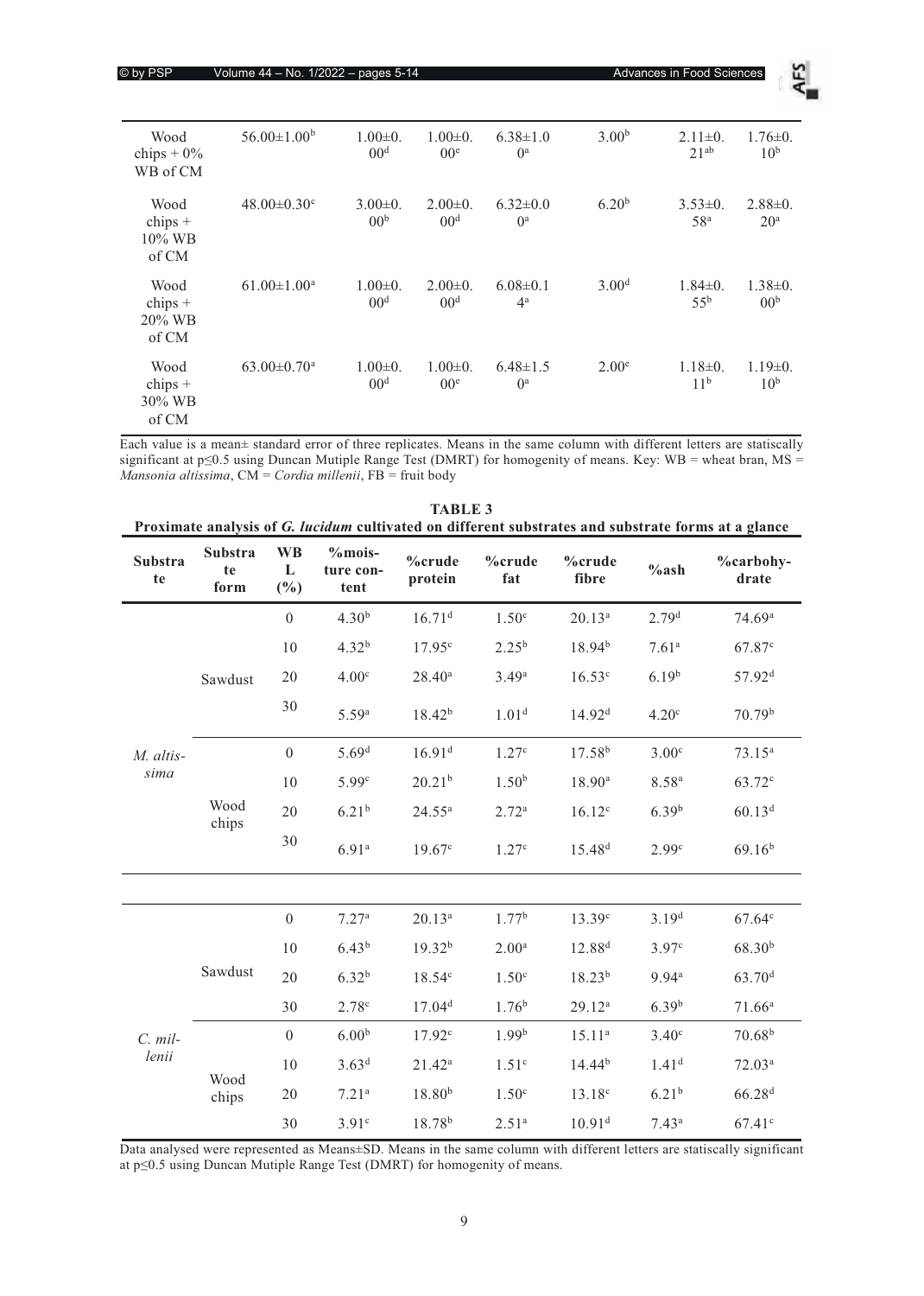| <b>Substrate</b> | Substrate<br>form | <b>WBL</b><br>$(\%)$ | Ca                 | Mg                  | Mn                | Fe                   | <b>Na</b>          | $\mathbf P$         |
|------------------|-------------------|----------------------|--------------------|---------------------|-------------------|----------------------|--------------------|---------------------|
|                  |                   | $\boldsymbol{0}$     | $13.65^{\circ}$    | 67.95 <sup>d</sup>  | $3.30^{a}$        | 14.25 <sup>d</sup>   | 58.30 <sup>c</sup> | 34965 <sup>c</sup>  |
|                  |                   | 10                   | 51.75 <sup>a</sup> | $129.05^{b}$        | $2.95^{a}$        | $40.75^{\rm a}$      | $63.75^{b}$        | 506.80 <sup>a</sup> |
|                  | Sawdust           | 20                   | 12.90 <sup>c</sup> | 155.70 <sup>a</sup> | 4.25 <sup>a</sup> | $20.85^\circ$        | $69.65^{a}$        | 427.40 <sup>b</sup> |
|                  |                   | 30                   | $23.10^{b}$        | 79.45 <sup>c</sup>  | 4.90 <sup>a</sup> | $29.45^{b}$          | 62.70 <sup>b</sup> | 280.70 <sup>d</sup> |
|                  |                   | $\boldsymbol{0}$     | 8.85 <sup>d</sup>  | 73.80 <sup>d</sup>  | $3.65^{b}$        | 24.95c               | 46.90c             | 276.75 <sup>c</sup> |
| M. altissima     | Wood chips        | 10                   | 38.75 <sup>a</sup> | 112.90 <sup>b</sup> | 2.80 <sup>c</sup> | 45.80a               | 86.45 <sup>a</sup> | 260.10 <sup>d</sup> |
|                  |                   | 20                   | $12.75^{b}$        | $167.05^a$          | 2.40 <sup>d</sup> | $26.05^{b}$          | $69.10^{b}$        | 350.15 <sup>a</sup> |
|                  |                   | 30                   | 9.60 <sup>c</sup>  | 83.50 <sup>c</sup>  | 5.00 <sup>a</sup> | $17.65$ <sup>d</sup> | 44.75 <sup>d</sup> | 322.55 <sup>b</sup> |
|                  |                   |                      |                    |                     |                   |                      |                    |                     |
|                  |                   | $\boldsymbol{0}$     | $12.85^{\circ}$    | 76.90 <sup>c</sup>  | 7.40 <sup>b</sup> | $26.10^{b}$          | $86.10^{a}$        | 297.10 <sup>c</sup> |
|                  |                   | 10                   | 88.50 <sup>a</sup> | 92.40 <sup>b</sup>  | $6.65^{b}$        | 15.65c               | $64.15^{\circ}$    | 456.10 <sup>a</sup> |
|                  | Sawdust           | 20                   | 12.70c             | $115.20^a$          | 9.60 <sup>a</sup> | $27.15^{a}$          | 79.20 <sup>b</sup> | 264.15 <sup>d</sup> |
|                  |                   | 30                   | $77.65^{b}$        | 59.35 <sup>d</sup>  | 2.90 <sup>c</sup> | $26.10^{b}$          | 42.60 <sup>d</sup> | 355.20 <sup>b</sup> |
|                  |                   | $\boldsymbol{0}$     | $15.10^c$          | 74.85 <sup>c</sup>  | $5.25^{b}$        | $22.25^{\circ}$      | 58.25 <sup>b</sup> | 440.50 <sup>b</sup> |
| C. millenii      |                   | 10                   | 45.90 <sup>b</sup> | $108.95^{b}$        | 4.95 <sup>c</sup> | $26.50^{b}$          | $78.15^{a}$        | $418.10^c$          |
|                  | Wood chips        | 20                   | $14.85^{\circ}$    | 138.85 <sup>a</sup> | $11.65^a$         | 21.90 <sup>c</sup>   | 84.90 <sup>a</sup> | 378.10 <sup>d</sup> |
|                  |                   | 30                   | 90.60 <sup>a</sup> | 61.80 <sup>d</sup>  | 3.95 <sup>d</sup> | $50.75^{\rm a}$      | 40.70 <sup>c</sup> | 489.25 <sup>a</sup> |

**TABLE 4 Mineral composition of** *G. lucidum* **cultivated on different substrates**

Each value is a mean± standard error of three replicates. Means in the same column with different letters are statiscally significant at p≤0.5 using Duncan Mutiple Range Test (DMRT) for homogenity of means.

30% WBL of *Cordia millenii* sawdust gave the lowest moisture content (3.91). This is similar to the work of [26] who reported moisture of 3.38 $\pm$ 0.01 and [27] who reported 2.78 $\pm$ 0.05 moisture content. This variability was dependent on the mushroom species and other parameters such as environment temperature, relative humidity during growth and relative of metabolic water that may be produced or utilized during storage [28] . The less moisture content suggested the high shelf life of the sample and accounts for the toughness and hardness of the mushroom than other edible mushrooms as also previously confirmed by [29].

The results from proximate analysis of *G. lucidum* showed that notable variation in the carbohydrate, crude protein, crude fat, moisture content, ash, and crude fibre of *G. lucidum* suggest high nutritional values of the mushroom. This is consistent with the work of [30]. All the proximate contents in this research were higher than those reported by [28] except ash which was slightly (less than 2) lower. In the work reported by [30], protein, fat, ash contents were less and crude fibre and carbohydrate contents were higher than the findings in this research. In the same vein, moisture, crude protein, crude fat and crude fibre contents were less than while ash and carbohydrate contents were more than those reported by [31]. This variability might be due to difference in parameters such as environment temperature, relative humidity during growth and relative of metabolic water that may be produced or utilized during storage [29].

The negligible quantity of fat content of *G. lucidum* consists mostly of unsaturated fatty acids, which are less harmful to the health than the saturated fatty acids of animal fats [32]. The low fats content as reported in other plants [33] shows the health benefits of this mushroom and stressing its nutritional value, it is reported that extract from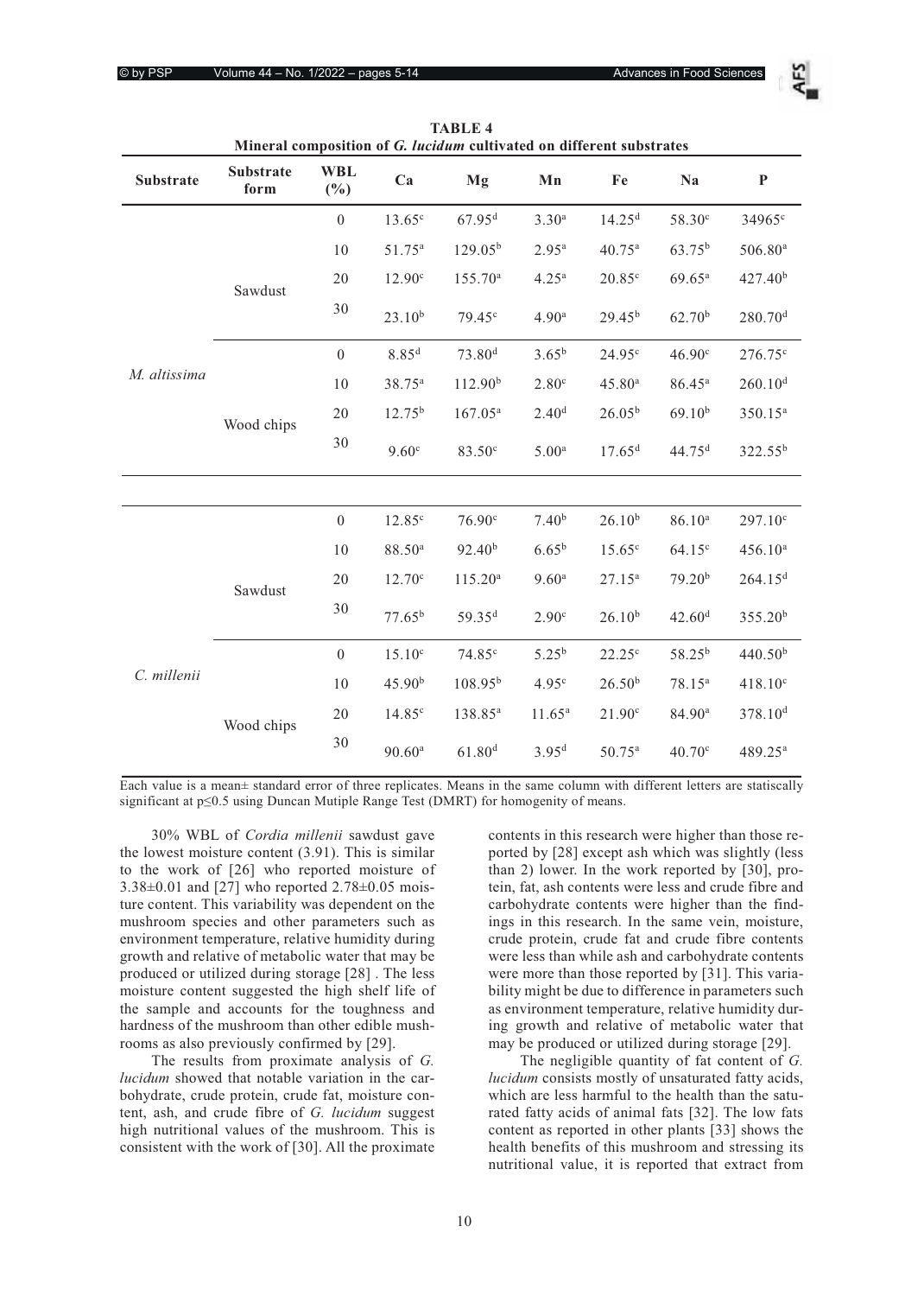this mushroom has cholesterol lowering properties [34] hence, its antihypertensive potentials in humans [35]. High content of protein supports nutritional importance of the mushroom as a food source [36]. High fibre and fat content makes the mushroom have low calorie value [37]. Although fibre is indigestible, it plays significant nutritional role since, it helps clean and maintains the proper motility of the intestinal tract [38]. High fibre diet reduces insulin requirement and stabilizes blood glucose profile, possibly by decreasing the rate of glucose absorption and delaying gastric emptying. The major reason for high ash content of the present species may be due to higher mineral contents. A recent study also reported the ash contens ranges similar to our findings [39].

There was significant difference in mineral composition of *G. lucidum* which is in agreement with the work of [40]. Phosphorus was the most abundant mineral which agrees with the work of [41]. Mg, Na and Ca were moderately high which agrees with the findings of [42,43,44]. Fe and Mn were relatively low. This variation might be due to the reason that the amount of minerals in mushrooms of the same species is directly related to factors such as origin, species and/or strains and cultivation conditions, genetic factors, substrates and distance from pollution sources [45,46,47].

The low fresh and dry weight in the cultivated *G. lucidum* was in consonance with the work of [48] who reported fresh weight of 19.0g, 9.4g, 10.0g, 24.0g and 30.0g and dry weight of 5.0g, 3.0g, 4.0g, 9.0g and 10.0g respectively. However, the result disagreed (i.e. lower) with the work of [49] who reported a higher fresh weight in oyister mushroom. This might be due to little moisture content contained by *G. lucidum* compared with other edible mushrooms. [50] repoted *Pleurotus florida* fresh weight of 27.85g and 22.85g cultivated on paddy straw and sugarcane molasses respectively.

The entire cultivation process from the time of incubation to the time of first harvest took 68 to 89 days. This is similar to the work of [51] reported 70 to 80 days. The difference in days of fructification could be due to different wheat bran levels and different substrates used. In the study conducted by [52] it was noted to be up to 92 days. [53] found that the average first harvest days of fruit bodies of *G. lucidum* for *S. mahagoni* with both supplements (rice bran and wheat bran) were 71 days and 60 days respectively, while it was 90 days and 66 days in case of *D. tarbinatus*. [52] reported 92 days.

The pH of the cultivated *G lucidum* which ranges from 6.14 to 6.55 agrees with the work of [31] who reported pH of 6.9. [54] reported pH of *G. lucidum* of 5.6. [55] reported pH from 4.0 to 7.0. This pH is slightly acidic, almost neutral, which might account for its consumption without any harm.

The biological efficiency of each treatment represents the conversion of the substrate into biomass for the mushroom development. This index is the most used by researchers because it makes the comparison of the results with the literature easier [56,57]. The result of the present study is in line with the work of [58] who reported biological efficiency ranging from 6.9% to 8.2%. [59] reported biological efficiency of 22.9%, 25% and 4.8% of *G. lucidum* cultivated on *Aruan*a grass, *Cynodon* spp and eucalyptus sawdust respectively. [60] obtained higher results than the others (BE, 72%) by cultivating *G. lucidum* in substrate based on elephant grass plus mango tree sawdust, supplemented with 10% of wheat branand 10% of crushed sugar cane.

#### **ACKNOWLEDGEMENTS**

This work was self-sponsored. I would like to thankGod and my supervisior Prof. Adenipekun O.Clementina for her immense support in many ways.

#### **REFERENCES**

- [1] Chang, S.T. and Miles, P.G. (1992) Mushrooms biology a new discipline. Mycologist. 6, 64-65.
- [2] Kalac<sup>x</sup>, P. (2013). A review of chemical composition and nutritional value of wild-growing and cultivated mushrooms. J. Sci. Food Agric. 93, 209-218.
- [3] Aida F.M.N.A., Shuhaimi, M. and Yazid, M. (2009). Mushroom as a potential source of prebiotics: a review. Trends in Food Science & Technology. 20(11-12): 567-575.
- [4] Xu, X. and Yan, H. Chen, J. and Zhang, X. (2011). Bioactive proteins from mushrooms. Biotechnol. Adv. 29, 667-674.
- [5] Panjikkaran, T. and Mathew, D. (2013). An environmentally friendly and cost effective technique for the commercial cultivation of oyster mushroom [Pleurotus florida (Mont.) Singer] J. Sci. Food Agric. 93, 973-976.
- [6] Sheu, F., Chien, P. J., Wang, H. K., Chang, H. H., Shyu, Y. T. (2007). New protein PCiP from edible golden oyster mushroom (Pleurotus citrinopileatus) activating murine macro-phages and splenocytes. J. Sci. Food Agric. 87, 1550- 1558.
- [7] Mariga, A.M., Yang, W.J., Mugambi, D.K., Pei, F., Zhao, L., Shao, Y. (2014). Antiproliferation and immunostimulatory activity of a protein from Pleurotus eryngii. J. Sc. Food Agric. 94, 3152-3162.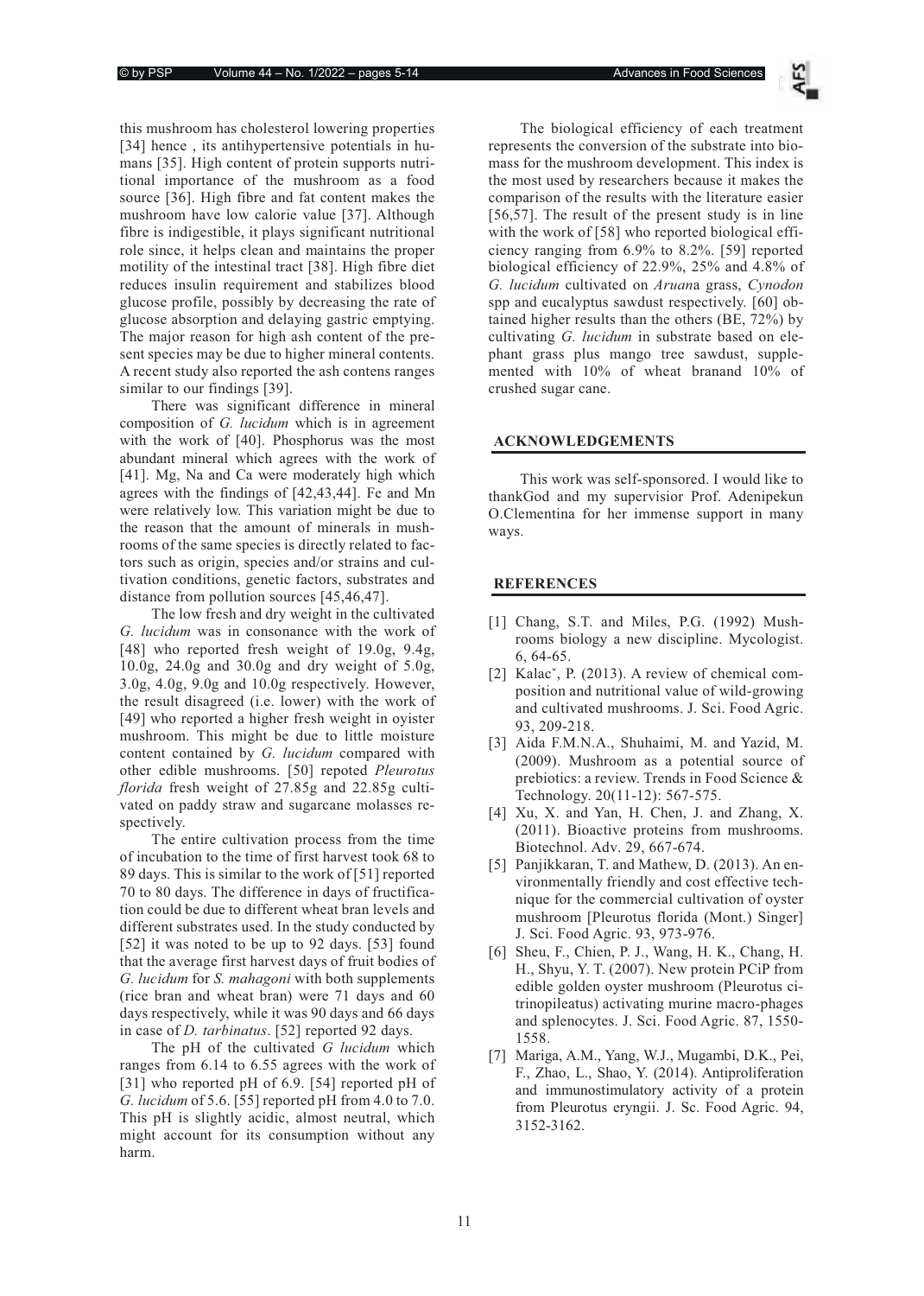- [8] Lim, B.O., Yamada, K., Cho, B.G., Jeon, T., Hwang, S.G., Kang, S.A., Park, D.K. (2004). Comparative study on the modulation of IgE and cytokine production by Phellinus linteus grown on germinated brown rice, Phellinus linteus and germinated brown rice in murine splenocytes. Biosci. Biotechnol. Biochem. 68 (11): 2391-2394.
- [9] Adenipekun, C.O. and Fasida, I.O. (2005). Bioremediation of oil polluted soil by Lentinus subnudus, a Nigerian rot white fungus Afr. J. Biotechnol. 4(8), 796-798.
- [10]Estévez, E., Veiga, M.C., Kennes, C . (2005). Biodegradation of toluene by the new fungal isolates Paecilomyces varioti and Exophiala oligosperma. J. Indust. Microbiol. Biotechnol. 32(1), 33-37.
- [11]Zhang, R., Li, X. and Fadel, J.G. (2002). Oyster mushroom cultivation with rice and wheat straw. Bioresour. Technol. 8, 277-284.
- [12]Zoberi, M.H. (1972). Tropical Macrofungi. Macmillan Press London. pp. 158.
- [13]Jonathan, S.G. (2012). Vegetative Growth Requirements and Antimicrobial Activities of some Higher Fungi Nigeria. PhD Thesis, University of Ibadan, Ibadan, Nigeria. pp. 267.
- [14]Gao, B. and Yang, G. (1991). Effect of Ganoderma applanatum Polysaccharides on cellular and Humoral Immunity in Normal and Sarcoma 180 Transplanted Mice. Phtopatho-logical Research. 5, 134-138.
- [15]Wasser, S.P., Coates, P., Blackman, M., Cragg, G., Levine, M., Moss, J. and White, J. (2005). Encyclopedia of Dietary Supplements. New York: Marcel Dekker. Reishi or Lingzhi (Ganoderma lucidum), 680–90.
- [16]Yang, W., Guo, F., Wen, Z., (2013). Yield and size of oyster mushroom grown on rice/wheat straw basal substrate supplemented with cotton seed hull. Saudi J. Biol. Sci. 20. 333-338.
- [17]Ogbe, A.O., Efenu, P., Nicholas, U., Pam, A., Abarshi, A., Banyigyi, S. and Odugbo, M. (2011). Response to treatment of skin ailments in animal patients using aqueous Ganoderma extract. Elect. J. Environ. Agric. Food Chem. 10(1), 1816-1820.
- [18]Kumaran, S., Palani, P., Nishanthi, R., Kaviyarasan, V. (2011). Studies on screening, isolation and purification of a fibrinolytic protease from an isolate (VK12) of Ganoderma lucidum and evaluation of its antithrombotic activity. Med. Mycol. J. 52, 153–162.
- [19]A.O.A.C. (2010). Official Methods of Analysis of the Association of Official Analytical Chemists, Arlington, VA: Association of Official Analytical Chemists. 152-155.
- [20]Zadrazil, F. and Brunnert, H. (1982). Solid state fermentation of lignocelillose containing plant residues with Sporotrichum pulverlentium. Nov. and Dichotinus squalens (Kars1) Reid. European Journal of Applied Microbiology and Biotechnology. 16, 45-51.
- [21]Kapoor, P. (2011). Cultivation of Ganoderma lucidum. M Sc Thesis, Department of Plant Pathology, CSK Himachal Pradesh Krishi Vishvavidyalaya, Palampur, India. 72.
- [22]Gbolagade, J.S., Fasidi, I.O., Ajayi, E.J. and Sobowale, A.A. (2006). Effect of physicochemical factors and semi-synthetic media on vegetative growth of Lentinus subnudus (Berk.), an edible mushroom from Nigeria. Food Chemistry. 99, 742-747.
- [23]Chen, A.W. (1999). Cultivation of the medicinal mushroom Ganoderma lucidum (Curt.:Fr.) P. Karst. (Reishi). I.J.M.M. 1, 263-282.
- [24]Olei, P. (2003). Mushroom Cultivation. Backhuys Publishers, Leydan, The Netherland. 1- 429.
- [25]Rakhee N.K.S., Anuja, B., Vijay, K.S., Raj, K.S., Renu, D.K. and Bhargava, K.M. (2017). Characterization of ganoderma lucidum: phytochemical and proteomic approach. Journal of proteins and proteomics 8(1), 25-33.
- [26]Ogbe, A.O. and Obeka, A.D. (2013). Proximate, mineral and anti-nutrient composition of wild Ganoderma lucidum: implication on its utilization in poultry production. Iranian Journal of Applied Animal Science. Pp. 163.
- [27]Crisan, E.V. and Sands, A. (1978). Nutritive value. In Chang, S.T., Hayes, W.A. (Eds). The biology and cultivation of edible mushroom, New York, USA: Academic Press. 137-168.
- [28]Azanha, A.B., and Faria, J.A.F. (2005). Use of mathematical models for estimating the shelflife of cornflakes in flexible packaging. Packag. Technol. Sci. 18, 171-178
- [29]Sumaira, S., Ghulam, M., Munir, H., Connie M.W., Yasir, J. and Muhammad, S. (2016). Proximate Composition and Micronutrient Mineral Profile of wild Ganoderma lucidum and Four Commercial Exotic Mushrooms by ICP-OES and LIBS. Journal of Food and Nutrition Research. 4(11), 703-708.
- [30]Shamaki, B.U., Geidam, Y.A., Abdulrahma, F., Ogbe, A.O. and Sandabe, U.K. (2012). Evaluation of phytochemical constituents and in vitro antibacterial activity of organic solvent fractions of Ganoderma lucidum methanolic extract. International Journal of Medicinal Plant Research. 1 (3), 026-031.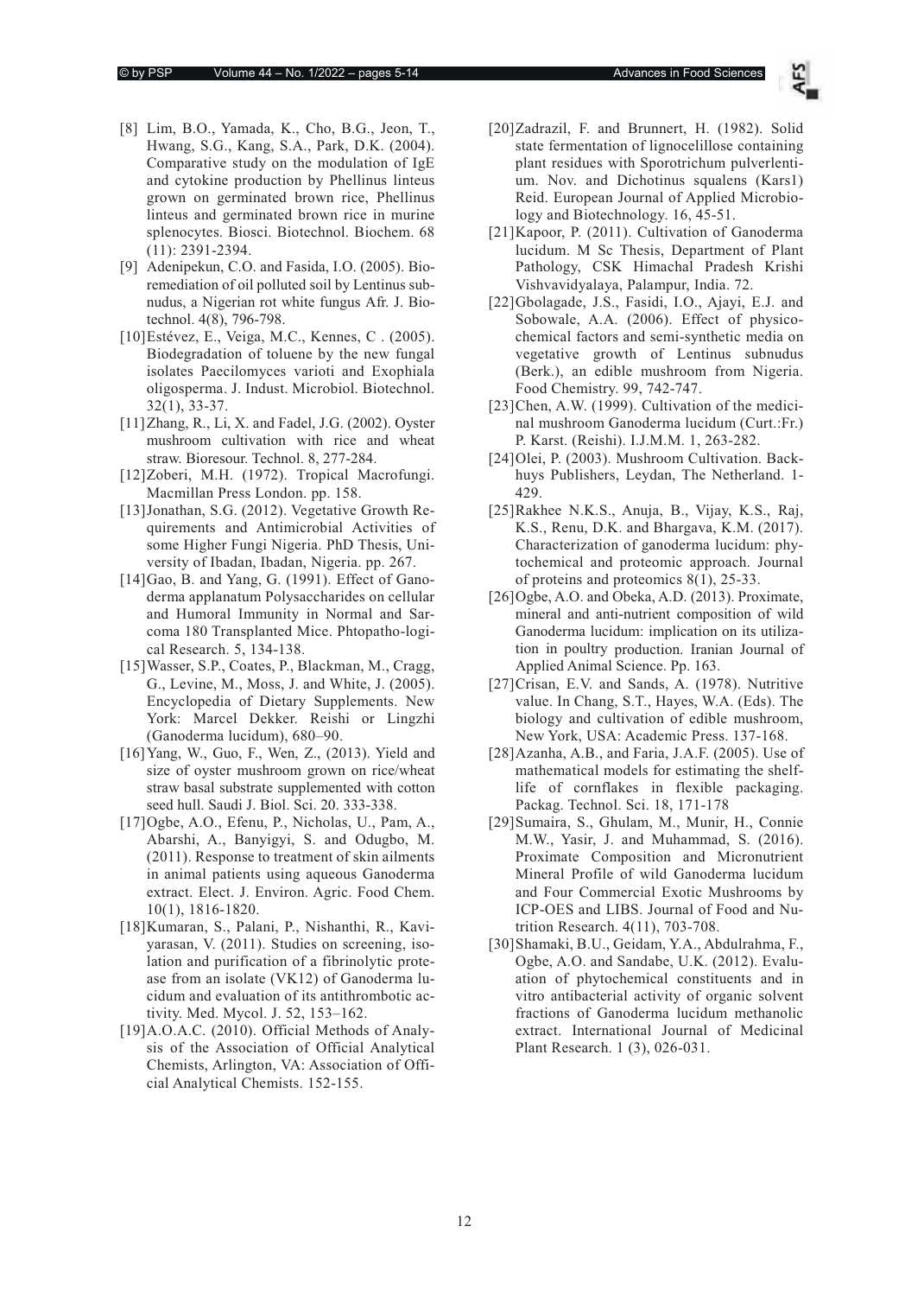- [31]Zahid, M.K., Barua, S. and Huq, S.M. (2010). "Proximate Composition and Mineral Content of Selected Edible Mushroom Varieties of Bangladesh". Bangladesh Journal of Nutrition. 22, 61-68.
- [32]Ogbe, A., Ditse, U., Echeonwu, I., Ajodoh, K., Atawodi, S., Abdu, P. (2009). Potential of a wild medicinal mushroom, Ganoderma sp., as feed supplement in chicken diet: Effect on performance and health of pullets. Int. J. Poult. Sci. 8, 1052–1057.
- [33]Berger, A., Rein, D., Kratky, E., Monnard, I., Hajjaj, H., Meirim, I., Piguet-Welsch, C., Hauser, J., Mace, K., Niederberger, P. (2004). Cholesterol-lowering properties of Ganoderma lucidum in vitro, ex vitro and in hamsters minipigs. Lipids in Health and Disease. 3(2), 110.
- [34]Mizuno, T. (2011). Studies on bioactive substance and medicinal effect of Reishi Ganoderm lucidum in Japan. Cannited.com. 12.
- [35]Longvah, T., Deosthale, Y.G. (1998). Compositional and nutritional studies on edible wild mushroom from northeast India. Food Chemistry. 63, 331-334.
- [36]Khurshidul, M.Z., Sagarmay, B. Imamul, H.S. (2009). Proximate Composition and Mineral Content of Selected Edible Mushroom Varieties of Bangladesh. Bangladesh J. Nutr. 30, 22- 23.
- [37]Mukhopadhyay, R. and Guha, A.K. (2015). "A comprehensive analysis of the nutritional quality of edible mushroom Pleurotus sajor-caju grown in deproteinized whey medium". LWT-Food Science and Technology. 61, 339-345.
- [38]Hung, P.V. and Nhi, N.N.Y. (2012) "Nutritional composition and antioxidant capacity of several edible mushrooms grown in the Southern Vietnam". International Food Research Journal. 19, 611-615.
- [39]Asaduzzaman, K., Liakot, A., Khan, Shahdat, H., Mousumi, T., Nazim U. (2009). Investigation on the Nutritional Composition of the common Edible and Medicinal Mushrooms Cultivated in Bangladesh. Bangladesh J. Mushroom. 3(1), 21-28.
- [40]Jawayria, N., Shahid, M., Shahnaz, S. (2017). Proximate analysis and simultaneous mineral profiling of five selected wild commercial mushroom as a potential nutraceutical International. Journal of Chemical Studies. 5(3), 297- 303.
- [41]Edeoga, H., Gomina, A. (2001) Nutritional values of some non-conventional leafy vegetables of Nigeria, J. Econ. Taxon. Bot. 25(10), 439-447.
- [42]Egwin, E., Elem, R., Egwuche, R. (2011). Proximate composition, phytochemical screening and antioxidant activity of ten selected wild edible Nigerian mushrooms, Am. J. Food Nutr. 1, 89-94.
- [43]Kalac, P., Burda, J. and Staskova, I. (1991). Concentrations oflead, cadmium, mercury, and copper in mushrooms in thevicinity of a lead smelter. Science and the Total Environment. 105, 109–119.
- [44]Sánchez, C. (2004). Modern aspects of mushroom culture technology Appl. Microbiol. Biotechnol. 64, 756-762.
- [45]Gençcelep, H., Uzun, Y. Tunçtürk, Y. and Demirel, K. (2009). Determination of mineral contents of wild-grown edible mushrooms, Food Chem. 113, 1033-1036.
- [46]Gucia, M., Kojta, A.K. Jarzyn G. ́ska, Rafal, E. Roszak, M. and Osiej, I. (2012). Multivariate analysis of mineral constituents of edible Parasol Mushroom (Macrolepiota procera) and soils beneath fruiting bodies collected from Northern Poland Environ. Sci. Pollut. Res. 19, 416-431.
- [47]Buah J. N., Van der Puije, G.C., Bediako, E.A., Abole, E.A. and Showemimo (2010). The growth and yield performance of oyster mushroom (Pleurotus ostreatus) on different substrstes. Biotechnology. 9(3), 338-342.
- [48]Bhatti M. I., Jiskani, M. M., Waga, K. H., Pathan, M.A. and Magsi, M.R. (2007). Growth, development and yield of oyster mushroom, Pleurotus ostreatus (JACQ. EX. FR.) Kummer as affected by different spawn rates. Pak. J. Bot. 39(7), 2685-2692
- [49]Ponmurugan, P., Nataraja Sekhar, Y. and Streesakthi, T. R. (2007). Effect of various substrates on the growth of quality mushrooms. Pakistan Journal of Biological Sciences. 10(1), 171-173
- [50]Sona Singh N. , Harsh, S. K. and Gupa, P. K. (2014). A novel method of economical cultivation of medicinally important mushroom, Ganoderma lucidum. International Journal of Pharmaceutical Sciences and Research. 5 (5), 2033-2037.
- [51]Kamra, A. and Bhatt, A. B. (2013). "First attempt of an organic cultivation of red Ganoderma lucidum under subtropical habitat and its economics," Intl. J. Pharm. Pharma. Sci. 5, 94-98.
- [52]Subarna Roy, M. A. A., Jahan, K. K., Das, S., Munshi, K. and Rashed, N.(2015). Artificial Cultivation of Ganoderma lucidum (Reishi Medicinal Mushroom) using diferent Sawdusts as substrates. America Journal of Bio-Science. 3(5), 178-182.
- [53]Debendra Nath Roy, A. K. A., Farzana Sultana, A.S.M., Anisuzzaman, P.K.(2015). Nutritional profile and mineral composition of two edible mushroom varieties consumed and cultivated in Bangladesh. 4(4), 217-220.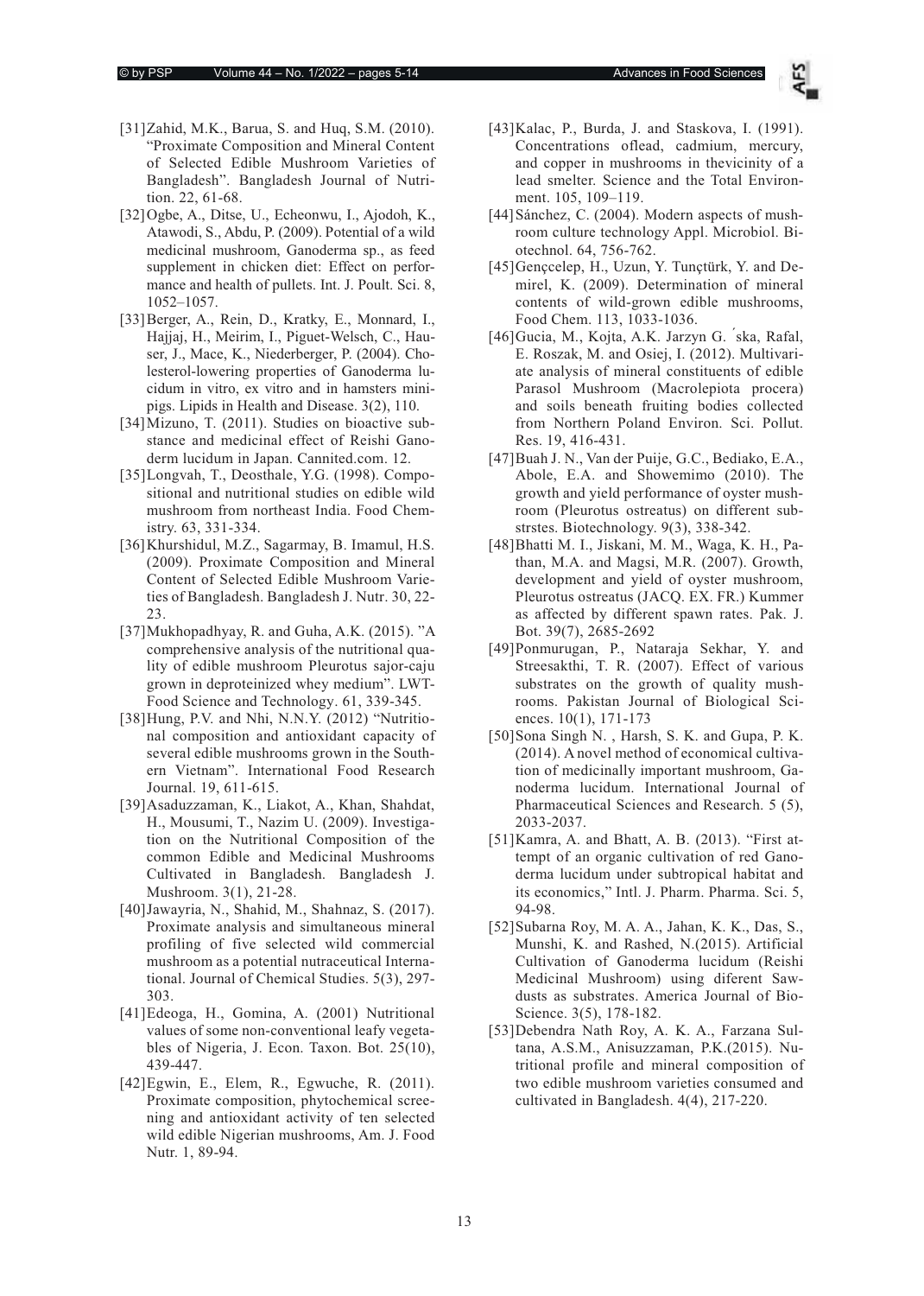- [54]Urben AF (2004). Mushroom production by modified Chinese technology. Embrapa Genetic Resources and Biotechnology, Brasília/DF. Pp. 187.
- [55]Das, N. and Mukherjee, M. (2007). Cultivation of Pleurotus ostreatus on weed plants Bioresour. Technol. 98, 2723-2726
- [56]Tisdale, T. E., Miyasaka, S. C. and Hemmes, D. E. (2006). Cultivation of oystermushroom (Pleurotus ostreatus) on wood substrates in Hawaii. World J. Microbiol. Biotechnol. 22, 201-206.
- [57]Bernabe-Gonzalez T., Cayetano, M., Barnabe-Villanueva, G., Romero-Flores, A., Angel-Rios M. D. and Perez-Salgado, J. (2015). Cultivation of Ganoderma lucidum on agricultural by-products Mexico. Mycologia Aplicada International. 27(2), 25-30.
- [58]Andre Luiz, O. P. and Gomes, O. (2017). Variability of the use of grass in the cultivation of medicinal mushroom Ganoderma lucidum. Academic Journals.12(8), 651-657.
- [59]Rolin, L. N., Sales-Campos, C., Cavalcanti, M. A. Q. and Urben, A. F. (2014). Application of Chinese Jun-Cao technique for the production of Brazilian Ganoderma lucidum strains. Braz. Arch. Biol. Technol. 57, 367-373.

| Received: | 10.01.2022 |
|-----------|------------|
| Accepted: | 24.03.2022 |

#### **CORRESPONDING AUTHOR**

#### **Samuel Bawa Ijimbili**

Department of Botany, Faculty of Science, University of Ibadan, Ibadan, Nigeria

e-mail: samuelijimbili2015@gmail.com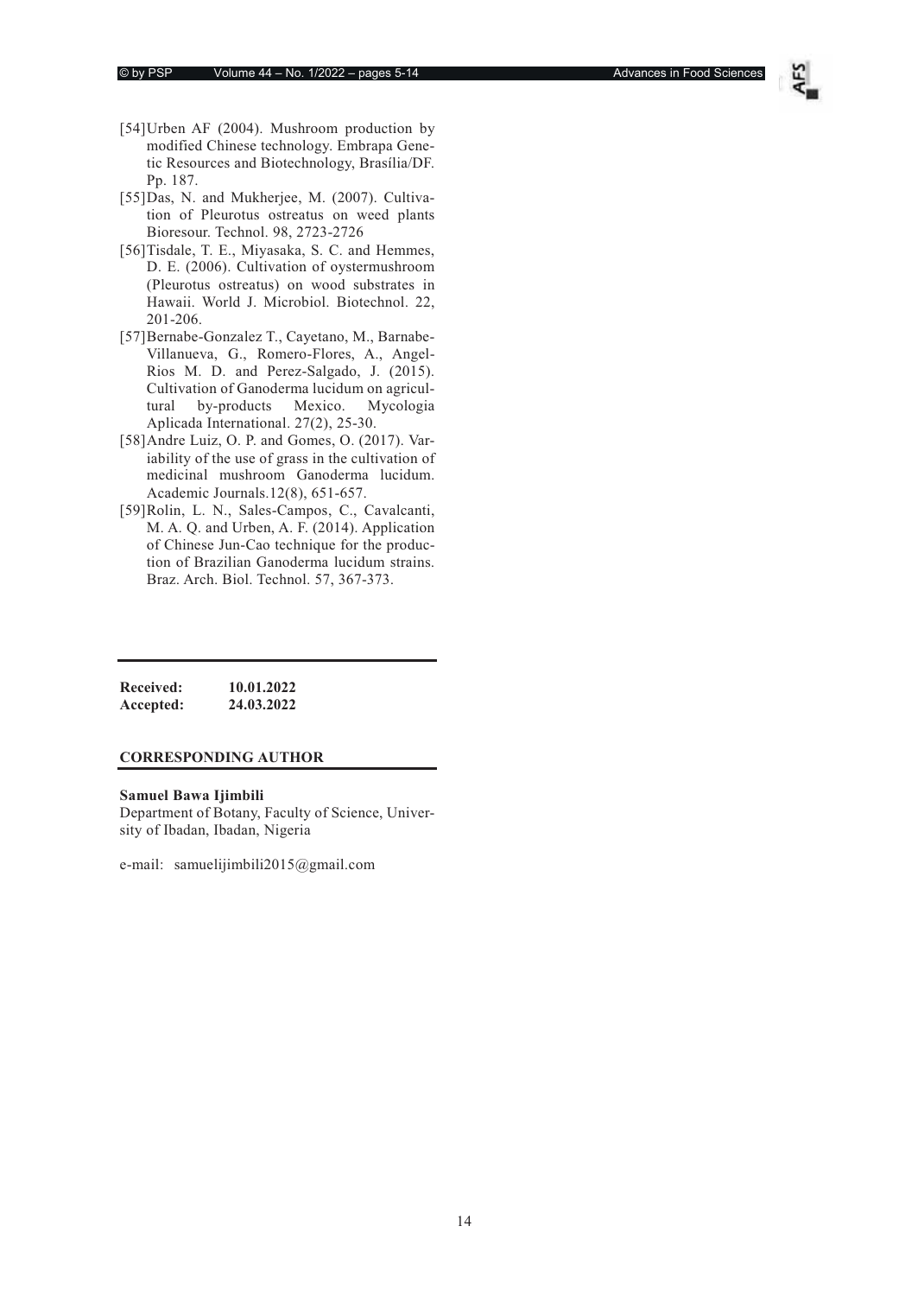

## **MILK FROM MONTENEGRO FARMS: MONITORING AND QUALITY OF RAW MILK AND DAIRY PRODUCTS**

**Milica Kosovic Perutovic1,\*, Pasema Zekic1 , Zeljka Cetkovic2 , Danijela Jacimovic3 , Zeljko Jacimovic3 , Milan Bigovic4 , Zeljka Bulatovic1**

<sup>1</sup>Faculty of Metallurgy and Technology, University of Montenegro, Podgorica, Montenegro 2 Center for Ecotoxicological Research, Podgorica, Montenegro <sup>3</sup>Faculty of Economics, University of Montenegro, Podgorica, Montenegro 4 Faculty of Science and Mathematics, University of Montenegro, Podgorica, Montenegro

#### **ABSTRACT**

Tourists come to Montenegro, stay on private farms, enjoy local specialties, and among other things enjoy domestic milk and dairy products. Milk production and processing in Montenegro is still organized in traditional way and routine, mostly in small private farms. Only a small part of milk (15 %) is processed in milk dairies. The aim of this research is to determine the quality of the raw milk and dairy products from private farms. The samples of milk and homemade cheese were taken from several different local manufactures from five cities: Podgorica, Danilovgrad, Kolašin, Pljevlja, Rožaje. Chemical and microbiological analysis were performed. The content of milk fat, protein, fat solids, total number of microorganisms, Coagulase, Sulfidoreduced clostridium, Proteus and *Escherichia coli*, PAHs, PCBs, pesticides, Pb, Cd and As were determined. Also, the milk samples were tested for presence of veterinary drugs, antibiotics: β-lactam (Penicillin G, Amoxicillin and Oxacillin) and Chloramphenicol. The paper summarizes the results that include samples taken in 2015, 2016, 2019 and 2020. The experimental results showed the presence of Benzylpenicillin above permitted level, only in one sample from Kolašin, while in other samples Benzylpenicillin was within the allowable concentration. The results show a good quality of milk and the microbiological safety of all analyzed samples.

#### **KEYWORDS**:

Milk analysis, Montenegro, ecotoxicology, veterinary drugs, PCB

#### **INTRODUCTION**

Milk is considered to be the most balanced food ever found in nature, which contains most nutrients. It is eaten by people of all ages and nationalities, and the quantity varies according to the eating habits and to its availability. Milk and dairy products are an important part of the daily diet of babies, children, elderly people, but these products are also the only source of animal protein in the diet of many vegetarians, whose number is continuously increasing all over the world [1].

In Montenegro, the total number of cattle in 2017 was 86 649 [2]. The farm structure is dominated by small family farms, which produce mainly for their own consumption. Their market share is limited. According to the data from Livestock Selection Service, average milk yield per cow in a controlled population is 5,077 kg, while the estimate for the total population is around 2,500 kg per cow [3]. In 2019, production of milk in Montenegro was 174,329 thousand tones. Though Montenegro production of milk fluctuated substantially in recent years, it tended to increase through 2010 - 2019 period ending at 174,329 thousand tones in 2019 (available on the knoema site: https://bit.ly/3cDCAMD).

Only 15 % of total milk production is delivered to dairies and industrially processed [4]. The rest is used for: own household consumption, or for direct sales (often at local markets) and for processing to the simple products. As we can see the big share of milk processing is on-farm, about 85 %, where home-made dairy products have been produced, for local market. Having in mind size of the farms it is hard and expensive to organize systematic quality control of milk and dairy products, and that is the reason why this research is important. Hand-made cheese has a good reputation in region and becoming more and more popular among the tourists.

Milk and the dairy products implicitly can be contaminated with different chemicals in different stages of its production and storage. The following types of chemical contaminants can find in milk: pesticide residues, other persistent organic pollutants (POPs) such as PCBs, PCDDs, PCDFs etc., some of metals, radionuclides, veterinary drugs and antibiotics, aflatoxins and mycotoxins, nitrites and nitrates,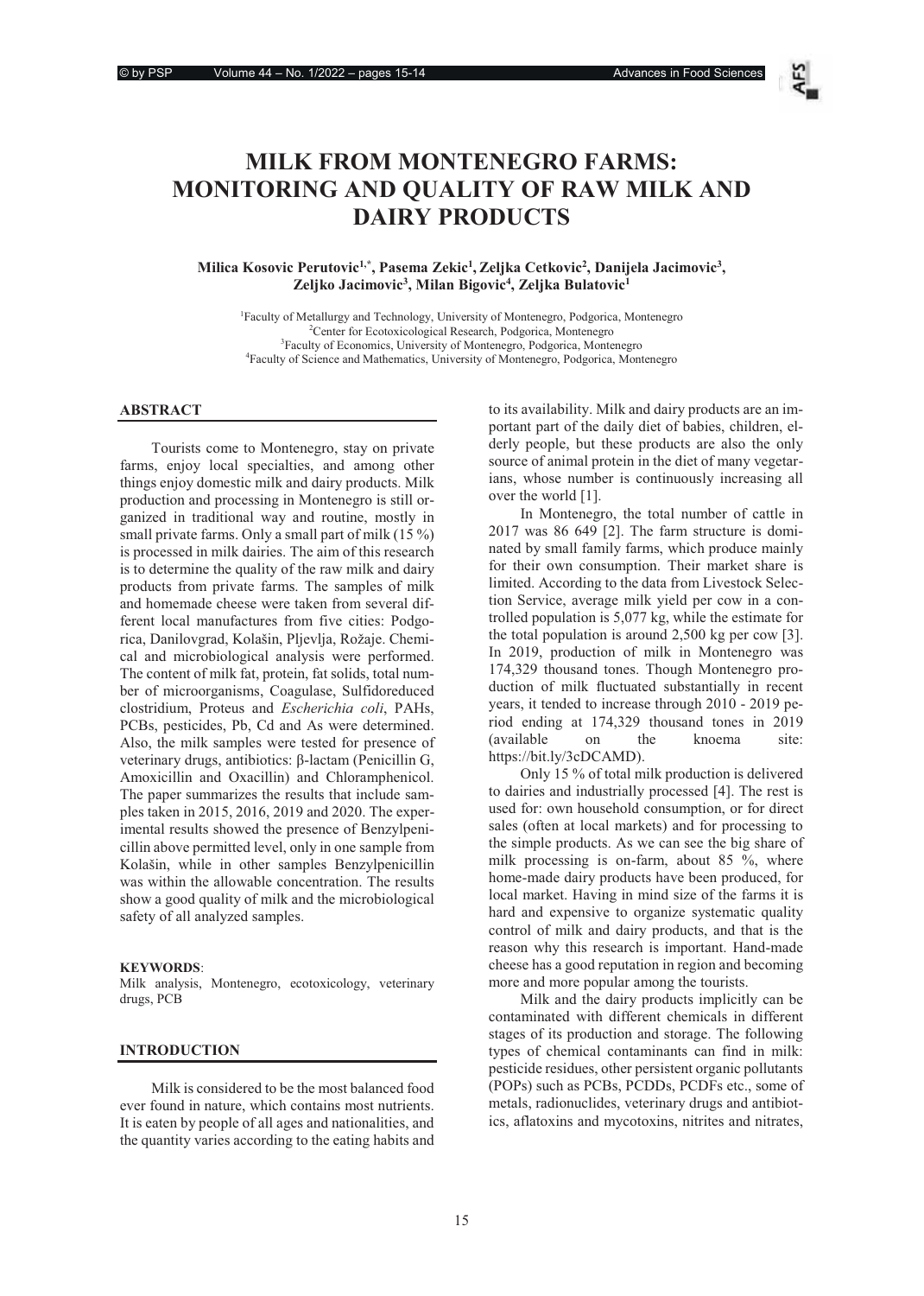detergents and disinfectants. Milk and dairy products are important sources of persistent organic pollutants (POPs) to humans [5].

The aim of this research is to examine quality of the raw milk at the private farms and quality of dairy products who are distributed through all Montenegro for domestic consumption and rural tourist offer, regarding the health safety standards and requirements in Montenegro and EU. The paper presents the results obtained in 2015, 2016, 2019 and 2020. The Northern region of Montenegro has the main agricultural land resources. Also, the north dominates with about 70 % of the total cattle population  $\Box$ 3 $\Box$ . For this reason, most of the samples were taken in cities (Pljevlja, Kolašin, Rožaje) in the northern region. Pljevlja is well known for cheese production, 'Pljevlja cheese' has been a protected designation of origin in the EU. Kolašin is a popular tourist place in winter and summer, well know with its milk products domestically and internationally. On the other hand, larger dairies are located in the central region. Danilovgrad and Zeta (locations of farms from which some samples were also taken) are the locations very close to the capital Podgorica, where is the biggest consumption and production of milk.

Milk quality and nutritive values are evaluated through the following important indices: acidity, protein and fat content.

The safety indices studies include the microbial aspects and healthy aspects: antibiotic presence, detection of pesticide residues. Antibiotics are widely used in veterinary practice. The excessive and inconsiderate use of antibiotics may lead to the occurrence of drug residues in milk, bearing a risk to human health. Beta-lactam antibiotics are among the most frequently used antimicrobial agents. Chloramphenicol is a synthetic antibiotic, its use in animals is illegal in most countries [6]. The milk samples were tested for presence of β-lactam (Penicillin G, Amoxicillin and Oxacillin) and Chloramphenicol. We analyzed 5 samples of cow's milk for the presence of 150 pesticides.

Pb, Cd, As, PAHs and PCBs were measured in the samples of cow's milk, goat's milk and cow's cheese in order to evaluate the potential human health risk associated with their consumption. Nonessential heavy metals are toxic even at very low concentration. PAHs have been classified as genotoxic and possibly carcinogenic to humans. Fatty foods of animal origin, as a milk and dairy products are the main sources of human exposure to PCBs, which are lipophilic and have the propensity to bioaccumulate in biota. PCBs processing and distribution have been banned in almost all countries since 1980s. Nevertheless, PCBs are still present in the senvironment, and few studies investigated the presence of PCBs residues in milk samples [7].

#### **MATERIALS AND METHODS**

All samples were taken from private farms. Raw milk is poured into sterile glass bottles. An appropriate record was made for each sample: location, date, time. During transport all samples are stored in refrigerators.

**Chemical and microbiological analysis of raw milk from Pljevlja***.* Raw cow's milk samples for chemical and microbiological analysis collected from 5 selected points in Pljevlja, were collected in 2015. The fat contents of whole-fat were analyzed using a Gerber method [8]. Samples were prepared in a Butyrometer, centrifuged in a Gerber centrifuge, then heated in a water bath. At least two determinations were performed on the same test sample. The difference between the results of two determinations carried out by the same analyst, simultaneously or immediately in succession, on the same sample, by the same method, under the same conditions and in the same laboratory, shall not exceed 0,1 % of the reading. Binder dryer was used for the analysis of dry matter in milk. To determine the protein, we used: FOSS mineralization system, type Digestor Auto; Kjeltec FOSS analyzer unit, type Kjeltec TM8200 and FOSS scrubber, type SR210 Scrubber.

**Preparation of the milk sample to determine the presence of β-lactam (Penicillin G, Amoxicillin and Oxacillin) and Chloramphenicol.** Raw milk samples from Danilovgrad, Kolašin, Podgorica and Pljevlja were analyzed. Samples were collected in 2016 and 2019.

The detection of β-lactam was performed using Shimadzu-LCMS 2010EV mass spectrometer. Internal standard solution of penicillin V was added in 5 mL of milk, afterwards 0.4 mL of 10 % acetic acid was added, too. Prepared sample was centrifuged, then 0.5 mL the clear solution was mixed with 0.5 mL methanol and filtered through a micro filter.

The analysis of Chloramphenicol was performed using liquid chromatography with mass spectrometry, Waters-LC MS/MS Quattro Micro Api. Standard solution of acetonitrile (20 mL) was added in 5 mL of milk sample. A clear layer of acetonitrile was transferred from the cuvette, evaporated to dryness under a stream of nitrogen and dissolved with 6 mL of deionized water. After purification in extraction columns in solid phase, filling the column is C18 as a suitable adsorbent for this type of antibiotics. The sample from the column is eluted with pure methanol and evaporate in the nitrogen stream. Before analysis all samples were filtered through micro-filters.

**Methods used for analysis PAHs, PCBs and metals (Pb, Cd and As).** Three samples of cow's milk, one sample of goat's milk and two samples of caw cheese were used for analysis of PAHs, PCBs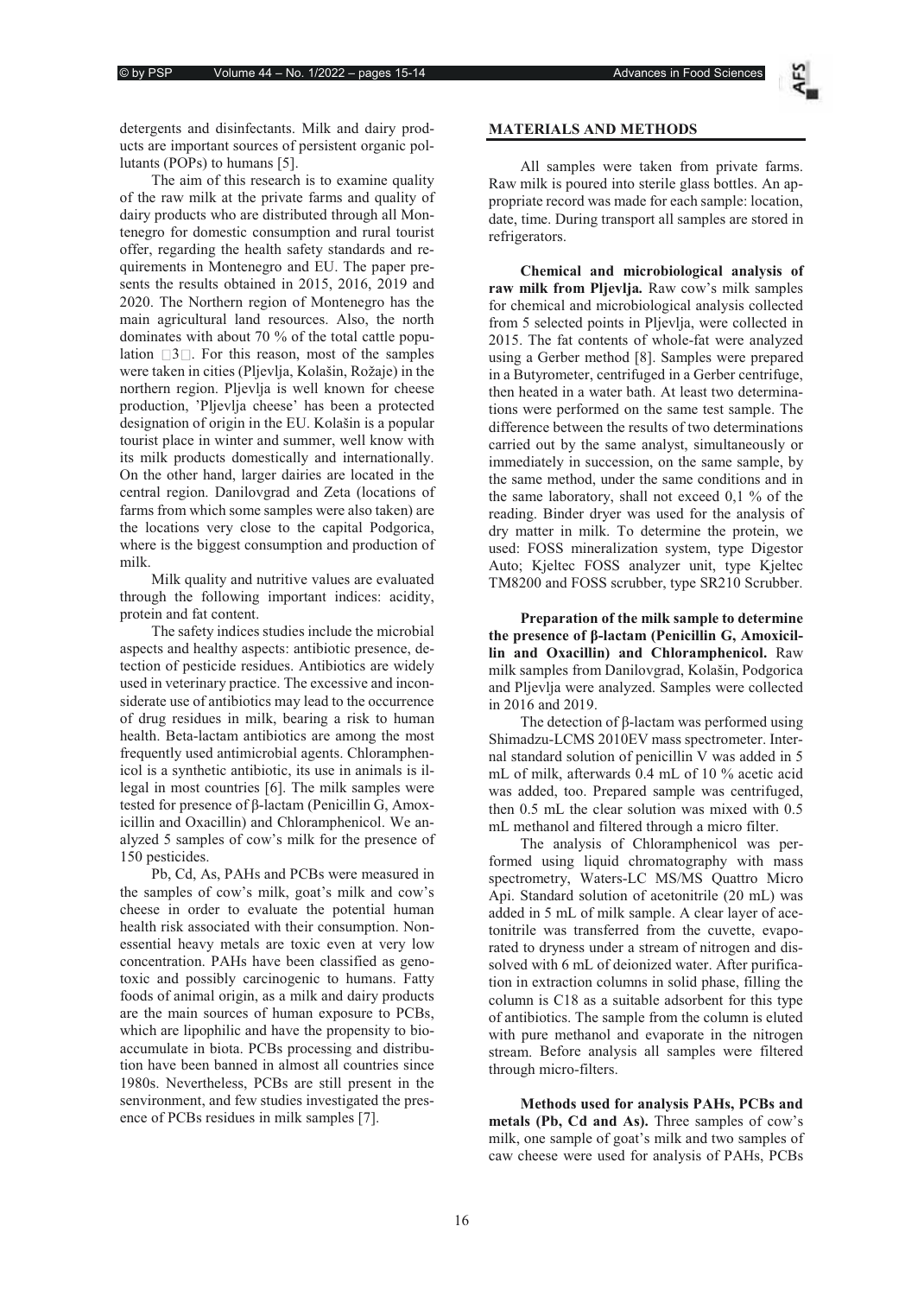and metals (Pb, Cd and As). Samples were taken at four different private farms in Rožaje, Montenegro, in 2019. Metal content analysis was performed by applying atomic absorption spectrophotometry to an AAS Shimadzu instrument, AA6800. Samples were prepared by microwave digestion in microwave oven model MSW-4 (Berghoff, Germany). Determination of PAHs and PCBs were at the Center for Ecotoxicological Research, Podgorica. Samples were prepared in the usual and standard way for this type of instrumental techniques. The sample was analyzed on a gas chromatogram with a mass spectrometer (GCMS) manufactured by Shimadzu, the type of instrument is GCMS-QP 2010Plus which has a car sampler AOC-20i manufactured by Shimadzu. The type of column is ZB-5MS plus, length 30 m, diameter 0.25 mm and film thickness 0.25 um.

**Analysis of pesticides .** Samples of milk were taken from different locations in Podgorica, Pljevlja and Kolašin. Determination of pesticides in these samples were done using gas chromatography in Center for Ecotoxicological Research, Podgorica. For the analysis we used: LCMS/MS, UltiMate 3000, Thermo Scientific and GCMS QP2010 plus, Shimadzu. Analysis of organochlorine pesticides was performed on the instrument Gas chromatograph with electron capture detector-ECD Shimadzu GC-2020 Plus. Samples were prepared in the usual and standard way for this type of instrumental techniques.

#### **RESULTS AND DISCUSSION**

**Chemical and microbiological testing.** The main results of chemical and microbiological testing in milk collected from 5 points from Pljevlja (A, B, C, D and E) are shown in **Table 1**. The results taken for the protein content are little lower than the standard value. The standard range is considered 3.5-4 %. In most cases the reason for this is the presence of added water in milk [9]. The examined samples did not contain: Salmonella, Coagulase, Escherichia coli, Sulfidoreduced clostridium and Proteus. The results show a good quality of milk and the microbiological safety of all samples analysed [10].

**Presence of β-lactam and Chloramphenicol.** Several samples of cow's milk were provided to the laboratory in order to be examined for the presence of β-lactam and chloramphenicol. The samples were collected at private farms in three cities during the 2016 (Kolašin, Podgorica, Danilovgrad). The same analysis was done in 2019 in samples collected in Pljevlja. The results of the analysis of the Penicillin G, Amoxicillin, Oxacillin and Chloramphenicol are presented in Table 2.

Regulatory authorities such as the EU and US Food and Drug Administration, in order to ensure

food safety, have enacted strict Maximum Residue Limits (MRLs) [11]. In accordance with these rules, in Montenegro is valid: Rulebook about maximum permitted concentrations of residues of pharmacologically active substances of veterinary drugs in food of animal origin [12]. In all tested samples, the obtained concentrations of β-lactam do not exceed MRLs. In view of the JECFA conclusions on the available scientific information, there is no safe level of residues of chloramphenicol or its metabolites in food that represents an acceptable risk to consumers. Based on all the obtained values, the tested milk is safe for use.

**PAHs, PCBs and metals (Pb, Cd and As) in milk and cheese samples.** Animals are constantly exposed to contaminants present in the environment and are able to accumulate pollutants in elevated concentration in their tissues, in particular in the fat. Therefore, the EU Scientific Committee on Food has set maximum level for certain contaminants in foodstuffs, periodically monitoring by the European Food Safety Authority (EFSA). Examined metals, PAHs and PCBs were measured in samples of cow's milk (A, B and C), goat's milk (D) and cow's cheese (E and F). The obtained results or the tested milk samples on Pb, Cd and As, are much lower than the allowed values (Table 3).

Our results show that Pb, Cd and As concentrations were not relevant in milks and cheese. Concentrations of Pb and Cu were below the regulation limit respect EFSA value [13], [14]. Arsenic, particularly in the inorganic form, is classified by IARC as carcinogenic to humans. The analysis of total arsenic in food has up to date suffered from difficulties with respect to accuracy and precision. Furthermore, specified data for arsenic are strongly needed because of the large differences in toxicity to humans of the various forms of arsenic.

Maximum levels of inorganic As in food for infants and young children is 0.1 mg/kg [15]. Codex Alimentarius has adopted through the years different MLs for tAs (10 μg/L for natural mineral water; 100 μg/kg for edible fats, oils (including fish oils), fat spreads and blended spreads; 500 μg/kg for food grade salt), and, more recently, for iAs (200 μg/kg for polished rice, and 350 μg/kg for husked rice) (FAO/WHO, 2018) [16].

The results of the analysis of milk and cheese samples for the presence of PAH are shown in the Table 4. Benzo(a)pyrene belongs to the group of polycyclic aromatic hydrocarbons (PAH) and is used as a marker for the occurrence and effect of carcinogenic PAH in food. But, the former system of using benzo(a)pyrene as the only marker for the group of PAHs, can not be maintained, based on the conclusions of EFSA. Therefore we determined the sum of four substances (PAH4): benzo(a)pyrene, benzo(a)anthracene, benzo(b)fluoranthene and chrysene. Such system provides that PAH levels in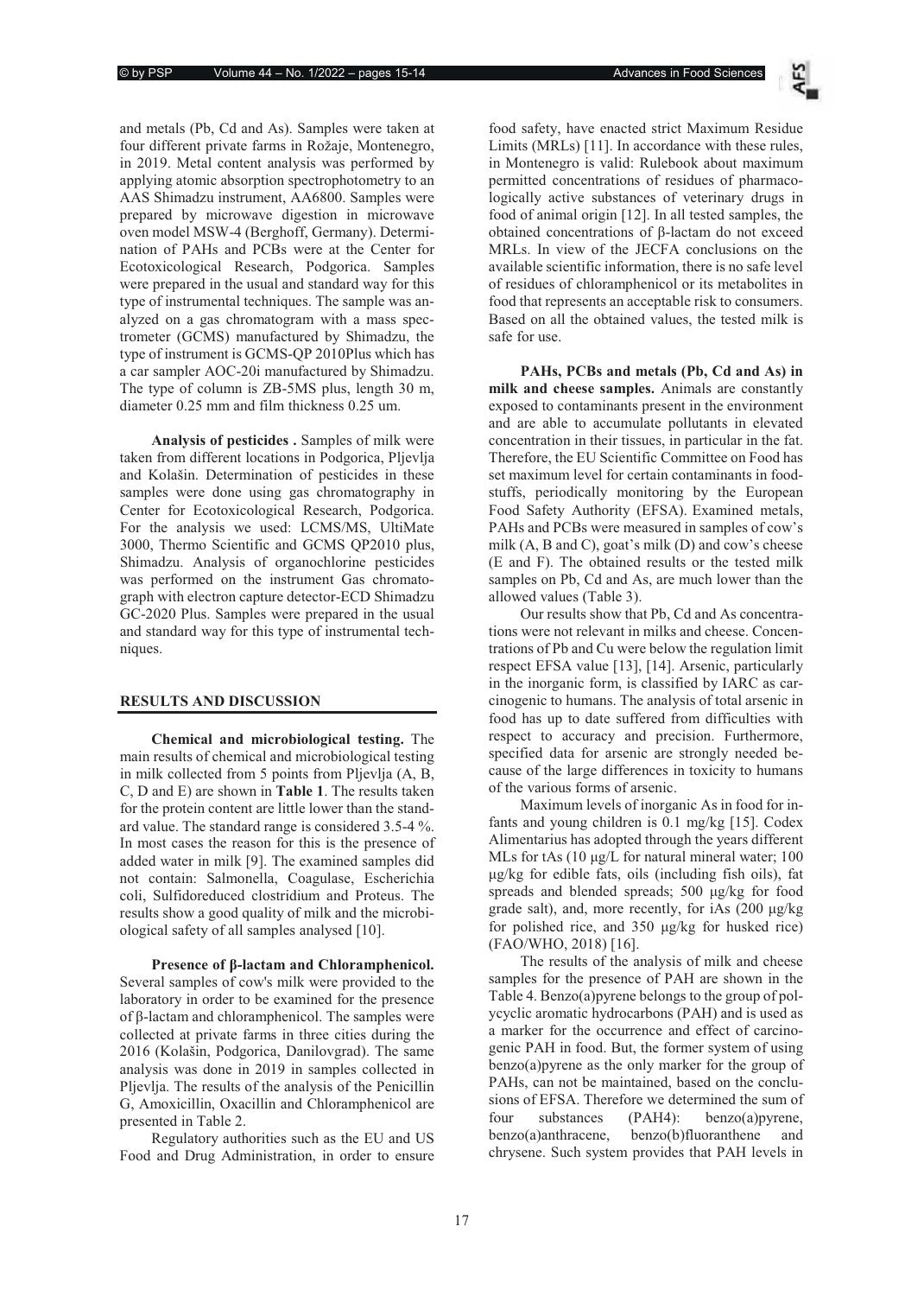food are kept at levels that do not cause health concern and that the amount of PAH can also be controlled in those samples in which benzo(a)pyrene is not detectable, but where other PAH are present [17]. Although there aren't PAHs limits referred specifically to raw milk or to milk products, the results in all tested samples are significantly lower than the maximum level set for foodstuff.

Analysis of milk and cheese samples for the presence of PCBs obtained the results shown in the Table 5. Since 1 January 2012, a maximum level of 40 ng/g of fat for PCBs (Sum of PCB 28, PCB 52, PCB 101, PCB 138, PCB 153 and PCB 180) in raw milk and dairy products has applied throughout Europe [18]. The data here showed that the concentrations of this group of contaminants in all samples tested were below the legal limits.

**Detection of pesticides residues.** LC-MS and LC-MS/MS is an ideal, extremely specific and highly sensitive technique used for identification and

quantification of pesticide residues. It provides information about analyte without derivatizing. It can compensate sample purity and it enables simultaneous analysis of the compounds with varying polarity [19]. Using the mentioned technique and the QUECHERS modified method, we analysed 5 samples of cow's milk from different regions of Montenegro (Podgorica, Kolašin and Pljevlja) for the presence of 150 pesticides. Given the huge number of results, only the results for selected pesticides are shown in the Table 6.

All levels of pesticide residues in analyzed milk were well below the maximum permissible limits given by FAO/WHO. The MRLs for all pesticides can be found in the MRL database on the European Commission website (https://ec.europa.eu/food/plants/pesticides/eu-pesticides-database en).

| тарыз т                                                      |                |                |                |                |                 |  |  |  |
|--------------------------------------------------------------|----------------|----------------|----------------|----------------|-----------------|--|--|--|
| Chemical and microbiological analysis raw milk from Pljevlja |                |                |                |                |                 |  |  |  |
|                                                              | A              | B              |                | D              | E               |  |  |  |
| Milk fat content                                             | $3.66\%$       | $3.8\%$        | $3.72\%$       | $3.75\%$       | $3.69\%$        |  |  |  |
| Protein content                                              | $3.15\%$       | $3.25\%$       | $3.22\%$       | $3.20\%$       | $3.19\%$        |  |  |  |
| Contents of dry matter<br>without grease                     | $8.5\%$        | $8.5\%$        | $8.5\%$        | $8.5\%$        | $8.5\%$         |  |  |  |
| Acidy                                                        | 7.1 SH         | 7.4 SH         | 7.6 SH         | 7.5 SH         | 7.4 SH          |  |  |  |
| Temperature                                                  | $10^{\circ}$ C | $10^{\circ}$ C | $11^{\circ}$ C | $11^{\circ}$ C | $12 \text{ °C}$ |  |  |  |
| The total number of mi-<br>croorganisms                      | 690000/mL      | 850000/mL      | 710000/mL      | 810000/mL      | 690000/mL       |  |  |  |
| Salmonella                                                   | Not isolated   | Not isolated   | Not isolated   | Not isolated   | Not isolated    |  |  |  |
| Coagulase                                                    | Not isolated   | Not isolated   | Not isolated   | Not isolated   | Not isolated    |  |  |  |
| Sulfidoreduced clostrid-<br>1um                              | Not isolated   | Not isolated   | Not isolated   | Not isolated   | Not isolated    |  |  |  |
| Proteus                                                      | Not isolated   | Not isolated   | Not isolated   | Not isolated   | Not isolated    |  |  |  |
| Escherichia coli                                             | Not isolated   | Not isolated   | Not isolated   | Not isolated   | Not isolated    |  |  |  |

**TABLE 1**

**TABLE 2 Content of β-lactam and chloramphenicol**

| Content of p factain and emoramphemeor |                       |                             |                       |                            |                       |                            |                       |                              |  |
|----------------------------------------|-----------------------|-----------------------------|-----------------------|----------------------------|-----------------------|----------------------------|-----------------------|------------------------------|--|
|                                        |                       | Penicillin G<br>Amoxicillin |                       |                            | Oxacilin              |                            |                       | Chloramphenicol              |  |
| Sample<br>origin                       | Conc.<br>$(\mu g/kg)$ | <b>MRL</b><br>$(\mu g/kg)$  | Conc.<br>$(\mu g/kg)$ | <b>MRL</b><br>$(\mu g/kg)$ | Conc.<br>$(\mu g/kg)$ | <b>MRL</b><br>$(\mu g/kg)$ | Conc.<br>$(\mu g/kg)$ | <b>MRL</b><br>$(\mu g/kg)$   |  |
| Kolašin                                | < 2.5                 | 4                           | < 2.5                 | 4                          | < 2.5                 | $\overline{4}$             | $\Box$ 0.1            | -                            |  |
| Podgorica                              | < 2.5                 | 4                           | < 2.5                 | 4                          | < 2.5                 | 4                          | $\Box$ 0.1            | -                            |  |
| Danilovgrad                            | < 2.5                 | 4                           | < 2.5                 | 4                          | < 2.5                 | $\overline{4}$             | $\Box$ 0.1            | -                            |  |
| Pljevlja                               | < 2.5                 | 4                           | < 2.5                 | 4                          | < 2.5                 | $\overline{4}$             | $\Box$ 0.1            | $\qquad \qquad \blacksquare$ |  |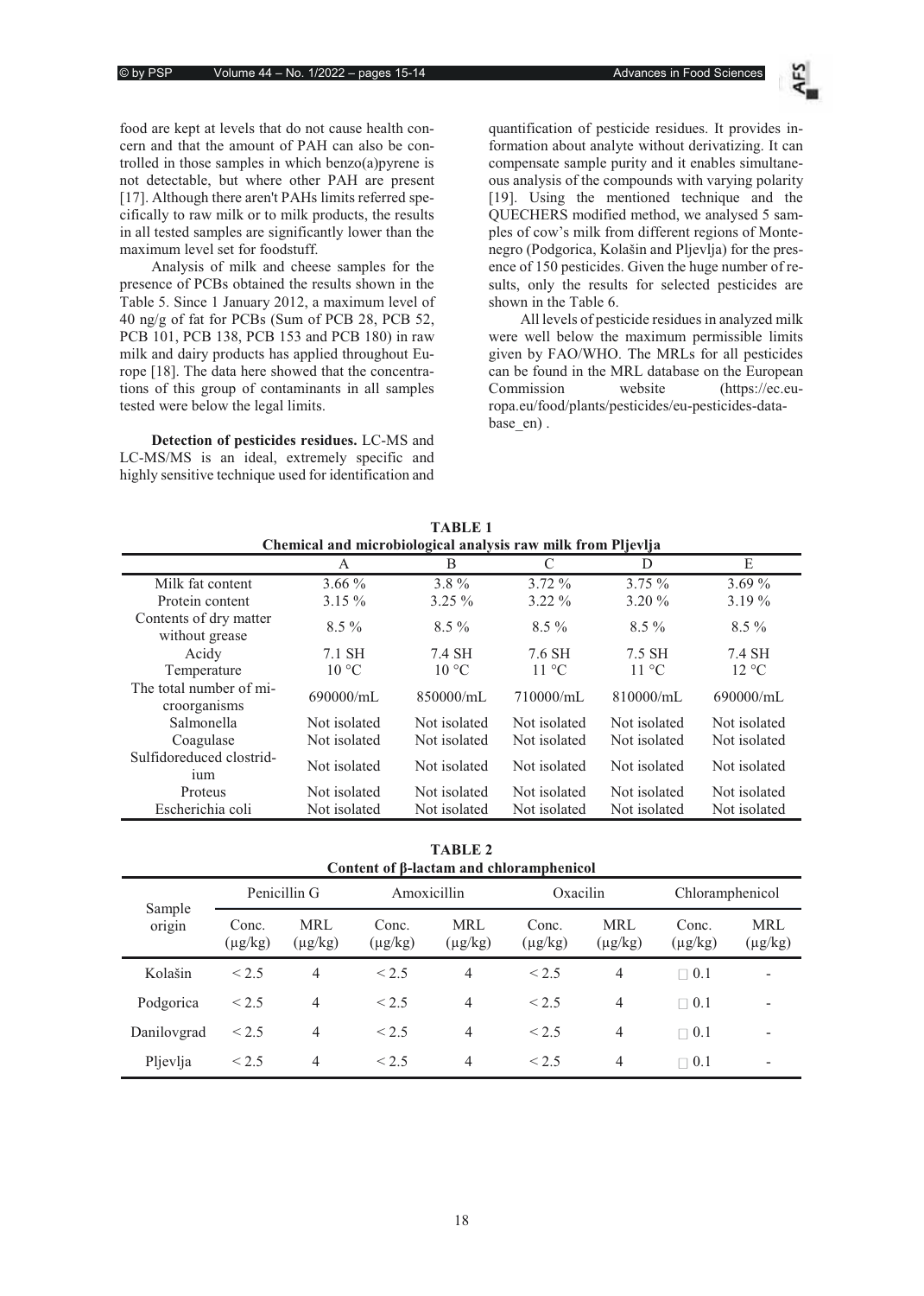© by PSP Volume 44 – No. 1/2022 – pages 15-14 Advances in Food Sciences AFS

| <b>TABLE 3</b>                                                   |  |  |  |  |  |
|------------------------------------------------------------------|--|--|--|--|--|
| Concentration (mg/kg) examined metals in milk and cheese samples |  |  |  |  |  |

|                     | Milk samples |         |               |         |                               |         |         | Cheese samples         |
|---------------------|--------------|---------|---------------|---------|-------------------------------|---------|---------|------------------------|
| Determined<br>metal | А            | B       | $\mathcal{C}$ | D       | method label                  | E       | F       | method label           |
| Pb                  | < 0.010      | < 0.010 | < 0.010       | < 0.010 | <b>MEST EN</b><br>14084:2009* | < 0.020 | < 0.020 | <b>AOAC</b><br>999.11* |
| C <sub>d</sub>      | < 0.010      | < 0.010 | < 0.010       | < 0.010 | <b>MEST EN</b><br>14084:2009* | < 0.010 | < 0.010 | <b>AOAC</b><br>999.11* |
| As                  | < 0.06       | < 0.06  | < 0.06        | <0.06   | AOAC<br>986.15*               | < 0.06  | < 0.06  | <b>AOAC</b><br>986.15* |

| TABLE 4                                                |  |
|--------------------------------------------------------|--|
| The content of PAHs (µg/kg) in milk and cheese samples |  |

| The content of Fritts (ug/ng) in mine and encest samples                                      |          |          |              |          |              |          |                |                   |
|-----------------------------------------------------------------------------------------------|----------|----------|--------------|----------|--------------|----------|----------------|-------------------|
|                                                                                               |          |          | Milk samples |          |              |          | Cheese samples |                   |
| determined<br><b>PAHs</b>                                                                     | A        | B        |              | D        | method label |          |                | method la-<br>bel |
| benzo (a) pyrene                                                                              | $<$ 1    | $\leq$ 1 | $\leq$ 1     | $<$ 1    | $PAH-1$      | $\leq$ 1 | $<$ 1          | $PAH-1$           |
| The sum of benzo $(a)$ pyrene,<br>benzo(a)anthracene,<br>benzo(b)fluoranthene and<br>chrysene | $\leq$ 5 | $\leq$ 5 | $\leq$ 5     | $\leq$ 5 | $PAH-1$      |          | $<$ 5          | $PAH-1$           |

| TABLE 5                                               |  |
|-------------------------------------------------------|--|
| The content of PCBs (ng/g) in milk and cheese samples |  |

| The content of T CDs (ng/g) in mins and encest samples                               |     |     |              |     |                         |     |                |                   |
|--------------------------------------------------------------------------------------|-----|-----|--------------|-----|-------------------------|-----|----------------|-------------------|
|                                                                                      |     |     | Milk samples |     |                         |     | Cheese samples |                   |
| determined<br><b>PCBs</b>                                                            |     | B   |              | D   | method label            | E   |                | method la-<br>bel |
| The sum of PCB 28, PCB<br>52, PCB 101, PCB 138,<br>PCB 153 and PCB 180<br>$(ICES-6)$ | <10 | <10 | <10          | <10 | <b>EPA</b><br>1613-mod. | <10 | <10            | EPA 1613-<br>mod. |

| <b>TABLE 6</b><br>The content of selected pesticides (mg/kg) in 5 milk samples                    |         |         |         |         |         |  |  |  |
|---------------------------------------------------------------------------------------------------|---------|---------|---------|---------|---------|--|--|--|
| Kolašin<br>Podgorica III<br><b>Selected pesticides</b><br>Podgorica I<br>Podgorica II<br>Pljevlja |         |         |         |         |         |  |  |  |
| Aldrin                                                                                            | < 0.005 | < 0.005 | < 0.005 | < 0.005 | < 0.005 |  |  |  |
| Dieldrin                                                                                          | < 0.005 | < 0.005 | < 0.005 | < 0.005 | < 0.005 |  |  |  |
| Chlordane (sum of cis- and trans-<br>chlordane)                                                   | < 0.002 | < 0.002 | < 0.002 | < 0.002 | < 0.002 |  |  |  |
| $p, p'$ -DDT                                                                                      | < 0.01  | < 0.01  | < 0.01  | < 0.01  | < 0.01  |  |  |  |
| p-p'-DDE                                                                                          | < 0.01  | < 0.01  | < 0.01  | < 0.01  | < 0.01  |  |  |  |
| p,p'-DDD                                                                                          | < 0.01  | < 0.01  | < 0.01  | < 0.01  | < 0.01  |  |  |  |
| Fipronil (sum fipronil $+$ sulfone me-<br>tabolite)                                               | < 0.008 | < 0.008 | < 0.008 | < 0.008 | < 0.008 |  |  |  |
| Hexachlorobenzene                                                                                 | < 0.005 | < 0.005 | < 0.005 | < 0.005 | < 0.005 |  |  |  |
| Hexachlorocyclohexane (HCH), al-<br>pha-isomer                                                    | < 0.005 | < 0.005 | < 0.005 | < 0.005 | < 0.005 |  |  |  |
| Hexachlorocyclohexane (HCH),<br>beta-isomer                                                       | < 0.005 | < 0.005 | < 0.005 | < 0.005 | < 0.005 |  |  |  |
| Lindane                                                                                           | < 0.005 | < 0.005 | < 0.005 | < 0.005 | < 0.005 |  |  |  |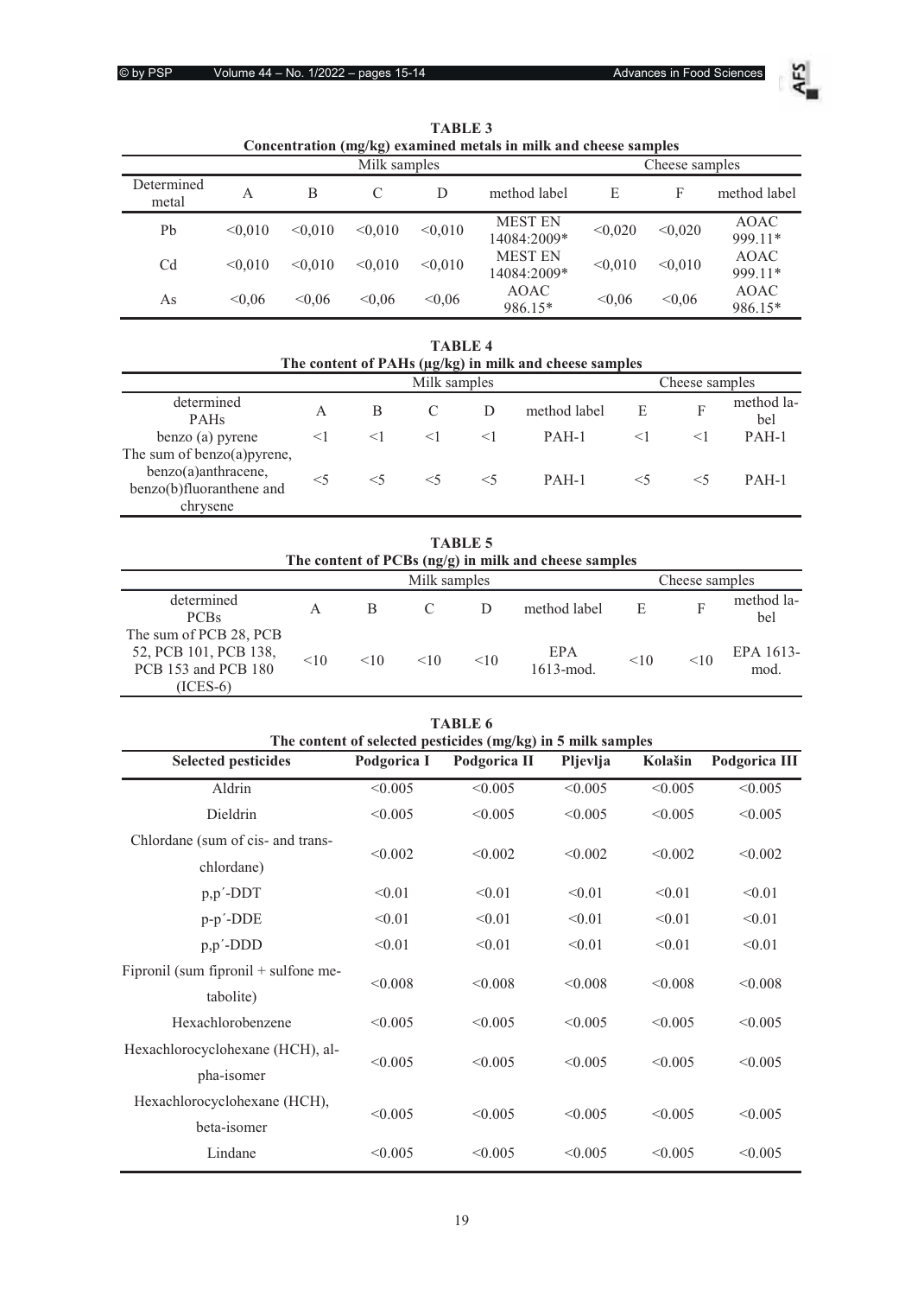Based on obtained results from the samples the presence of veterinary drugs was under the standards. Regarding the pesticides presence, it can be confirmed that there is no any problem in these areas. The measurement of PCBs, PAHs, Pb, Cd and As, indicating environmental contamination, in milk and cheese samples showed that these compounds presented values below the reference limits established by the European Community. This means that milk products are good quality and safe for consumption These results are important not only because of the local population but also because of the tourists. The tourists are mainly interested in our local food: meat and dairy products, especially yogurt, cheese and cream cheese. Tourism is growing sector in Montenegro, and each year we are recording more and more tourists from EU. As a small state we can offer combination of see and mountain tourism with combination with local food in packages of 5, 7 or 10 days. Based on interviews with the local tourist workers, there is great interest of foreign tourists for mountains for hiking and staying at traditional farms. Old traditional ways productions are not still compromised with market values. But with the more tourists and higher demand for milk products, the bigger and modern farms will be needed, and stricter quality control of products should accompany these trends

#### **REFERENCES**

- [1] Rusu, L., Harja, M., Suteu, D., Danija, A., Favier, L., (2016) Pesticide residues contamination of milk and dairy products. A case study: Bacau district area, Romania. Journal of Environmental Protection and Ecology. 17(3), 1229- 1241
- [2] Monstat (Montenegro Statistical Office), Podgorica (2017). Number of livestock and poultry, production of milk, wool and eggs in Montenegro in 2016. 138, 1-3.
- [3] Marković, M., Dries, L. (2013). Value chain analysis in the Montenegrin dairy sector, European Training Foundation. 1-76.
- [4] FAO (2015) FAO country programming framework in Montenegro. 2015. [online] Available at: http://www.fao.org/3/a-bp568e.pdf (Accessed April 28, 2021).
- [5] Duarte-Davidson, R., Jones, K.C. (1994). Polychlorinated biphenyls (PCBs) in the UK population: estimated intake, exposure and body burden. Science of The Total Environment. 151(2), 131-152.
- [6] Karageorgou, E., Christoforidou, S., Ioannidou, M., Psomas, E., Samorius, G. (2018). Detection od β-lactams and chlorampenicol residues in raw milk-Development and application of an HPLC-DAD method in comparasion with microbila inhibition assays. Foods. 7(6), 82.
- [7] Costabeber, I. H., Coelho, A. N., Schwanz, T. G., Cezimbra, Weis, G. C., Carpilowsky, C. K. (2018). Levels of polychlorinated biphenyls (PCBs) in whole milk powder and estimated daily intake for population of children. Ciencia Rural. 48(2), e2018050.
- [8] Kleyn, D.H,. Lynch, J.M., Barbano, D.M., Bloom, M.J., Mitchell, M.W. (2001). Determination of fat in raw and processed milks by the Gerber method: collaborative study. J.A.O.A.C. Int. 84(5), 1499-508.
- [9] Shabani, L., Malollari, I., Floqi, T. (2008). Evaluation of raw milk quality and safety parameters and their transmission after pasteurisation and during the shelf-life. Journal of Environmental Protection and Ecology. 4**,** 799-806.
- [10]Pyz-Łukasik, R., Paszkiewicz, W., Tatara, M.R., Brodzki, P., Bełkot, Z. (2015). Microbiological quality of milk sold directly from producers to consumers. Journal of Dairy Science. 98(7),4294-4301.
- [11] Food and Agriculture Organizations of the United Nations, World Health Organizations. (2018) Maximum residue limits (MRLs) and risk management recommendations (RMRs) for residues of veterinary drugs in foods. CX/MRL 2-2018.
- [12] EFSA (2012). Cadmium dietary exposure in the European population. EFSA Journal. 10(1), 2551.
- [13] EFSA (2012). Lead dietary exposure in the European population. EFSA Journal. 10(1), 2831.
- [14] The European Commission. (2015) EUR Lex (Official Journal of the European Union, 161/14). Amending Regulation (EC) no 1881/2006 as regards maximum levels of inorganic arsenic in foodstuffs.
- [15]Arcella, D., Cascio, C., Gomez Ruiz, J.A. (2021) Chronic dietary exposure to inorganic arsenic. EFSA Journal, 19 (1) / e06380.
- [16] European Community (EC) (2011). EUR Lex (Official Journal of the European Union, 215/4). Commission regulation (EU) No. 835/2011 of 19 August, amending Regulation (EC) No 1881/2006 as regards maximum levels for polycyclic aromatic hydrocarbons in foodstuffs. Official Journal of the European Union. 215/4.
- [17]FAO/WHO (Food and Agriculture Organization of the United Nations) (2018). Pesticide residues in food 2018-Report 2018-Report.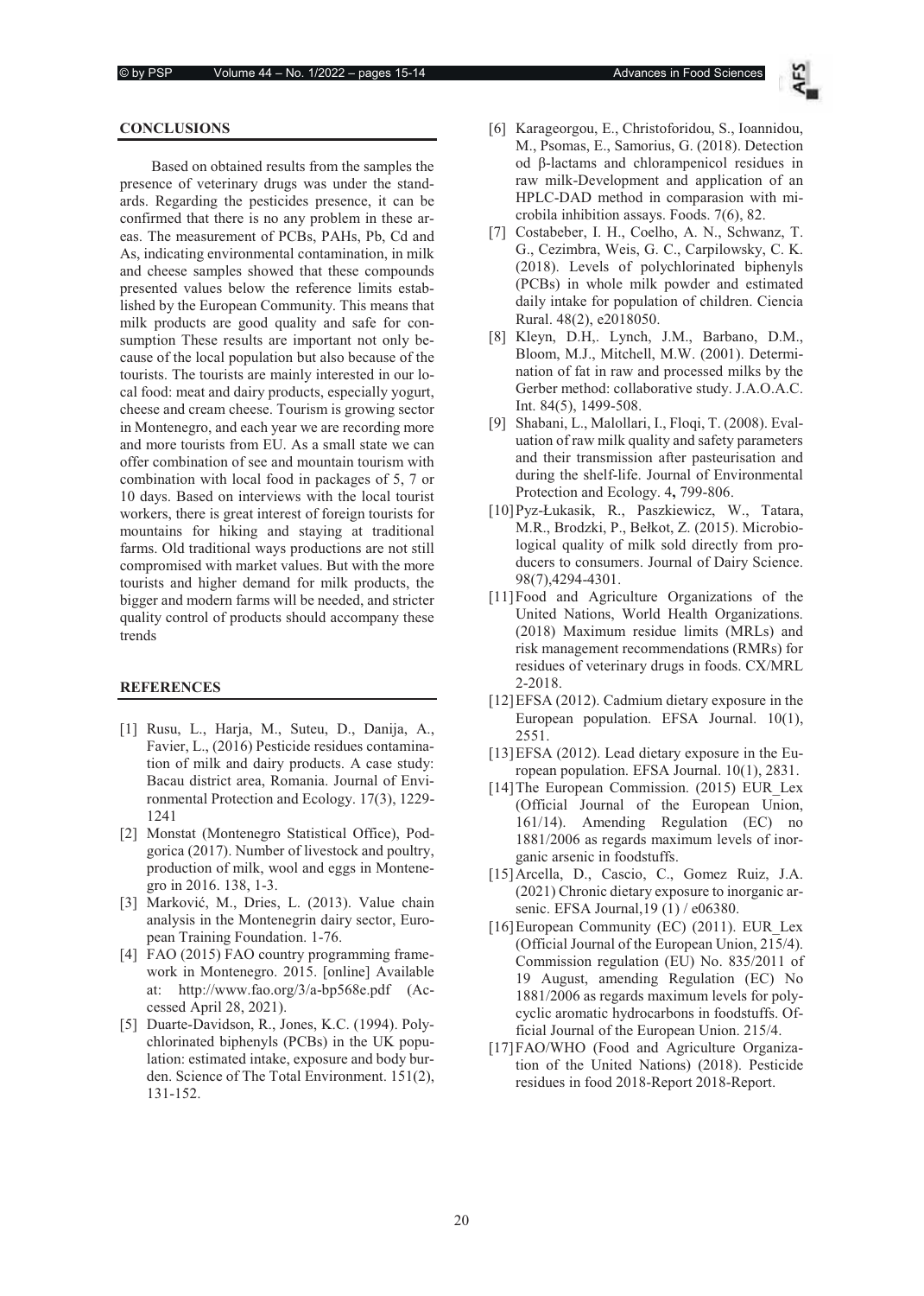- [18]European Community (EC) (2011) EUR\_Lex (Official Journal of the European Union, 320/18). Commission regulation (EU) No. 1259/2011 of 2 December 2011, amending Regulation (EC) No 1881/2006 as regards maximum levels for dioxin, dioxin-like PCBs and non-dioxin-like PCBs in foodstuff.**.**
- [19]Akhtar, S., Ahad, K., (2017). Pesticides residue in milk and milk products: Mini review. Pak*.* J. Anal. Environ. Chem. 18(1), 37-45.

**Received: 25.01.2022 Accepted: 21.03.2022**

#### **CORRESPONDING AUTHOR**

#### **Milica Kosovic Perutovic**

Faculty of Metallurgy and Technology, University of Montenegro, Podgorica – Montenegro

e-mail: mkosovic@ucg.ac.me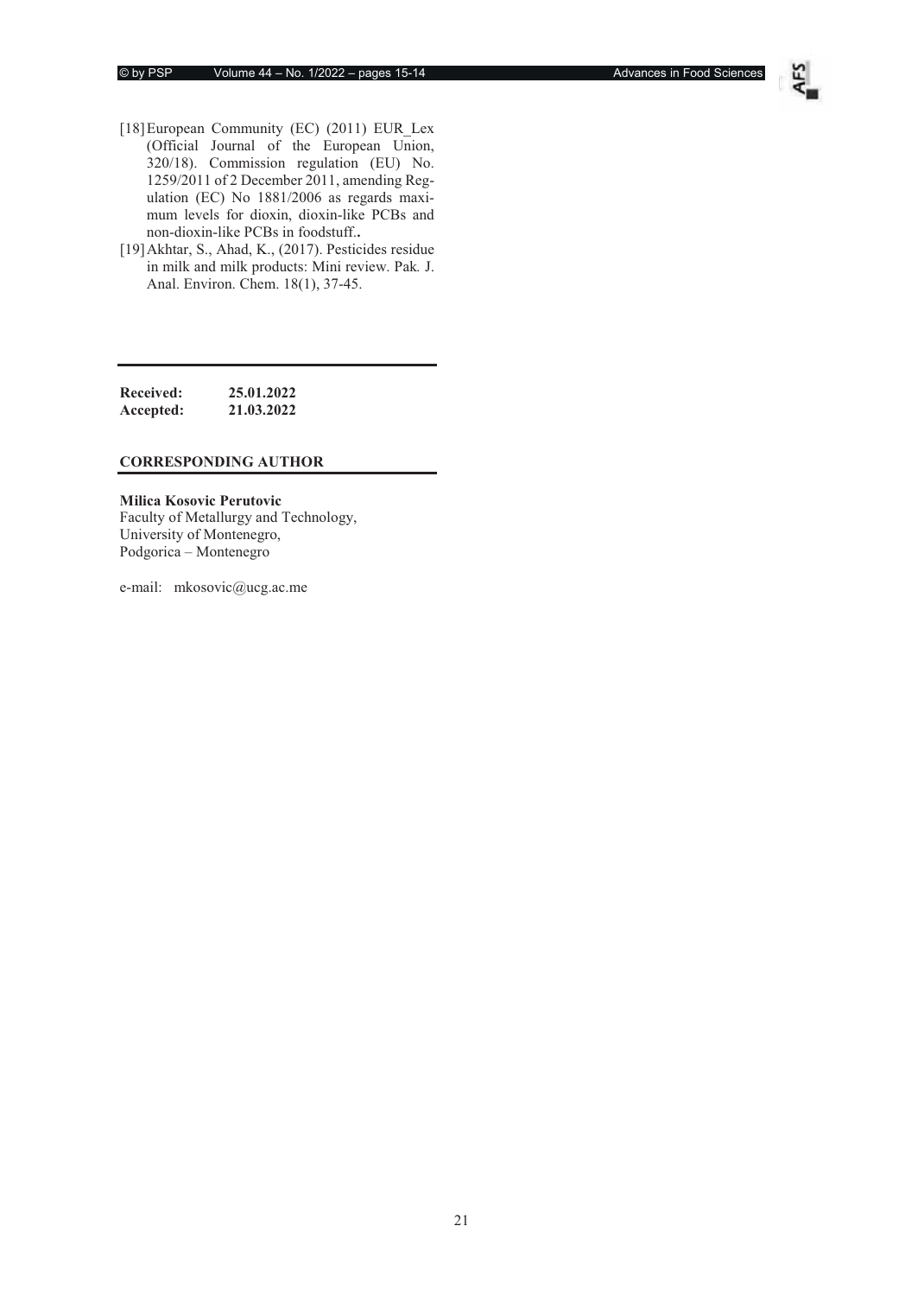

## **NUTRACEUTICAL: FLAVONOIDS AND CANCER PREVENTION**

**Abdallah Habbab1,2,\*, Nasser Belboukhari1 , Khaled Sekkoum1**

**1** Bioactives Molecules and Chiral Separation Laboratory, Tahri Mohammed University of Bechar, 08000, Bechar, Algeria **2** Department of Process Engineering, Faculty of Sciences and Technology, Mustapha Stambouli University of Mascara, 29000, Mascara, Algeria

#### **ABSTRACT**

Flavonoids are plant substances that have a range of health advantages. There are six primary types of flavonoids, each with health-promoting effects. The best way to obtain all six types of flavonoids is to consume a variety of fruits and vegetables. Many plant-based foods and beverages like tea and wine contain flavonoids. Numerous studies have shown the many benefits of these phytonutrients. Researchers discovered that consuming a flavonoidrich diet lowers the risk of cardiovascular disease, diabetes, and certain tumors.

#### **KEYWORDS:**

Flavonoids, diet, cancer, prevention

#### **INTRODUCTION**

Nutraceuticals, health foods, and functional foods are applied to substances that may or may not be considered foods or components of foods, but are beneficial to health when consumed [1].

The term "Nutraceuticals" is now commonly applied to a very wide variety of preparations, considered to have medicinal but not necessarily dietary value, such as: amino acids, essential fats, dietary fibers and fiber-rich foods, pigments of plant or animal origin, antioxidants, vitamins, minerals, sugar and fat substitutes, lean meats, skim milk, genetically engineered synthetic foods, herbal products and processed foods such as cereals, soups and drinks [2].

Similarly, some practitioners consider that fruits and vegetables should be included in functional foods because they are so rich in nutrients, while others would prefer to reserve this term for foods fortified in some way, such as orange juice. Others would prefer to reserve the term for foods that are fortified in some way, such as orange juice fortified with calcium.

Phytonutrient for medicinal plants with no apparent nutritional value. Phytomedicines refers to therapeutic agents derived from plants or parts of plants or preparations made from them but not pure chemicals [3].

Contrary to pharmaceuticals products, which can only be prescribed by a physician, nutritional supplements are much less expensive, and have been touted as a new and cost-effective health system, so plant-based vitamins and a wide variety of chemical constituents of fruits and vegetables have many of the benefits of herbal medicines [4].

#### **PHARMACEUTICAL PRODUCTS OF PLANT ORIGIN**

Modern pharmacology relies on refined chemicals, both plant and synthetic. The first pure medicinal substance derived from plants was morphine, which was extracted from the opium poppy in the early 19th century. Often, chemicals extracted from plants are modified to produce medicines [5].

For example, diosgenin is extracted from various species of Igname (Dioscorea), from South America is converted into progesterone, the active ingredient in anovulants. In the past, aspirin-like chemicals were extracted from willow (*Salix* spp.) and meadowsweet (*Filipendula ulmaria*), but aspirin is synthesized in the laboratory. Approximately 50% to 60% of pharmaceuticals products are of natural origin or are synthesized from natural products [6,7,8]. The commercial value of bioactive compounds of plant origin is estimated to be around \$30 billion per year worldwide [9]. Higher plants are the source of the origin of some 120 commercial drugs [10].

#### **THERAPEUTIC IMPORTANCE OF NATURAL MOLECULES**

Although only about 100,000 natural substances are currently available, about 40% of all medicines used are derived from nature and 80% of the world's population use medicinal plants to treat themselves [11].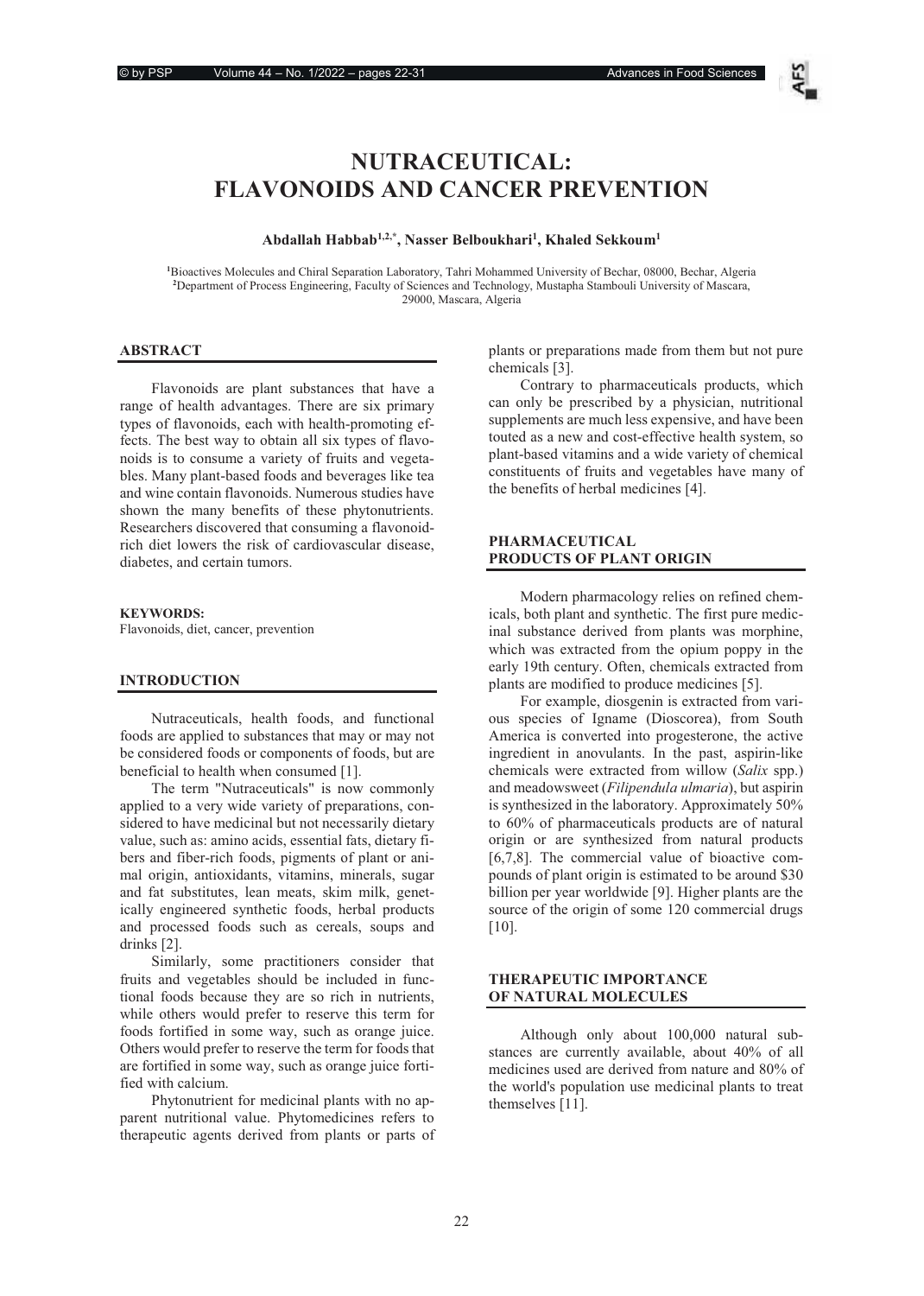





With 1: semisynthetic derivatives, 2: products of natural origin, 3: Drugs of biological origin (peptides, proteins), 4: Vaccines, 5: Synthetic drugs inspired by natural pharmacophore (example: β-agonists taking for model biogenic amines, 6: Totally synthetic drugs.

For clarification of the importance of the natural products in the pharmaceutical sector, I present in the following flowcharts a comparative statistical study of the different origins by the new medicines put on the market the last twenty years of the 20th century and beginning of the 21th century [from 1981-2003] [12].

Inspection of Figure 1 shows that, over the whole category of anticancer drugs, 14% products of natural origin, 24% between products of natural origin, drugs of biological origin (peptides, proteins) and vaccines, and 36% were totally synthetic drugs.

In category of all pathologies combined, just 43% were synthetic in origin, and 20% between products of natural origin, drugs of biological origin (peptides, proteins) and vaccines.



#### **FIGURE 2 Ratio of the use of plants for the different pathologies.**

With 1: semisynthetic derivatives, 2: products of natural origin, 3: Drugs of biological origin (peptides, proteins), 4: Vaccines.

According to many experts, the majority of the most important natural substances have already been found. Out of about 250,000 higher plants, maximum 10% have been examined phytochemically, out of about 1,000,000 insect species, very few (<0.05%) have been studied chemically. It is estimated that less than 10% of the existing bacteria and

less than 5% of the existing fungi are only correctly identified. Marine organisms (algae, animals, microorganisms ...) have also been studied very little [12].

The comprehensive data sets in the Figures 1 and 2 displayed to above emphasize the ongoing significance that natural products and structures derived from/related to natural products from all sources have played and continue to play in the physician's contemporary therapeutic armamentarium.

An examination of the data reveals that natural products continue to play a significant role in drug development (the ratio of the use of products of natural origin is 27% and 87% between products of natural origin, drugs of biological origin and vaccines), despite the present decline in natural product-based drug discovery programs at pharmaceutical companies, with a few notable exceptions.

Studies (multivariate statistical research) comparing the structural properties of natural molecules, compounds from combinatorial chemistry, and medicines on the market have demonstrated the structural relevance of molecules of natural origin. The PCA graphs show that the compounds from combinatorial chemistry cover a smaller surface than natural products or drugs. There seems to be a much greater structural homology structural homology between natural products and drugs. Thus we notice that on average the natural products:

- **Have higher molecular weights.**
- **Have fewer aromatic rings.**

ڰ Incorporate less nitrogen, halogen or sulfur but more oxygen than the products of combinatorial chemistry [13].

**·** Especially natural products are sterically more complex. Synthetic products are often limited to zero, one or two centers of asymmetry, while drugs from natural products can exceed nine centers of asymmetry.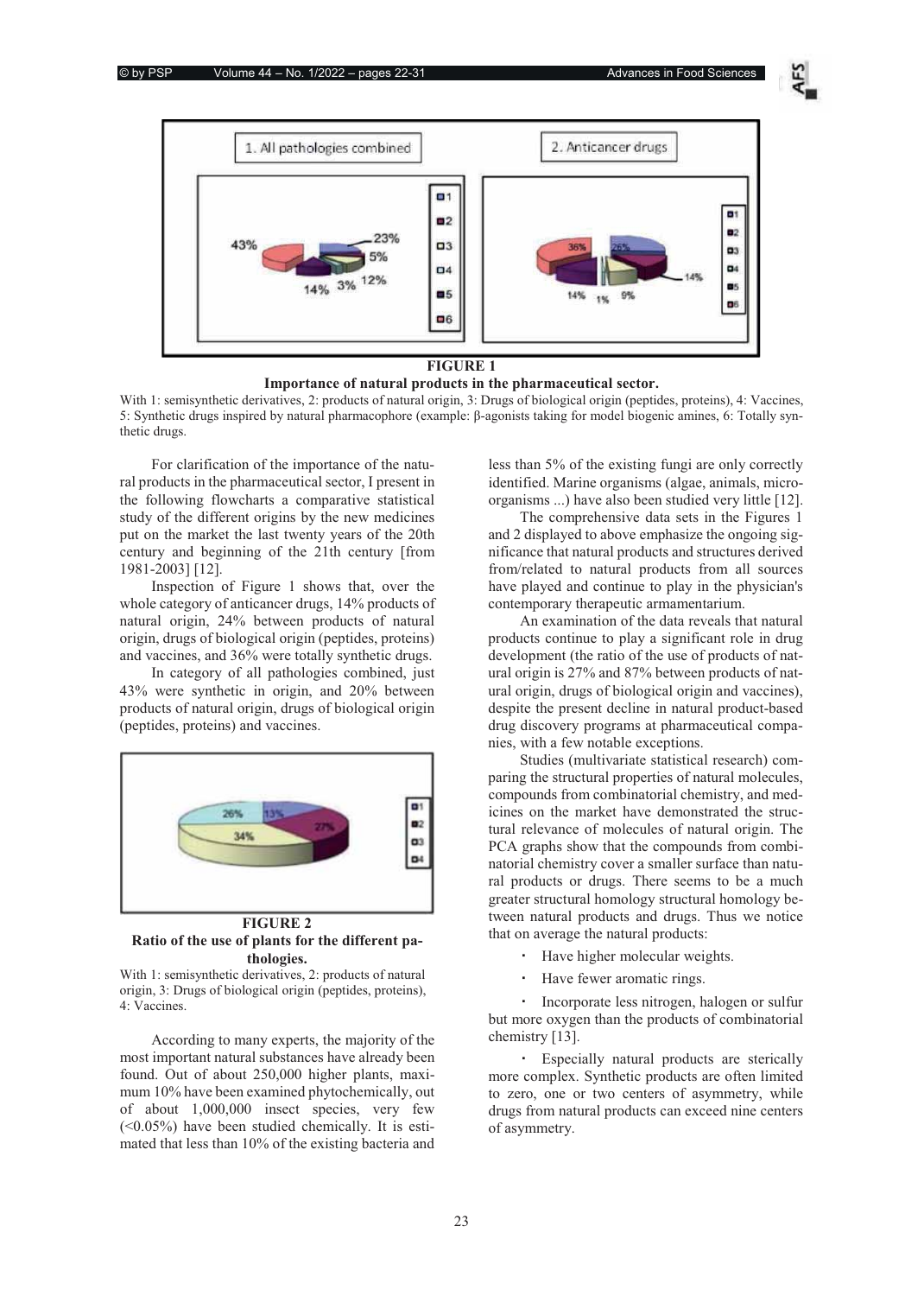



**FIGURE 3 Some active pharmaceutical principles' structures.**

| TABLE 1                                                         |  |
|-----------------------------------------------------------------|--|
| <b>Examples for drugs of natural origin (or semi-synthetic)</b> |  |

| Compound    | Trade name | Year on the market | Therapeutical use |  |  |  |  |
|-------------|------------|--------------------|-------------------|--|--|--|--|
| Venorelbine | Navelbine  | 1989               | antitumor         |  |  |  |  |
| Paclitaxel  | Taxol      | 1993               | antitumor         |  |  |  |  |
| Docetaxel   | Taxotere   | 1995               | antitumor         |  |  |  |  |
| Topotecan   | Hycamptin  | 1996               | antitumor         |  |  |  |  |
| Irinotecan  | Campto     | 1994               | antitumor         |  |  |  |  |

Example structural diversity of active principles in Table 1 is recorded diversified examples for drugs of natural origin (or semi-synthetic).

Natural products have also served as a model for the development of many drugs; examples include:

• Local anesthetics, from cocaine.

• Cough suppressants, from codeine.

**·** Curariforms from tubocurarine and toxiferine.

· Chloroquine and quinoline antimalarials, from quinine.

ڰ Etoposide, an antitumor from podophyllotoxin.

Okadeic acid has allowed the understanding of the importance of phosphorylation processes involved in eukaryotic cell metabolism and more particularly in the processes of tumor growth [14,15].

#### **CHEMISTRY OF NATURAL SUBSTANCES OF VEGETABLE ORIGIN**

Natural products are compounds formed by living systems. One of the most significant disciplines of organic chemistry is the comprehension of their structures, chemistry, synthesis, and biosynthesis. Natural products are divided into two main categories [16]:



**Okadeic acid.**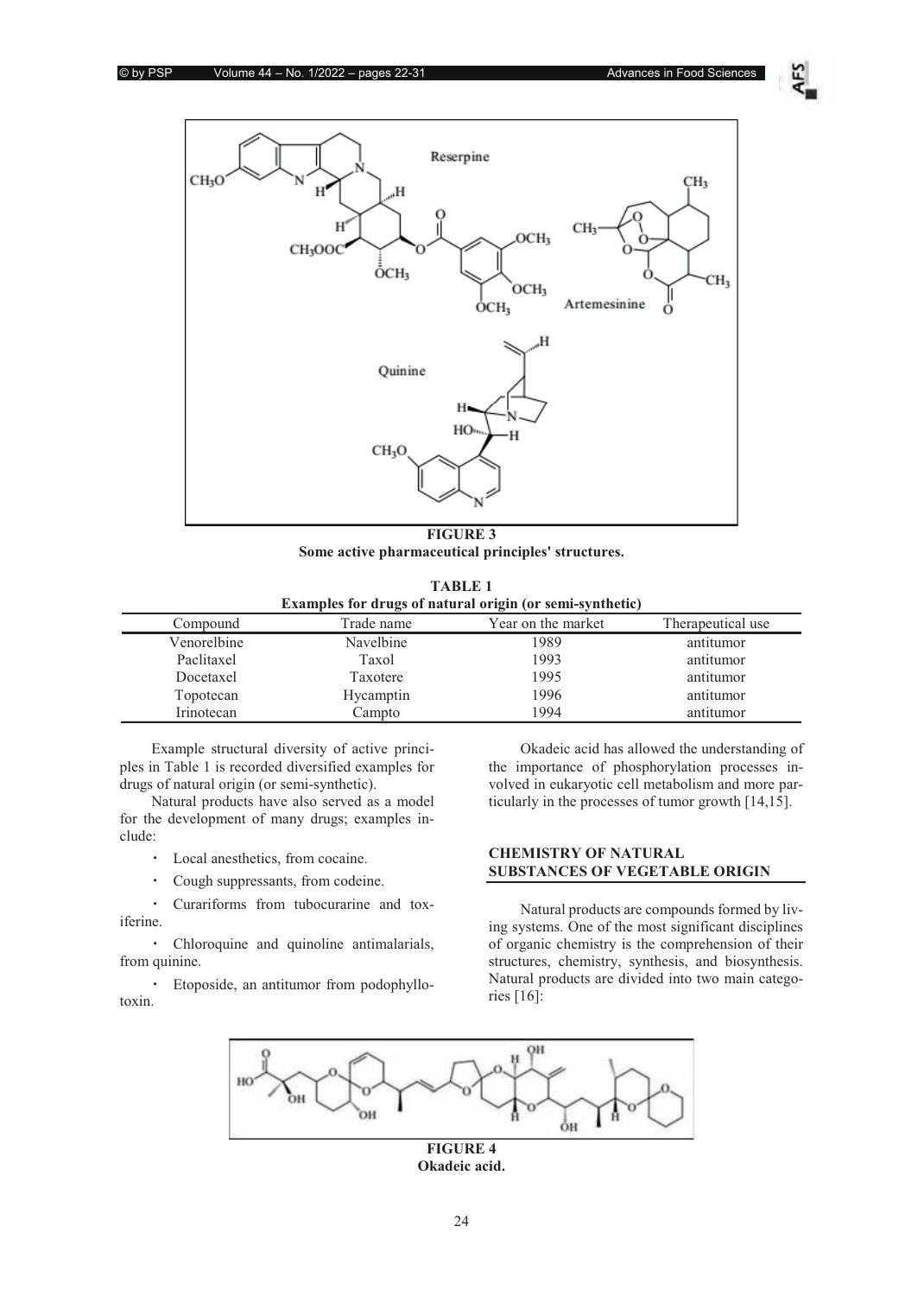

**Biosynthesis of flavonoid derivatives [16].**

*Primary metabolites:* form the essential structure of the plant, and are involved in the translocation, storage, and respiration systems. Among these compounds, we distinguish proteins, carbohydrates and lipids [17,18].

*Secondary metabolites:* these are compounds that protect the plant against herbivorous attacks and thanks to them, the plant can resist the different hydric and thermal stresses, these compounds exist in infinite quantities and their concentration varies from one plant to another, among these substances, we distinguish: flavonoids, alkaloids, tannins, saponins, etc. [19]

We describe the properties of flavonoids, whose properties and uses are very important.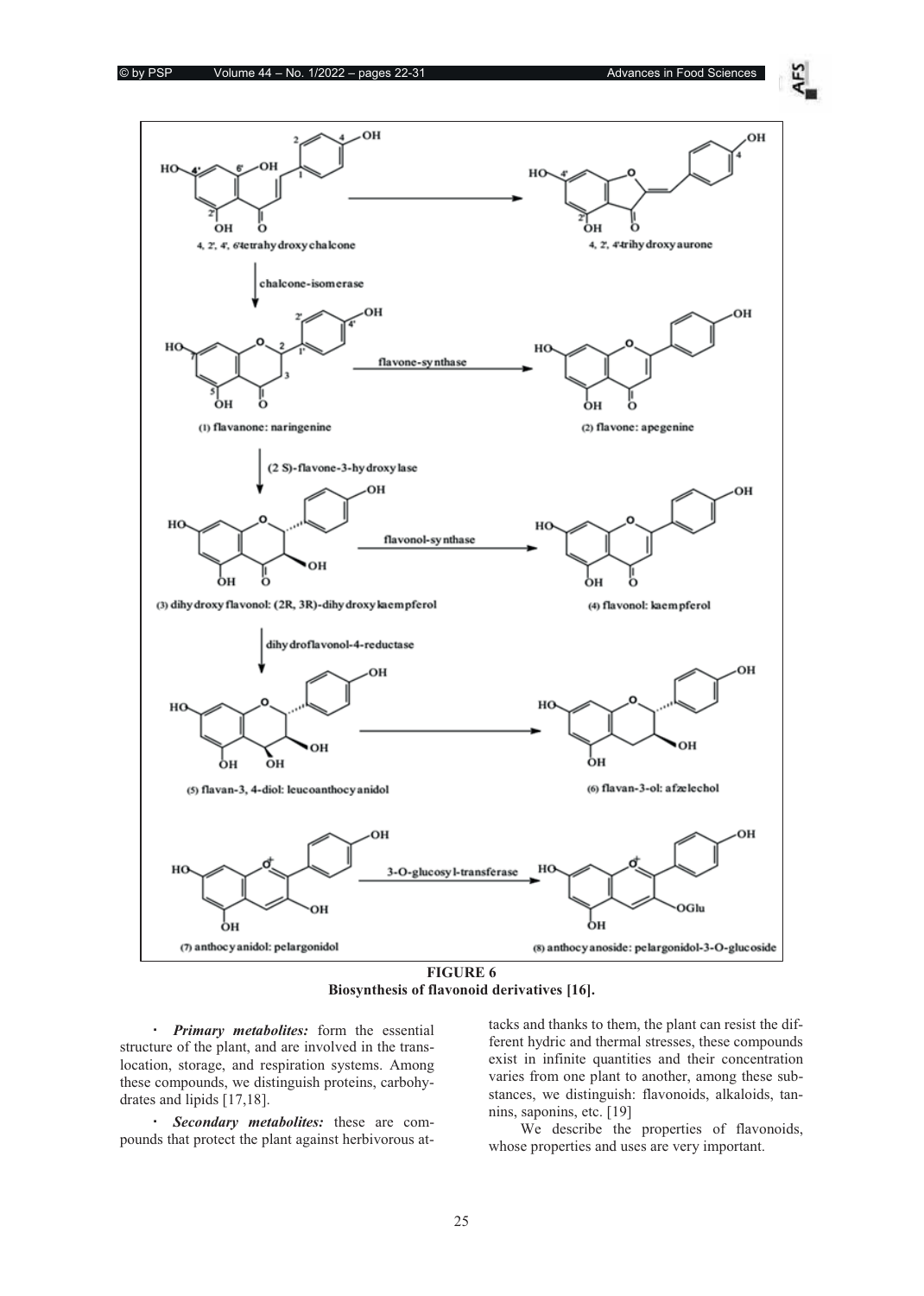| Class          | Example                                         | Structure            |
|----------------|-------------------------------------------------|----------------------|
| Flavone        | Apigenin :<br>Trihydroxy-<br>5,7,4' flavone     | OH<br>HO<br>O        |
| Flavonol       | Kaempferol:<br>Trihydroxy-5,7,4'<br>flavonol    | OH<br>HO<br>ЮH<br>он |
| Flavanone      | Naringenin: Trihydroxy-5,7,4'<br>flavanone      | OН<br>HO<br>ÒН       |
| Anthocyanidins | Tetrahydroxy-3,5,7,4'<br>flavane                | ⊕<br>∩               |
| Isoflavonoids  | Genistein:<br>Tri-hydroxy-5,7,4'<br>isoflavanoe | HO.<br>OH<br>OН      |
| Neoflavonoid   | Chromane(4-phenylcoumarins)                     | O.<br>$\Omega$       |

**TABLE 2 Classes of flavonoids [16].**

#### **FLAVONOIDS**

Flavonoids are phenolic compounds derived from phenyl-2-chromone, having a certain number of free or sugar-stabilized phenols. They are almost universal pigments in plants, responsible for the coloring of flowers, fruits and sometimes leave. Flavonoids are very common in the plant kingdom, generally in the heteroside state, where the osidic part can be mono-, di- or trisaccharide [20].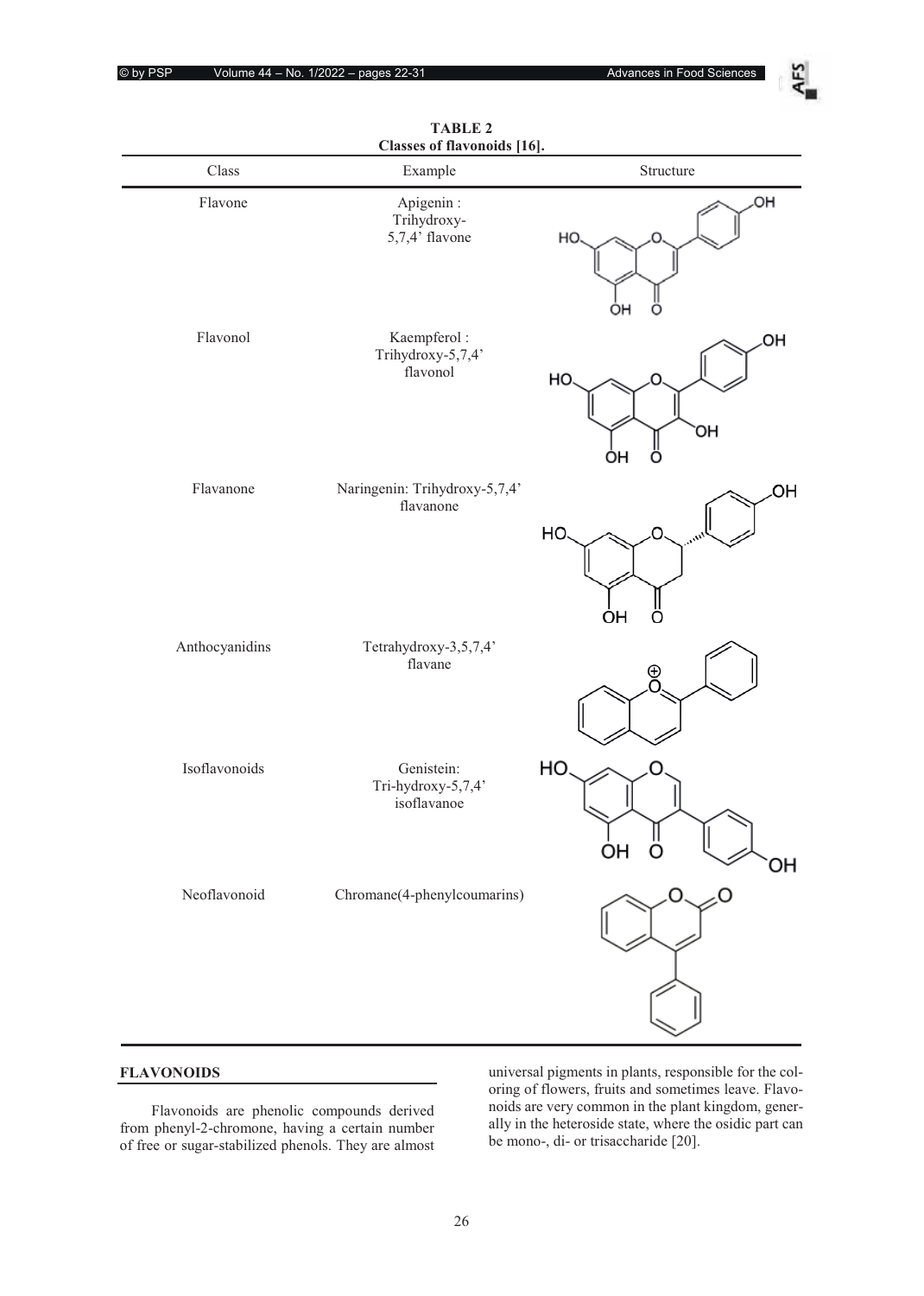**Chemical properties.** All flavonoids, more than 4000 have a common biosynthetic origin (Figure 5), and therefore, have the same basic structural element, C6 - C 3 - C 6 comprising two aromatic rings A and B and a heterocycle.



**Basic skeleton of "genin" flavonoids.**

Their biosynthesis (Figure 6) is based on a common precursor, 4,2',4',6'-tetrahydroxychalcone. [21,22] Through the action of enzymes, this chalcone is metabolized into different classes of flavonoids: flavanone (10), aurone (9), 2,3-dihydroflavonol or flavanonol (12), flavone (11), anthocyanidin (15), flavonol (13), catechin (14)... Subsequent steps, mainly glycosylation and acylation, bring flavonoids to the final form in which they are found in vivo. The compounds of each subclass are distinguished by the number, position and nature of substituents (hydroxyl, methoxyl and other groups) on the two aromatic rings A and B and the intermediate C3 chain [16].

According to the nature of the heterocycle "C" we distinguish different classes of flavonoids (Table 2).

Table 2 shows the six primary types of flavonoids and some examples with their structures, each with health-promoting effects. The best way to obtain all six types of flavonoids is to consume a variety of fruits and vegetables.

The important numbers of flavonoids extracted from plants are heterosides or the osidic part can be mono-, di- or trisacharisidic, glucose and rhamnose

are the most frequently met sugars in this class of natural substances.

The bond between the genin and the ose is preferentially established:

ڰ With the OH function in position 3 of the flavonol.

With the OH function in position 7 of the flavone.

The detection of flavonoids in the vegetable drug is done primarily by reaction '' of cyanidine '', (only chalcones and isoflavones do not react). The reaction consists in treating the extract of the plant by magnesium in chlorohydric acid medium; one obtains a red coloration with flavanols, cherry red with flavonols and purplish red with flavanones. If the initial coloration of the extract marks the developed coloration, the reaction should be done on the hydroalcoholic extract of the plant extract [16,23].

**Biological properties.** One of the major functions of flavonoids is to contribute to the color of the plants and in particular to the color of the flowers or it is by the color of its flowers that the plant exerts an attractive effect on the insects and the birds pollinator ensuring a fundamental stage of its reproduction. Flavonoids have fungicidal and insecticidal properties that protect the tree against predators. Also the UV absorption of flavonoids is important which protects the plant from harmful radiation [16,24].

**Pharmacological properties.** Flavonoids are essentially used in the capillary-venous field, alone or associated, by forming vasoconstrictors and venotonics. They act by decreasing the permeability and increasing the resistance of capillaries (vitamin P action). They are mainly indicated in the treatment of capillary fragility disorders in the skin (petechiae, ecchymosis) as well as in the mucous membranes (epistaxis, gingivorrhagia); in the treatment of functional signs of hemorrhoidal crisis; in that of metrorrhagia related to intrauterine devices, disorders related to the retinal and/or choroidal circulation in association with other drugs . Finally, they are used in the treatment of symptoms related to veno-lymphatic insufficiency: oedema, cramps, heavy legs [16,25,26].



**FIGURE 7 Orientine and flavonoid glycoside.**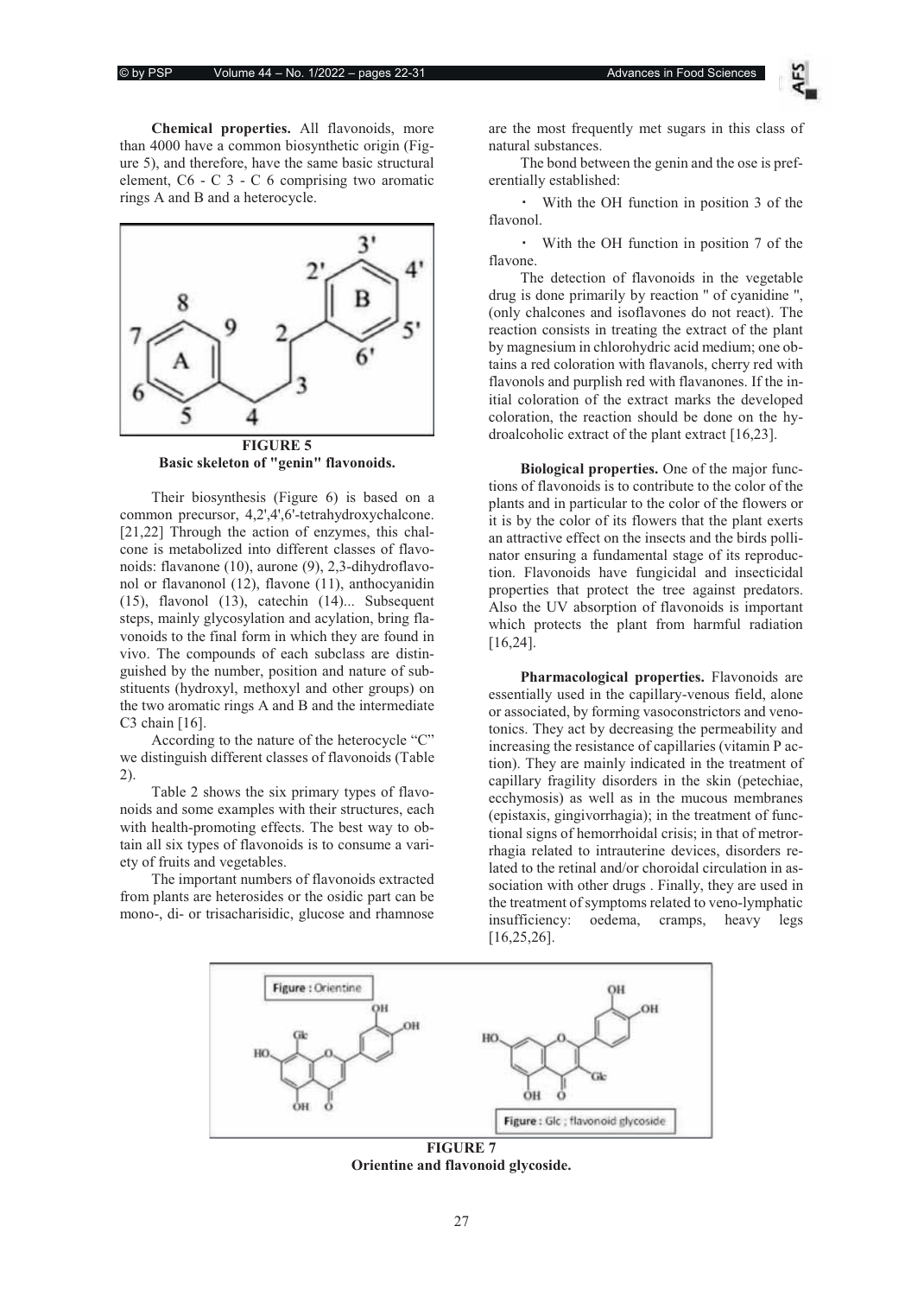**Why do you require flavonoids?** A plantbased diet is beneficial to the body in a variety of ways. Flavonoids, for example, have anti-inflammatory properties and protect your cells from oxidative damage, which may lead to illness. These dietary antioxidants have been shown to reduce the risk of cardiovascular disease, diabetes, colon tumor [27], and cognitive disorders such as Alzheimer's and dementia.

Other health advantages include:

□ Cancer Prevention: A published study of all flavonoid research conducted over an eleven-year period indicated that a flavonoid-rich diet reduces the incidence of various malignancies. According to these researches, flavonoids' antioxidant activity protects against breast, prostate, and colorectal cancers. It is crucial to note that these studies show that various flavonoids have a protective effect against particular cancer types. Anthocyanidins, for example, reduce the risk of lung cancer, but flavonols diminish the risk of prostate cancer. As a result, it's preferable to eat a variety of plant foods to get a variety of flavonoid subtypes. [28]

□ Treatment for Viral Infections: Flavonoids have been shown to have antibacterial and antiviral properties. Numerous laboratory studies have shown that certain flavonoids prevent cell replication of H1N1 flu, HIV, SARS, and RSV viruses. More study is needed to discover how flavonoids fight viruses in the body and whether they might be used as a preventive strategy. [29]

#### **HOW CAN CANCER BE AVOIDED OR DETECTED EARLY?**

Cancer refers to illnesses in which aberrant cells develop uncontrollably and can infect other tissues. Cancer cells can travel to different regions of the body via the circulatory and lymphatic systems. Cancer is a group of illnesses, not just one. There are more than 100 kinds of cancer [30, 31].

**Screening Tests:** Screening means checking your body for cancer before you have symptoms. Getting screening tests regularly may find breast, cervical, and colorectal (colon) cancers early, when treatment is likely to work best. Lung cancer screening is recommended for some people who are at high risk [32].

**·** Vaccines: Vaccines (shots) also help lower cancer risk. The human papillomavirus (HPV) vaccine helps prevent most cervical cancers and several other kinds of cancer. The hepatitis B vaccination may help reduce the chance of developing liver cancer [33].

**Healthy Choices:** You may lower your risk of cancer by making healthy choices such as maintaining a healthy weight, avoiding cigarettes, limiting your alcohol use, and protecting your skin [34].

#### **FOODS THAT COMBAT CANCER**

As researchers continue to fight cancer, many have turned their attention to what may be the most promising weapon yet: diet. When it comes to a cancer-fighting diet, most experts agree that it should consist mostly of plant-based nutrients. That seemingly simple advice could mean a drastic change in diet for many people. You might aim to continue with some of the foods listed below, as they all show promise as cancer-fighting agents.

**Tea:** If you love drinking tea, you'll be pleased to know that it looks to be effective against several types of cancer. Tea, like many plant-based meals, includes flavonoids, which are recognized for their antioxidant properties. One flavonoid in particular, kaempferol, has been proven to be anti-cancer. A large-scale research of over 66,000 women's kaempferol consumption found that those who took the most of it had the lowest chance of getting ovarian cancer. A research suggests that consuming between 10 milligrams and 12 milligrams daily of kaempferol -the amount found in four cups of teaoffers protection against ovarian cancer. A separate study found a connection between flavonoids and a lower risk of breast cancer. The research, which looked at almost 3,000 people's lifestyle patterns, discovered that postmenopausal women who consumed the most flavonoids were 46 percent less likely to get breast cancer than those who consumed the least. Flavonoid intake, on the other hand, had no influence on breast cancer risk in premenopausal women [33].

**Wholegrains:** There is compelling evidence that consuming whole grains can help prevent against colon cancer. Wholegrains, which include brown rice, wholegrain bread, quinoa, spelt, rye, and oats, are high in nutritional fiber. They are known to aid digestion and lower cholesterol levels, as well as protect against several forms of cancer (https://www.wcrf.org/dietandcancer/wholegrainsvegetables-and-fruit/) [34].

ڰ **Citrus fruits:** Research suggests that citrus intake may significantly reduce risk of esophageal cancer. A review looking at nine studies revealed that eating more citrus fruits was associated with a lower risk of pancreatic cancer. Another study found that eating at least three servings of citrus fruit each week lowered the incidence of stomach cancer by 28%. To make sure you're eating enough citrus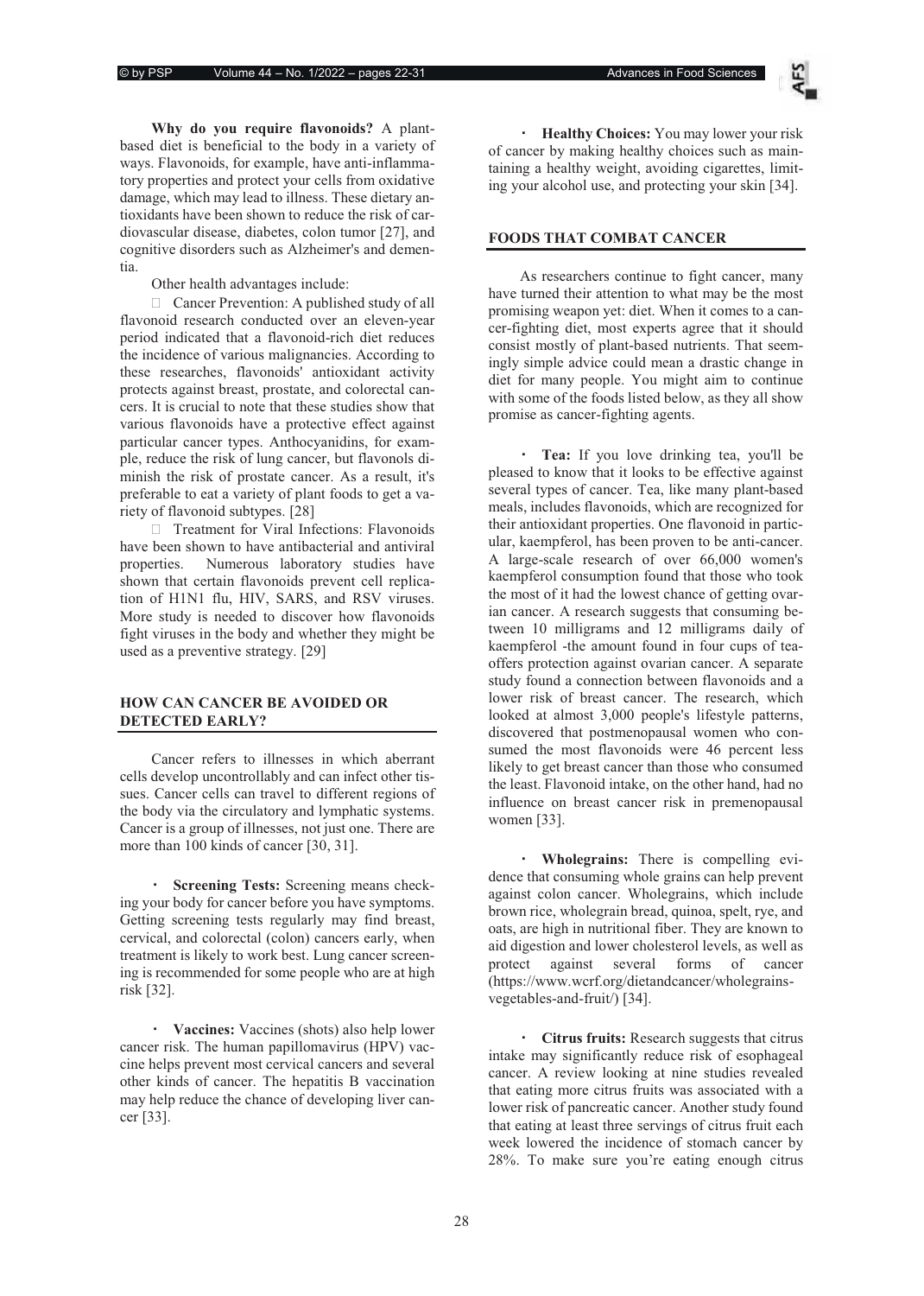fruits, try putting lemon slices in your tea, dressing a salad with lime and eat grapefruits for breakfast [35, 36].

**Garlic:** Not only does garlic add flavour to many meals, it is also anti-carcinogenic. According to research by Cancer Council Australia (https://wiki.cancer.org.au/policy/Obesity/Re-

lated resources), high levels of allium vegetables (such as onions, garlic and shallots) reduce the risk of stomach cancer. Garlic is shown to "possibly" protect against colon cancer. Add more garlic into your diet, by making fresh, homemade dishes for lunches and dinners rather than shop-bought ready meals. Meals like stir-fries, chicken hot pots (a warm broth with chicken, vegetables and noodles or potatoes cooked in a single pot), and oven-baked fish dishes can all be made using plenty of garlic [37-40].

**Chocolate:** Flavonoids are recognized to be present in fruits, vegetables, and some beverages such as tea; however, they are also present in chocolate. In reality, dark chocolate contains a high proportion of flavonoids. A study published in The Lancet showed that chocolate contained four times as much catechin, a type of flavonoid, as tea [41].

#### **FLAVONOIDS MAY HAVE POTENTIAL FOR KILLING CANCER CELLS**

A study from the University of Illinois showed that celery, artichokes, and herbs, especially Mexican oregano, contain flavonoids that killed human pancreatic cancer cells under lab conditions. The flavonoids act by inhibiting an important enzyme. However, the research team said that the trick seemed to be in using the flavonoids as a pre-treatment instead of using them and the chemotherapeutic drug simultaneously, since "flavonoids can act as antioxidants and taking antioxidants supplements on the same day as chemotherapeutic drugs may negate the effect of those drugs" [42].

#### **CONCLUSIONS**

In conclusion, the anti-inflammatory and antioxidant effects of flavonoids have also encouraged researches to study their potential as anticancer drugs. Certain flavonoids have been proven in studies to help prevent cancer cells from proliferating. Including flavonoid-rich foods in your diet and maintaining a healthy diet may reduce your chance of developing some malignancies. Still, more studies are needed to confirm whether flavonoids can be used as an effective cancer therapy.

#### **ACKNOWLEDGEMENTS**

**Disclosure statement.** The author declares no conflict of interest. The author alone is responsible for the content and writing of the article.

**Funding.** This research did not receive any specific grant from funding agencies in the public, commercial, or not-for-profit sectors.

#### **REFERENCES**

- [1] Cordell, G.A. (2000). Biodiversity and drug discovery—a symbiotic relationship. Phytochemistry. 55(6), 463-480.
- [2] Ernst, E. (2002). The risk–benefit profile of commonly used herbal therapies: Ginkgo, St. John's Wort, Ginseng, Echinacea, Saw Palmetto, and Kava. Annals of Internal Medicine. 136(1), 42-53.
- [3] Elion, R. A., and Cohen, C. (1997). Complementary medicine and HIV infection. Primary Care: Clinics in Office Practice. 24(4), 905-919.
- [4] Ernst, E., and Pittler, M. H. (2002). Herbal medicine. The Medical Clinics of North America. 86(1), 149-161.
- [5] Horowitz, S. (2000). Combining supplements and prescription drugs: What your patients need to know. Alternative & Complementary Therapies. 6(4), 177-183.
- [6] Fatokun, C. A., Akoroda, M. O., and Hahn, S. K. (1992). Studies on the reproductive biology of white yam (Dioscorea rotundata Poir.). Euphytica. 64(3), 197-203.
- [7] Aighewi, B. A., Akoroda, M. O., & Asiedu, R. (1998). Preliminary studies of seed yam production from minisetts with different thicknesses of cortex parenchyma in white yam (Dioscorea rotundata Poir.). In: Proc. 6 th Symposium of the ISTRC-AB, Lilongwe (Malawi), 22-28 Oct. 995. Edited by: M.O. Akoroda, I.J. Ekanayake.ISTRC-AB, IITA. Ibadan, Nigeria. 445.
- [8] Akoroda, M. O. (1981). Studies of the genetics and floral biology of yams (Dioscorea rotundata and D. cayenensis Lam.). Dept. of Agronomy submitted to the Faculty of Agriculture and Forest Resources Management (Univ. of Ibadan). 298.
- [9] Rothenberg, M., and Ling, V. (1989). Multidrug resistance: Molecular biology clinical relevance. JNCI: Journal of the National Cancer Institute, 81(12), 907-910.
- [10]Rouhi, A. M. (2002). Green chemistry for pharma. Chemical & Engineering News. 80(16), 22-30.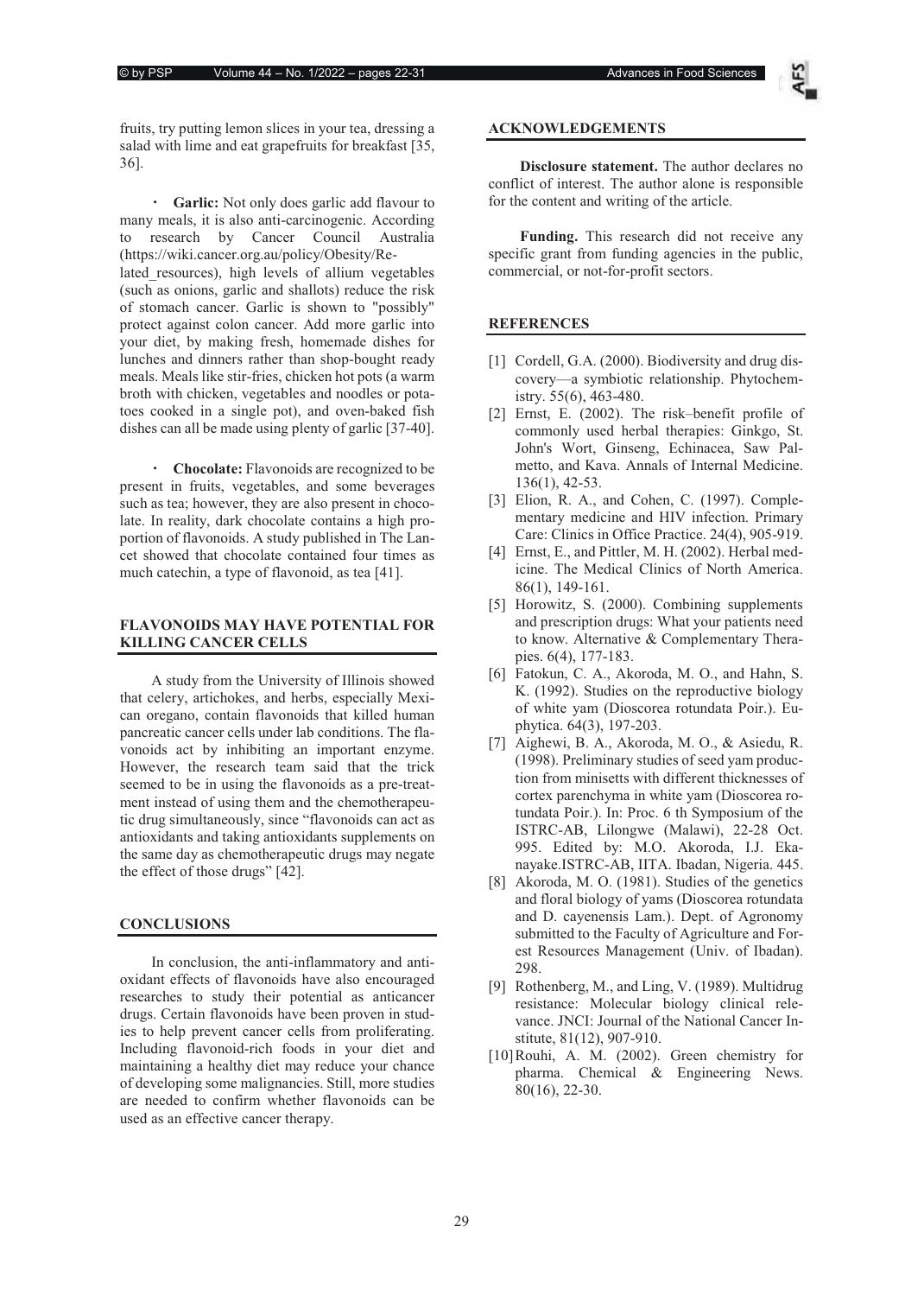- [11] Cordell, G. A. (2001). Plants and drug discovery – a future perspective. In: Wu ZG & Iwatsuki K (eds) Proceedings of the International Symposium onMan and Nature. Kunming Institute of Botany and the Commemorative Foundation for the International Garden and Greenery Exposition, Osaka, Japan. 98.
- [12]Newman, D. J., Cragg, G. M., & Snader, K. M. (2003). Natural products as sources of new drugs over the period 1981− 2002. Journal of Natural Products. 66(7), 1022-1037.
- [13]Feher, M., and Schmidt, J. M. (2003). Property distributions: differences between drugs, natural products, and molecules from combinatorial chemistry. Journal of Chemical Information and Computer Sciences. 43(1), 218-227.
- [14] Cordell, G. A. (2002). Recent developments in the study of biologically active natural products. ACGC Chemical Research Communications. 14, 31-63.
- [15] Cordell, G. A. (2002). Perspectives on the future role of plants in drug discovery. In: Chemicals in the 21st Century. Proceedings of the Fourth Princess Chulabhorn International Science Congress . Chulabhorn Research Institute, Bangkok, Thailand. 123.
- [16]Belboukhari,N., Cheriti, A. and Sekkoum, K. (2013) Phytochemistry: Courses and Applications. ed 2013, Collection El Ouloum 201 5 (03): Laboratory of phytochemistry and organic synthesis, Béchar, 08000, Algeria, ISSN 2170- 1628.
- [17]Dembitsky, V. M., Rozentsvet, O. A., Zhuikova, V. S., Vasilenko, R. F., and Kashin, A. G. (1992). Lipid composition of freshwater macrophytes from the Volga river estuary. Phytochemistry, 31(9), 3259-3261.
- [18]Rozentsvet, O. A, Dembitsky, V. M.,., Zhuikova, V. S., (1995). Lipids from Macrophytes of the Middle Volga. Phytochemistry 38, 1209.
- [19]Daniell H (2001). Medical molecular pharming: production of antibodies, biopharmaceuticals, and edible vaccines in plants. Trends Plant Biol. 6, 2190.
- [20]Gábor, M. (1988). Plants Flavonoids in Biology and Medecine II: Biochemical, Cellular and Medicinal Properties , éds. V. Cody, E. Middleton Jr., J. B. Harborne, A. Beretz; A. R. Liss, inc., New York. 1.
- [21] Heller, W. and Forkmann, G. (1993). The Flavonoids, Advances in research since 1986, éd. J. B. Harborne, Chapman and Hall, London. 499.
- [22]Grisebach, H. (1982). Anthocyanins as Food Colors, éd. P. Markakis, Academic Press, New York. 69.
- [23]Markham, K. R. (1982). Techniques of Flavonoid Identification, Ac. Press, London. 36.
- [24]Harborne, J. B. and Grayer, R. J. (1993). The Flavonoids, Advances in research since 1986 , éd. J. B. Harborne, Chapman and Hall, London. 589.
- [25] Middleton Jr. E. and Kardasnami, C. (1993). The Flavonoids, Advances in research since 1986, éd. J. B. Harborne, Chapman and Hall, London. 617.
- [26]Harborne, J. B. (1967). Comparative Biochemistry of the Flavonoids, Academic Press, New York. 1.
- [27]Afshari, K., Haddadi, N. S., Haj‐Mirzaian, A., Farzaei, M. H., Rohani, M. M., Akramian, F., and Abdolghaffari, A. H. (2019). Natural flavonoids for the prevention of colon cancer: A comprehensive review of preclinical and clinical studies. Journal of Cellular Physiology. 234(12), 21519-21546.
- [28]Chahar, M. K., Sharma, N., Dobhal, M. P., and Joshi, Y. C. (2011). Flavonoids: A versatile source of anticancer drugs. Pharmacognosy Reviews. 5(9), 1.
- [29]Kopustinskiene, D. M., Jakstas, V., Savickas, A., and Bernatoniene, J. (2020). Flavonoids as anticancer agents. Nutrients. 12(2), 457.
- [30]Hanahan, D., and Weinberg, R. A. (2011). Hallmarks of cancer: the next generation. Cell. 144(5), 646-674.
- [31]American Cancer Society.(2021) Lymph Nodes and Cancer. cancer.org | 1.800.227.2345. (1-6)
- [32]World Health Organization. (2017) ( Promoting Cancer Early Diagnosis. Available from (https://www.who.int/activities/promoting-cancer-early-diagnosis)
- [33]Urrutia, M. T., and Poupin, L. (2015). Women with cervical cancer: perceptions about the Papanicolaou test. Aquichan, 15(4), 499-507.
- [34]Kushi, L. H., Doyle, C., McCullough, M., Rock, C. L., Demark‐Wahnefried, W., Bandera, E. V., ... & American Cancer Society 2010 Nutrition and Physical Activity Guidelines Advisory Committee. (2012). American Cancer Society Guidelines on nutrition and physical activity for cancer prevention: reducing the risk of cancer with healthy food choices and physical activity. CA. A Cancer Journal for Clinicians. 62(1), 30- 67.
- [35]Chacko, S. M., Thambi, P. T., Kuttan, R., and Nishigaki, I. (2010). Beneficial effects of green tea: a literature review. Chinese Medicine. 5(1), 1-9.
- [36]World Cancer Research Fund (2018) American Institute for cancer research. Wholegrains, vegetables and fruit and the risk of cancer. Available from https://www.wcrf.org/dietandcancer/ wholegrains-vegetables-and-fruit/
- [37]Bae, J. M., Lee, E. J., and Guyatt, G. (2008). Citrus fruit intake and stomach cancer risk: a quantitative systematic review. Gastric Cancer. 11(1), 23-32.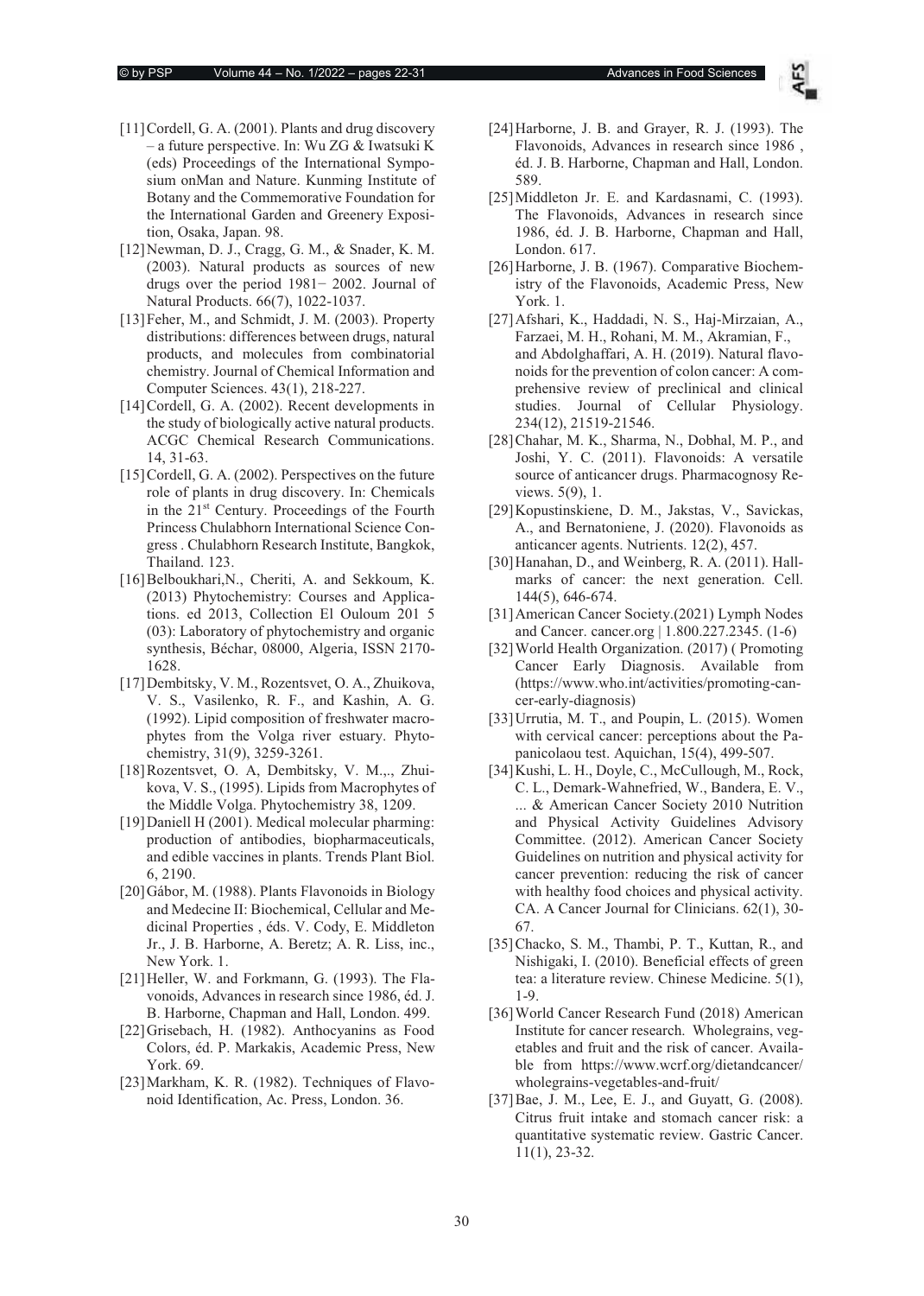- [38]Wang, A., Zhu, C., Fu, L., Wan, X., Yang, X., Zhang, H., and Zhao, H. (2015). Citrus fruit intake substantially reduces the risk of esophageal cancer: A meta-analysis of epidemiologic studies. Medicine. 94(39).
- [39]Upadhyay, R. K. (2017). Nutritional and therapeutic potential of Allium vegetables. J. Nutr. Ther. 6(1), 18-37.
- [40] Dorant, E. (1994). Onion and leek consumption, garlic supplement use and the incidence of cancer. Maastricht: Datawyse / Universitaire Pers Maastricht. 1-127.
- [41]Nicastro, H. L., Ross, S. A., and Milner, J. A. (2015). Garlic and onions: their cancer prevention properties. Cancer Prevention Research. 8(3), 181-189.
- [42]Zhou Y., Zhuang, W., Hu, W., Liu, G.-J., Wu, T.-X., Wu, X.-T. (2011) Consumption of Large Amounts of Allium Vegetables Reduces Risk for Gastric Cancer in a Meta-analysis. Gastroenterology. 141(1), 80-9.
- [43]Arts, I. C., Hollman, P. C., and Kromhout, D. (1999). Chocolate as a source of tea flavonoids. The Lancet. 354(9177), 488.
- [44]Ujiki, M. B., Ding, X. Z., Salabat, M. R., Bentrem, D. J., Golkar, L., Milam, B., and Adrian, T. E. (2006). Apigenin inhibits pancreatic cancer cell proliferation through G2/M cell cycle arrest. Molecular cancer, 5(1), 1-8.

| Received: | 21.10.2022 |
|-----------|------------|
| Accepted: | 30.03.2022 |

#### **CORRESPONDING AUTHOR**

#### **Abdallah Habbab**

Bioactives Molecules and Chiral Separation Laboratory, Tahri Mohammed University of Bechar, 08000 Bechar – Algeria

e-mail: abdallah.habab@uni-mascara.dz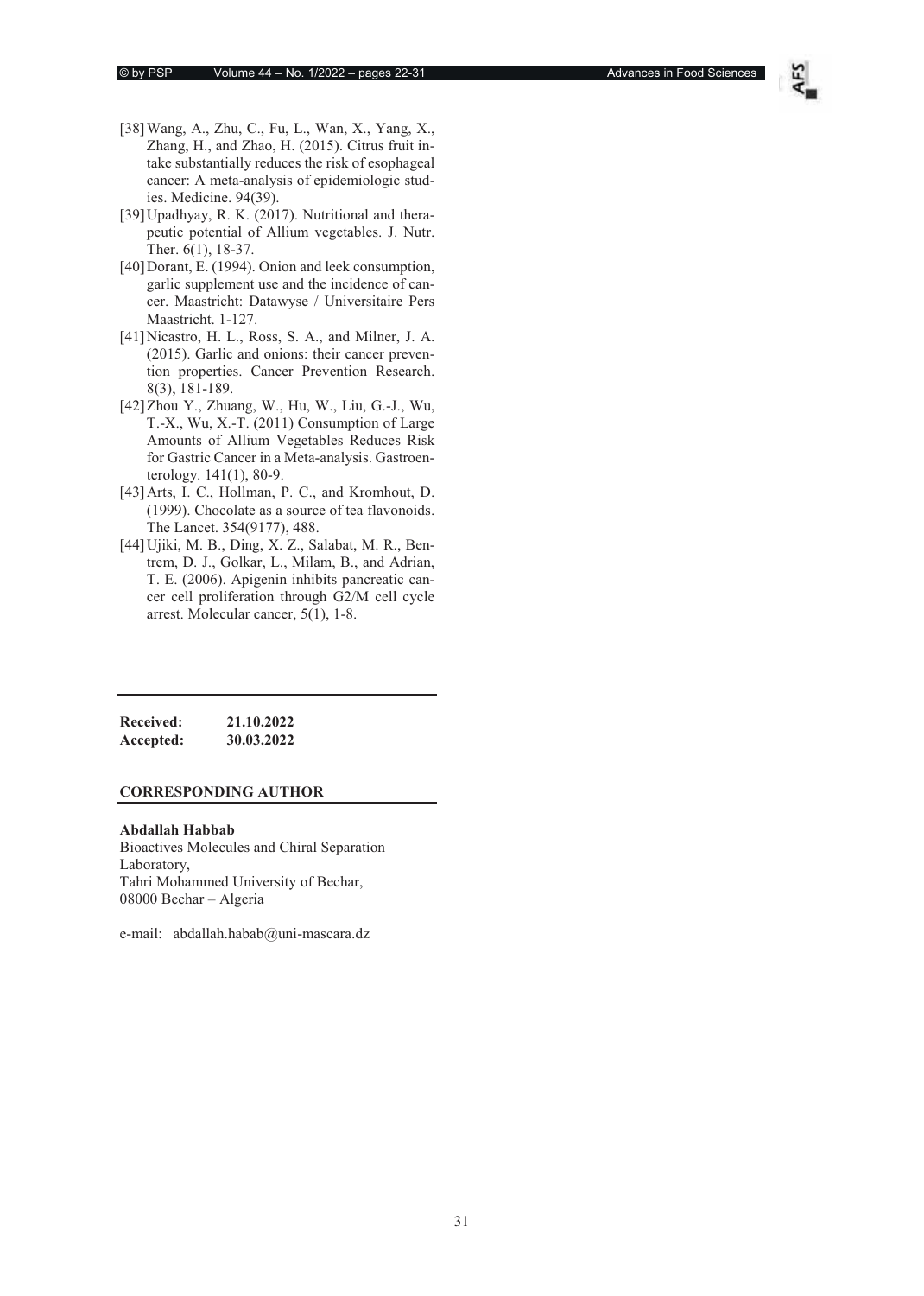# $AFS$

### **AUTHOR INDEX**

| $\boldsymbol{\rm A}$<br>Adenipekun, O. C.  | 5          |               |            |
|--------------------------------------------|------------|---------------|------------|
| $\bf{B}$<br>Belboukhari, N.<br>Bigovic, M. | 22<br>15   | Bulatovic, Z. | 15         |
| $\mathbf C$<br>Cetkovic, Z.                | 15         |               |            |
| $\mathbf F$<br>Faiku, B.                   | $\sqrt{2}$ | Faiku, F.     | $\sqrt{2}$ |
| $\bf H$<br>Habbab, A.                      | 22         | Haziri, A.    | $\sqrt{2}$ |
| $\bf{I}$<br>Ijimbili, S. B.                | 5          |               |            |
| $\bf J$<br>Jacimovic, D.                   | 15         | Jacimovic, Z. | 15         |
| $\mathbf P$<br>Perutovic, M. K.            | 15         |               |            |
| $\mathbf R$<br>Rudhani, I.                 | $\sqrt{2}$ |               |            |
| S<br>Sekkoum, K.                           | 22         |               |            |
| $\mathbf{Z}$<br>Zekic, P.                  | $15\,$     |               |            |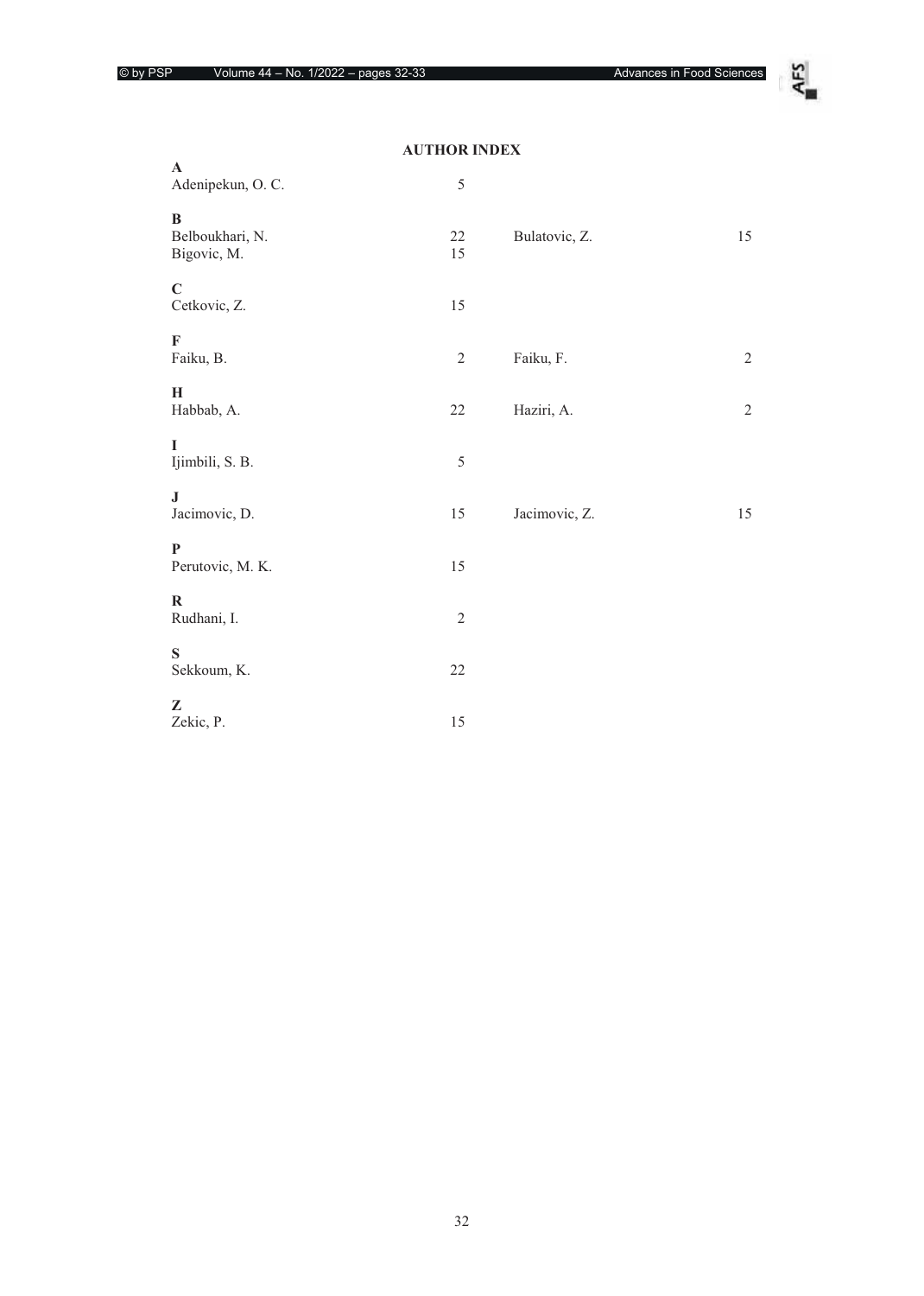$AFS$ 

#### **SUBJECT INDEX**

| $\boldsymbol{\rm A}$<br>Antioxidant<br>$\overline{2}$                                            |                          |
|--------------------------------------------------------------------------------------------------|--------------------------|
| $\mathbf C$<br>cultivation<br>Calendula officinalis (L.)<br>$\sqrt{2}$<br>22<br>cancer           | $\sqrt{5}$               |
| $\mathbf D$<br>$22\,$<br>diet                                                                    |                          |
| $\bf{E}$<br>ecotoxicology<br>15<br>Extracts                                                      | $\sqrt{2}$               |
| $\mathbf F$<br>flavonoids<br>22                                                                  |                          |
| $\mathbf G$<br>Ganoderma lucidum<br>$\mathfrak{S}$                                               |                          |
| $\bf K$<br>$\sqrt{2}$<br>Kosovo                                                                  |                          |
| $\mathbf{M}$<br>milk analysis<br>15<br>Montenegro<br>5<br>minerals                               | 15                       |
| $\mathbf P$<br>PCB.<br>15<br>prevention<br>Phytochemical<br>$\overline{2}$<br>proximate analysis | $22\,$<br>$\mathfrak{s}$ |
| $\mathbf{V}$<br>15<br>veterinary drugs                                                           |                          |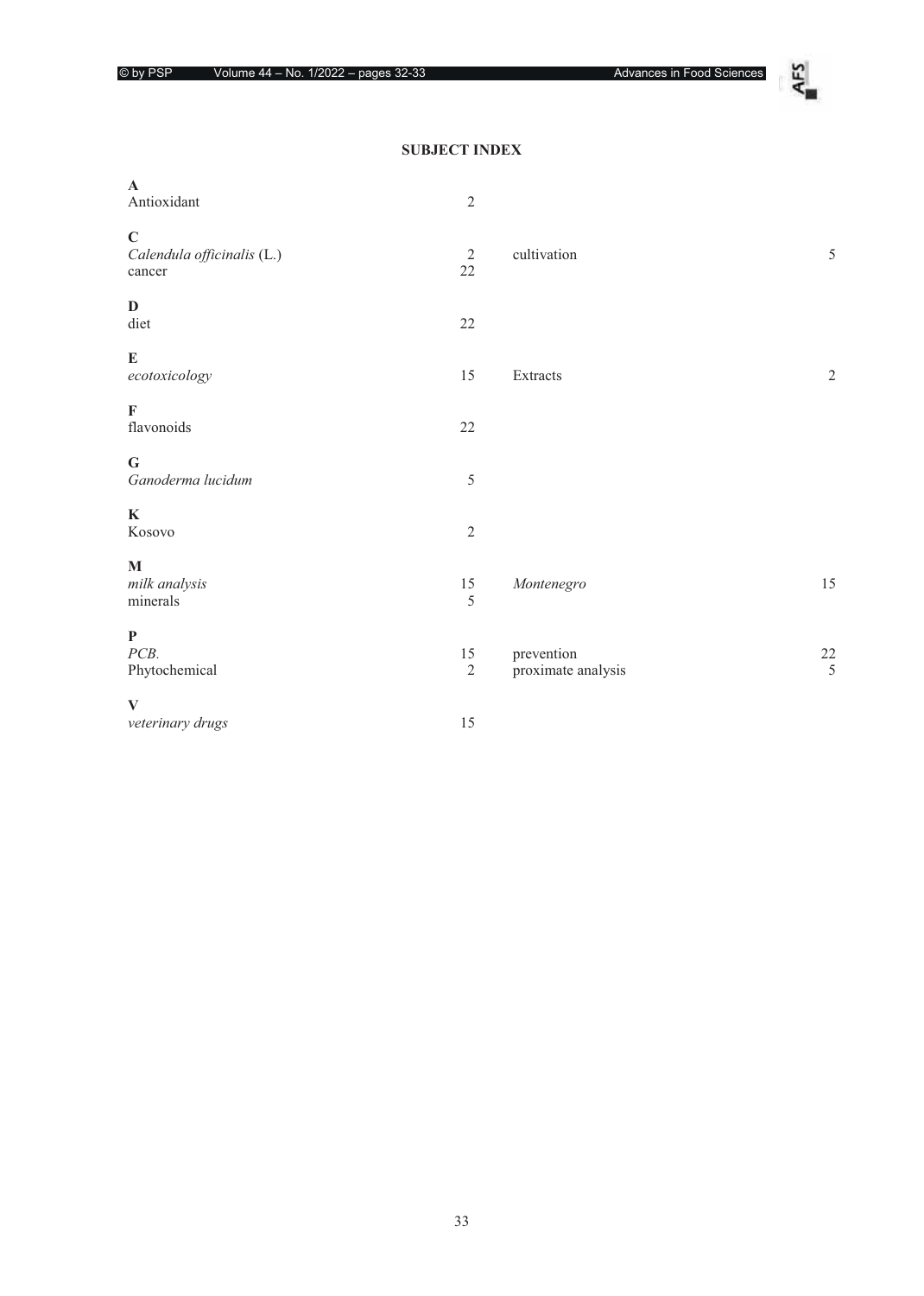#### **AFS-GUIDE FOR AUTHORS**

#### General

AFS accepts original papers, review articles, short communications, research abstracts from the entire sphere of Foodchemistry,-biology,- microbiology,- technology, -biotechnology and-management, furthermore, about residue analysis/ and ecotoxicology of contaminants.

Acceptance or no acceptance of a contribution will be decided, as in the case of other scientific journals, by a board of reviewers. Papers are processed with the understanding that they have not been published before (except in form of an abstract or as a part of a published lecture, review or thesis); that they are not under consideration for publication elsewhere; that their publication has been approved by all co-authors, if any, as well as- tacitly or explicitly- by the responsible authorities at the institute where the work has been carried out and that, if accepted, it will not be published elsewhere in the same form, in either the same or another language, without the consent of the copyright holders.

#### Language

Papers must be written in English. Spelling may either follow American (Webster) or British (Oxford) usage but must be consistent. Authors who are less familiar with the English language should seek assistance from proficient colleagues in order to produce manuscripts that are grammatically and linguistically correct.

#### Size of manuscript

Review articles should not exceed 30 typewritten pages. In addition up to 5 figures may be included.

Original papers must not exceed 14 typewritten pages. In addition up to 5 figures may be included.

Short-Communications should be limited to 4 typewritten pages plus not more than 1 illustration.

Short descriptions of the authors, presentation of their groups and their research activities (with photo) should together not exceed I typewritten page.Short research abstracts should report in a few brief sentences (one-fourth to one page) particularly significant findings. Short articles by relative new comers to the chemical innovation arena highlight the key elements of their Master and PhD-works in about 1 page.

Book Reviews are normally written in-house, but suggestions for books to review are welcome.

Preparation of manuscript

Dear Authors.

AFS is available both as printed journal and as online journal on the web. You can now e-mail your manuscripts with an attached file. Save both time and money. To avoid any problems handling your text please follow the instructions given below:

When preparing your manuscripts have the formula K/SS (Keep It Simple and Stupid) in mind. Most word processing programs such as MS-Word offer a lot of features. Some of them can do serious harm to our layout. So please do not insert hyperlinks and/or automatic cross-references, tables of contents, references, footnotes, etc.

1. Please use the standard format features of your word processor (such as standard.dotfor MS Word).

2. Please do not insert automatisms or secret link-ups between your text and your figures ortables. These features will drive our graphic department sometimes mad.

3. Please only use two fonts for text or tables

"Times New Roman" and for graphical presentations "Arial".

4. Stylesheets, text, tables and graphics in shade of grey

5. Turn on the automatic language detection in English (American or British)

6. Please - check your files for viruses before you send them to us!!

Manuscripts should send to:parlar@wzw.tum.de

 $or:parlar@prt-partlar.de$ 

Thank you very much!